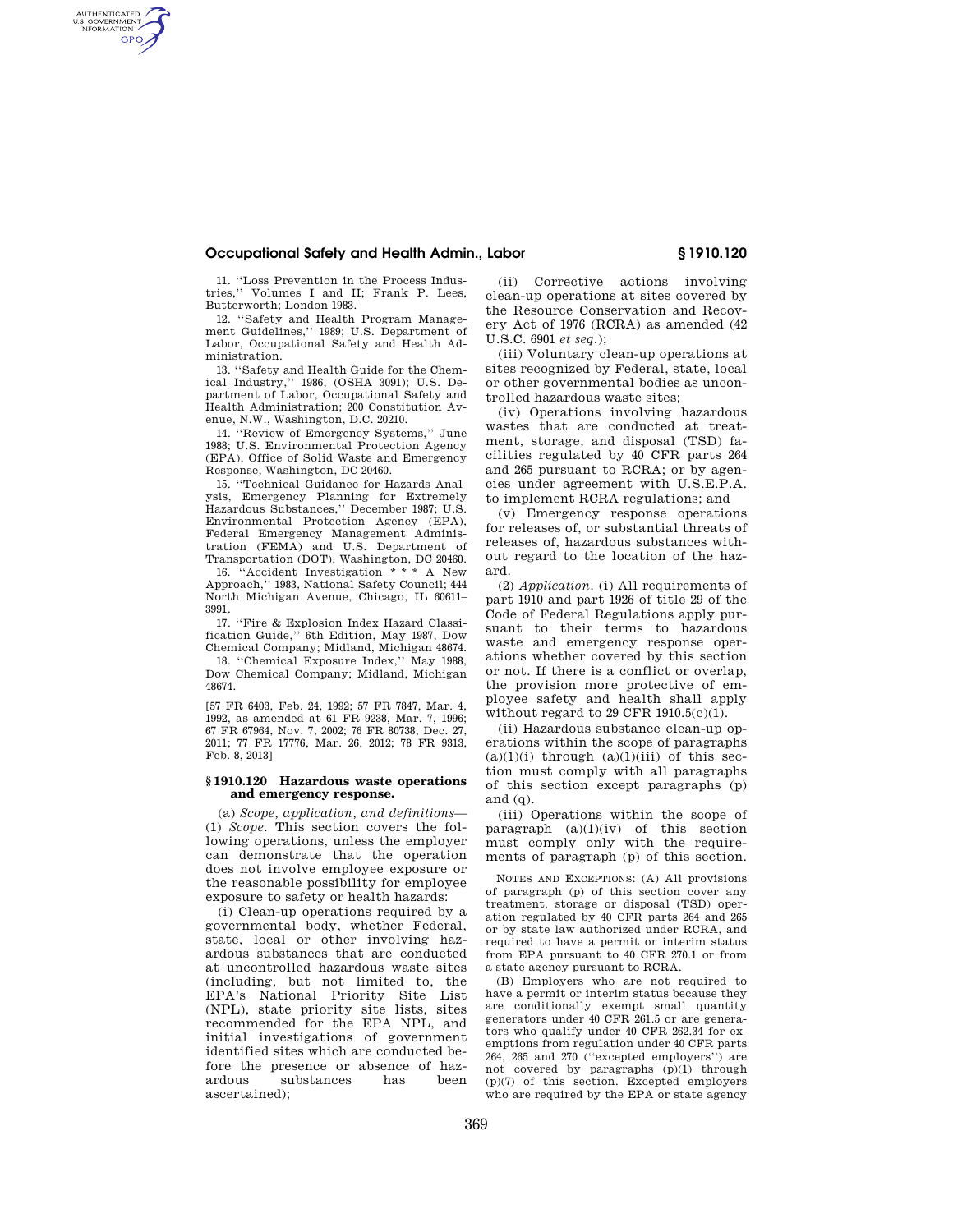to have their employees engage in emergency response or who direct their employees to engage in emergency response are covered by paragraph (p)(8) of this section, and cannot be exempted by (p)(8)(i) of this section. Excepted employers who are not required to have employees engage in emergency response, who direct their employees to evacuate in the case of such emergencies and who meet the requirements of paragraph  $(p)(8)(i)$  of this section are exempt from the balance of paragraph (p)(8) of this section.

(C) If an area is used primarily for treatment, storage or disposal, any emergency response operations in that area shall comply with paragraph (p)(8) of this section. In other areas not used primarily for treatment, storage, or disposal, any emergency response operations shall comply with paragraph (q) of this section. Compliance with the requirements of paragraph (q) of this section shall be deemed to be in compliance with the requirements of paragraph  $(p)(8)$  of this section.

(iv) Emergency response operations for releases of, or substantial threats of releases of, hazardous substances which are not covered by paragraphs  $(a)(1)(i)$ through  $(a)(1)(iv)$  of this section must only comply with the requirements of paragraph (q) of this section.

(3) *Definitions—Buddy system* means a system of organizing employees into work groups in such a manner that each employee of the work group is designated to be observed by at least one other employee in the work group. The purpose of the buddy system is to provide rapid assistance to employees in the event of an emergency.

*Clean-up operation* means an operation where hazardous substances are removed, contained, incinerated, neutralized, stabilized, cleared-up, or in any other manner processed or handled with the ultimate goal of making the site safer for people or the environment.

*Decontamination* means the removal of hazardous substances from employees and their equipment to the extent necessary to preclude the occurrence of foreseeable adverse health affects.

*Emergency response* or *responding to emergencies* means a response effort by employees from outside the immediate release area or by other designated responders (i.e., mutual-aid groups, local fire departments, etc.) to an occurrence which results, or is likely to result, in an uncontrolled release of a hazardous

**§ 1910.120 29 CFR Ch. XVII (7–1–18 Edition)** 

substance. Responses to incidental releases of hazardous substances where the substance can be absorbed, neutralized, or otherwise controlled at the time of release by employees in the immediate release area, or by maintenance personnel are not considered to be emergency responses within the scope of this standard. Responses to releases of hazardous substances where there is no potential safety or health hazard (i.e., fire, explosion, or chemical exposure) are not considered to be emergency responses.

*Facility* means (A) any building, structure, installation, equipment, pipe or pipeline (including any pipe into a sewer or publicly owned treatment works), well, pit, pond, lagoon, impoundment, ditch, storage container, motor vehicle, rolling stock, or aircraft, or (B) any site or area where a hazardous substance has been deposited, stored, disposed of, or placed, or otherwise come to be located; but does not include any consumer product in consumer use or any water-borne ves-

sel.<br>Hazardous *Hazardous materials response (HAZMAT) team* means an organized group of employees, designated by the employer, who are expected to perform work to handle and control actual or potential leaks or spills of hazardous substances requiring possible close approach to the substance. The team members perform responses to releases or potential releases of hazardous substances for the purpose of control or stabilization of the incident. A HAZMAT team is not a fire brigade nor is a typical fire brigade a HAZMAT team. A HAZMAT team, however, may be a separate component of a fire brigade or fire department.

*Hazardous substance* means any substance designated or listed under paragraphs (A) through (D) of this definition, exposure to which results or may result in adverse affects on the health or safety of employees:

(A) Any substance defined under section 103(14) of the Comprehensive Environmental Response Compensation and Liability Act (CERCLA) (42 U.S.C. 9601).

(B) Any biological agent and other disease-causing agent which after release into the environment and upon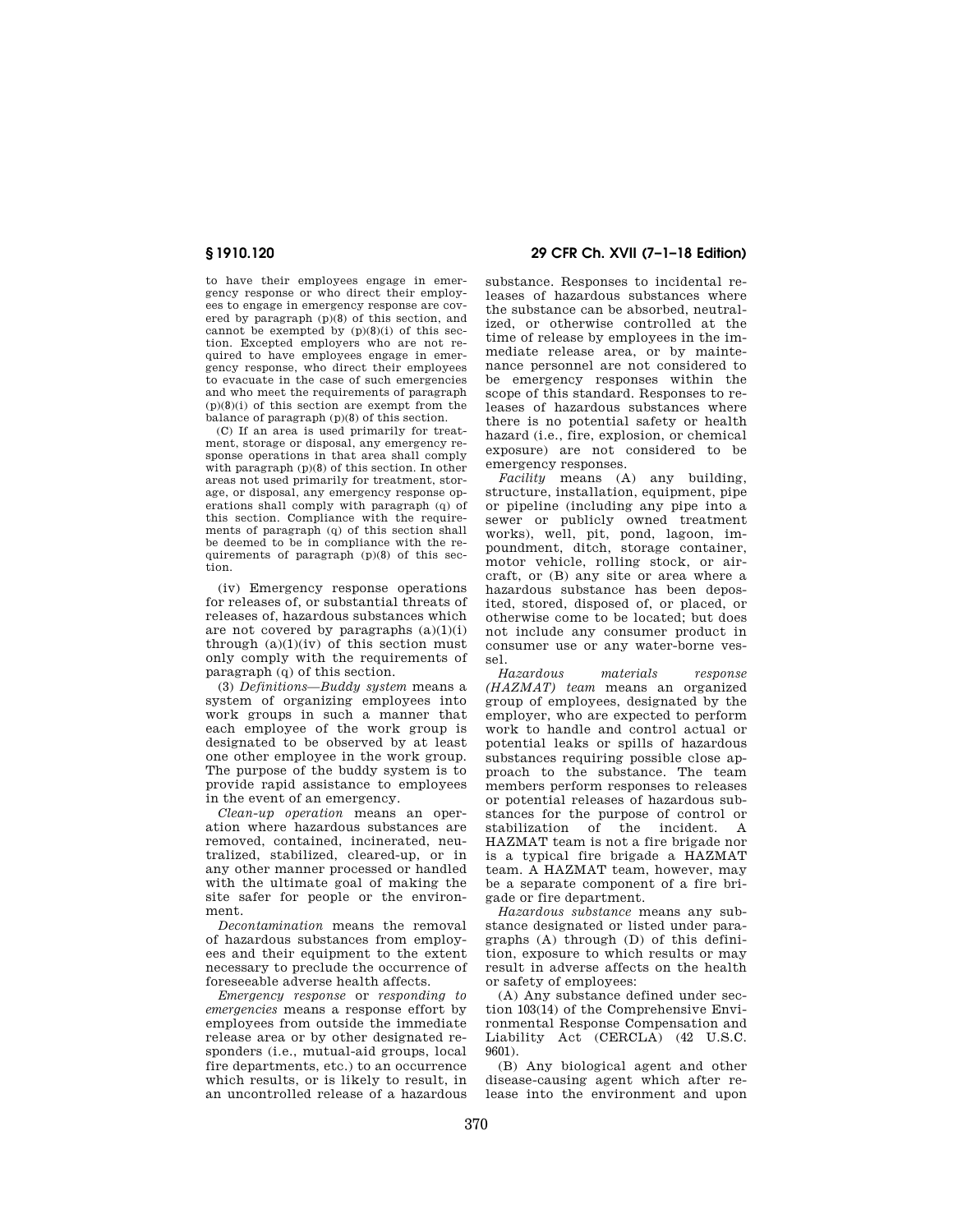exposure, ingestion, inhalation, or assimilation into any person, either directly from the environment or indirectly by ingestion through food chains, will or may reasonably be anticipated to cause death, disease, behavioral abnormalities, cancer, genetic mutation, physiological malfunctions (including malfunctions in reproduction) or physical deformations in such persons or their offspring;

(C) Any substance listed by the U.S. Department of Transportation as hazardous materials under 49 CFR 172.101 and appendices; and

(D) Hazardous waste as herein defined.

*Hazardous waste* means—

(A) A waste or combination of wastes as defined in 40 CFR 261.3, or

(B) Those substances defined as hazardous wastes in 49 CFR 171.8.

*Hazardous waste operation* means any operation conducted within the scope of this standard.

*Hazardous waste site* or *Site* means any facility or location within the scope of this standard at which hazardous waste operations take place.

*Health hazard* means a chemical or a pathogen where acute or chronic health effects may occur in exposed employees. It also includes stress due to temperature extremes. The term *health hazard* includes chemicals that are classified in accordance with the Hazard Communication Standard, 29 CFR 1910.1200, as posing one of the following hazardous effects: Acute toxicity (any route of exposure); skin corrosion or irritation; serious eye damage or eye irritation; respiratory or skin sensitization; germ cell mutagenicity; carcinogenicity; reproductive toxicity; specific target organ toxicity (single or repeated exposure); aspiration toxicity or simple asphyxiant. (*See*  Appendix A to §1910.1200—Health Hazard Criteria (Mandatory) for the criteria for determining whether a chemical is classified as a health hazard.)

*IDLH* or*Immediately dangerous to life or health* means an atmospheric concentration of any toxic, corrosive or asphyxiant substance that poses an immediate threat to life or would cause irreversible or delayed adverse health effects or would interfere with an individual's ability to escape from a dangerous atmosphere.

*Oxygen deficiency* means that concentration of oxygen by volume below<br>which atmosphere supplying reswhich atmosphere supplying piratory protection must be provided. It exists in atmospheres where the percentage of oxygen by volume is less than 19.5 percent oxygen.

*Permissible exposure limit* means the exposure, inhalation or dermal permissible exposure limit specified in 29 CFR part 1910, subparts G and Z.

*Published exposure level* means the exposure limits published in ''NIOSH Recommendations for Occupational Health Standards'' dated 1986, which is incorporated by reference as specified in §1910.6 or if none is specified, the exposure limits published in the standards specified by the American Conference of Governmental Industrial Hygienists in their publication ''Threshold Limit Values and Biological Exposure Indices for 1987–88" dated 1987. which is incorporated by reference as specified in §1910.6.

*Post emergency response* means that portion of an emergency response performed after the immediate threat of a release has been stabilized or eliminated and clean-up of the site has begun. If post emergency response is performed by an employer's own employees who were part of the initial emergency response, it is considered to be part of the initial response and not post emergency response. However, if a group of an employer's own employees, separate from the group providing initial response, performs the clean-up operation, then the separate group of employees would be considered to be performing post-emergency response and subject to paragraph  $(q)(11)$  of this section.

*Qualified person* means a person with specific training, knowledge and experience in the area for which the person has the responsibility and the authority to control.

*Site safety and health supervisor (or official)* means the individual located on a hazardous waste site who is responsible to the employer and has the authority and knowledge necessary to implement the site safety and health plan and verify compliance with applicable safety and health requirements.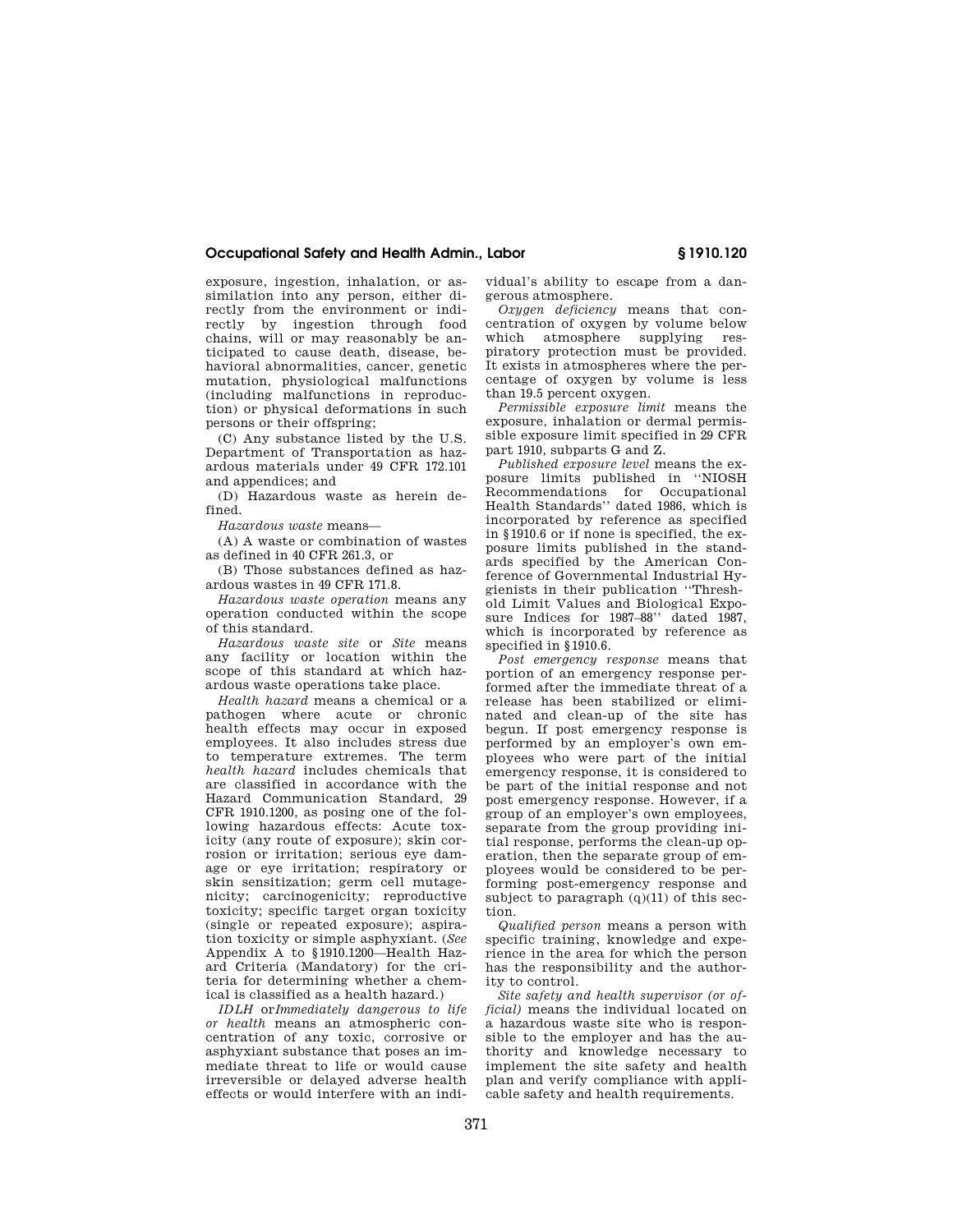*Small quantity qenerator* means a generator of hazardous wastes who in any calendar month generates no more than 1,000 kilograms (2,205 pounds) of hazardous waste in that month.

*Uncontrolled hazardous waste site,*  means an area identified as an uncontrolled hazardous waste site by a governmental body, whether Federal, state, local or other where an accumulation of hazardous substances creates a threat to the health and safety of individuals or the environment or both. Some sites are found on public lands such as those created by former municipal, county or state landfills where illegal or poorly managed waste disposal has taken place. Other sites are found on private property, often belonging to generators or former generators of hazardous substance wastes. Examples of such sites include, but are not limited to, surface impoundments, landfills, dumps, and tank or drum farms. Normal operations at TSD sites are not covered by this definition.

(b) *Safety and health program.* 

NOTE TO (b): Safety and health programs developed and implemented to meet other Federal, state, or local regulations are considered acceptable in meeting this requirement if they cover or are modified to cover the topics required in this paragraph. An additional or separate safety and health program is not required by this paragraph.

(1) *General.* (i) Employers shall develop and implement a written safety and health program for their employees involved in hazardous waste operations. The program shall be designed to identify, evaluate, and control safety and health hazards, and provide for emergency response for hazardous waste operations.

(ii) The written safety and health program shall incorporate the following:

(A) An organizational structure;

(B) A comprehensive workplan;

(C) A site-specific safety and health plan which need not repeat the employer's standard operating procedures required in paragraph  $(b)(1)(ii)(F)$  of this section;

(D) The safety and health training program;

(E) The medical surveillance program;

## **§ 1910.120 29 CFR Ch. XVII (7–1–18 Edition)**

(F) The employer's standard operating procedures for safety and health; and

(G) Any necessary interface between general program and site specific activities.

(iii) *Site excavation.* Site excavations created during initial site preparation or during hazardous waste operations shall be shored or sloped as appropriate to prevent accidental collapse in accordance with subpart P of 29 CFR part 1926.

(iv) *Contractors and sub-contractors.*  An employer who retains contractor or sub-contractor services for work in hazardous waste operations shall inform those contractors, sub-contractors, or their representatives of the site emergency response procedures and any potential fire, explosion, health, safety or other hazards of the hazardous waste operation that have been identified by the employer, including those identified in the employer's information program.

(v) *Program availability.* The written safety and health program shall be made available to any contractor or subcontractor or their representative who will be involved with the hazardous waste operation; to employees; to employee designated representatives; to OSHA personnel, and to personnel of other Federal, state, or local agencies with regulatory authority over the site.

(2) *Organizational structure part of the site program*—(i) The organizationa1 structure part of the program shall establish the specific chain of command and specify the overall responsibilities of supervisors and employees. It shall include, at a minimum, the following elements:

(A) A general supervisor who has the responsibility and authority to direct all hazardous waste operations.

(B) A site safety and health supervisor who has the responsibility and authority to develop and implement the site safety and health plan and verify compliance.

(C) All other personnel needed for hazardous waste site operations and emergency response and their general functions and responsibilities.

(D) The lines of authority, responsibility, and communication.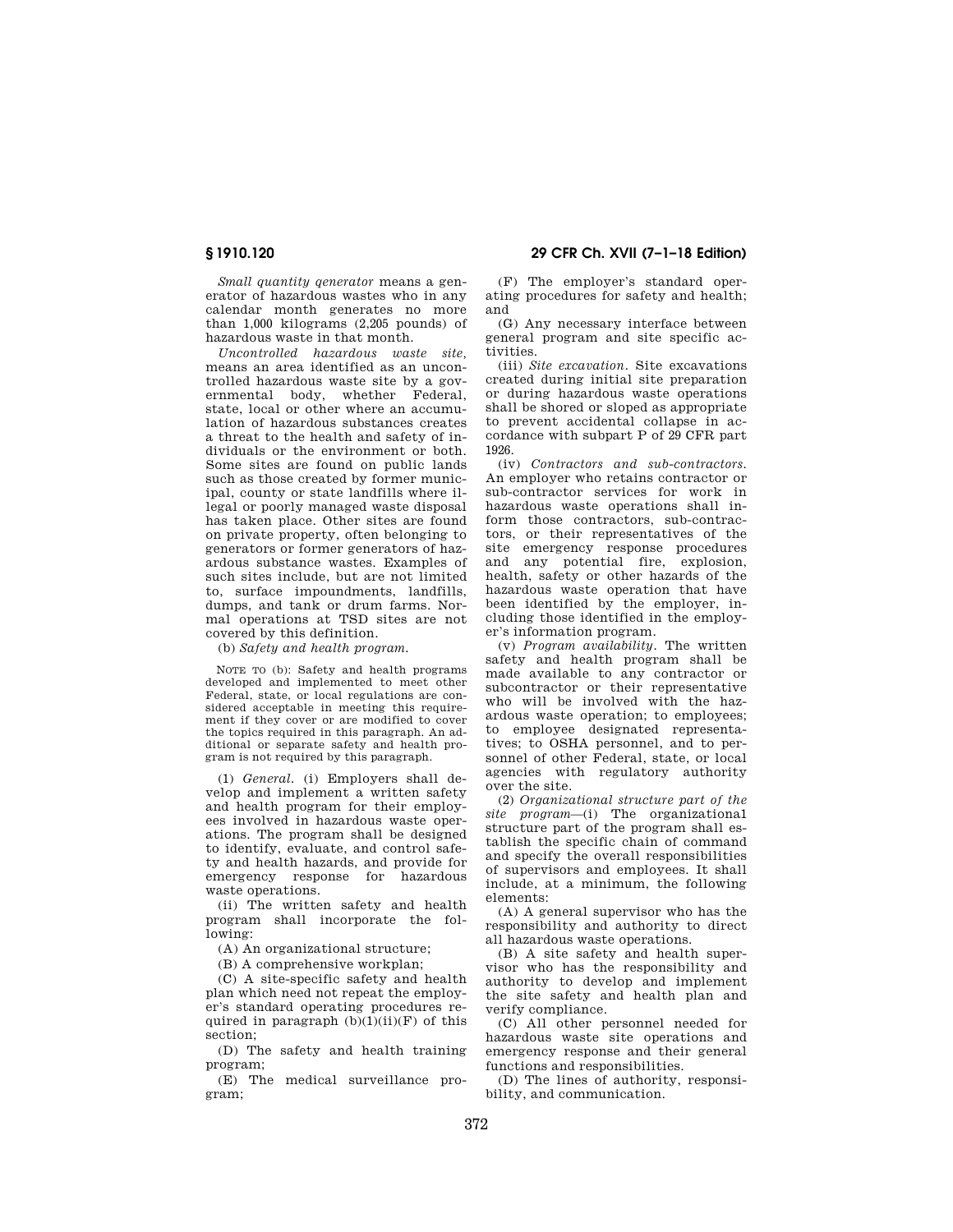(ii) The organizational structure shall be reviewed and updated as necessary to reflect the current status of waste site operations.

(3) *Comprehensive workplan part of the site program.* The comprehensive workplan part of the program shall address the tasks and objectives of the site operations and the logistics and resources required to reach those tasks and objectives.

(i) The comprehensive workplan shall address anticipated clean-up activities as well as normal operating procedures which need not repeat the employer's procedures available elsewhere.

(ii) The comprehensive workplan shall define work tasks and objectives and identify the methods for accomplishing those tasks and objectives.

(iii) The comprehensive workplan shall establish personnel requirements for implementing the plan.

(iv) The comprehensive workplan shall provide for the implementation of the training required in paragraph (e) of this section.

(v) The comprehensive workplan shall provide for the implementation of the required informational programs required in paragraph (i) of this section.

(vi) The comprehensive workplan shall provide for the implementation of the medical surveillance program described in paragraph (f) of this section.

(4) *Site-specific safety and health plan part of the program*—(i) *General.* The site safety and health plan, which must be kept on site, shall address the safety and health hazards of each phase of site operation and include the requirements and procedures for employee protection.

(ii) *Elements.* The site safety and health plan, as a minimum, shall address the following:

(A) A safety and health risk or hazard analysis for each site task and operation found in the workplan.

(B) Employee training assignments to assure compliance with paragraph (e) of this section.

(C) Personal protective equipment to be used by employees for each of the site tasks and operations being conducted as required by the personal protective equipment program in para $graph (g)(5)$  of this section.

(D) Medical surveillance requirements in accordance with the program in paragraph (f) of this section.

(E) Frequency and types of air monitoring, personnel monitoring, and environmental sampling techniques and instrumentation to be used, including methods of maintenance and calibration of monitoring and sampling equipment to be used.

(F) Site control measures in accordance with the site control program required in paragraph (d) of this section.

(G) Decontamination procedures in accordance with paragraph (k) of this section.

(H) An emergency response plan meeting the requirements of paragraph (l) of this section for safe and effective responses to emergencies, including the necessary PPE and other equipment.

(I) Confined space entry procedures.

(J) A spill containment program meeting the requirements of paragraph (j) of this section.

(iii) *Pre-entry briefing.* The site specific safety and health plan shall provide for pre-entry briefings to be held prior to initiating any site activity, and at such other times as necessary to ensure that employees are apprised of the site safety and health plan and that this plan is being followed. The information and data obtained from site characterization and analysis work required in paragraph (c) of this section shall be used to prepare and update the site safety and health plan.

(iv) *Effectiveness of site safety and health plan.* Inspections shall be conducted by the site safety and health supervisor or, in the absence of that individual, another individual who is knowledgeable in occupational safety and health, acting on behalf of the employer as necessary to determine the effectiveness of the site safety and health plan. Any deficiencies in the effectiveness of the site safety and health plan shall be corrected by the employer.

(c) *Site characterization and analysis*— (1) *General.* Hazardous waste sites shall be evaluated in accordance with this paragraph to identify specific site hazards and to determine the appropriate safety and health control procedures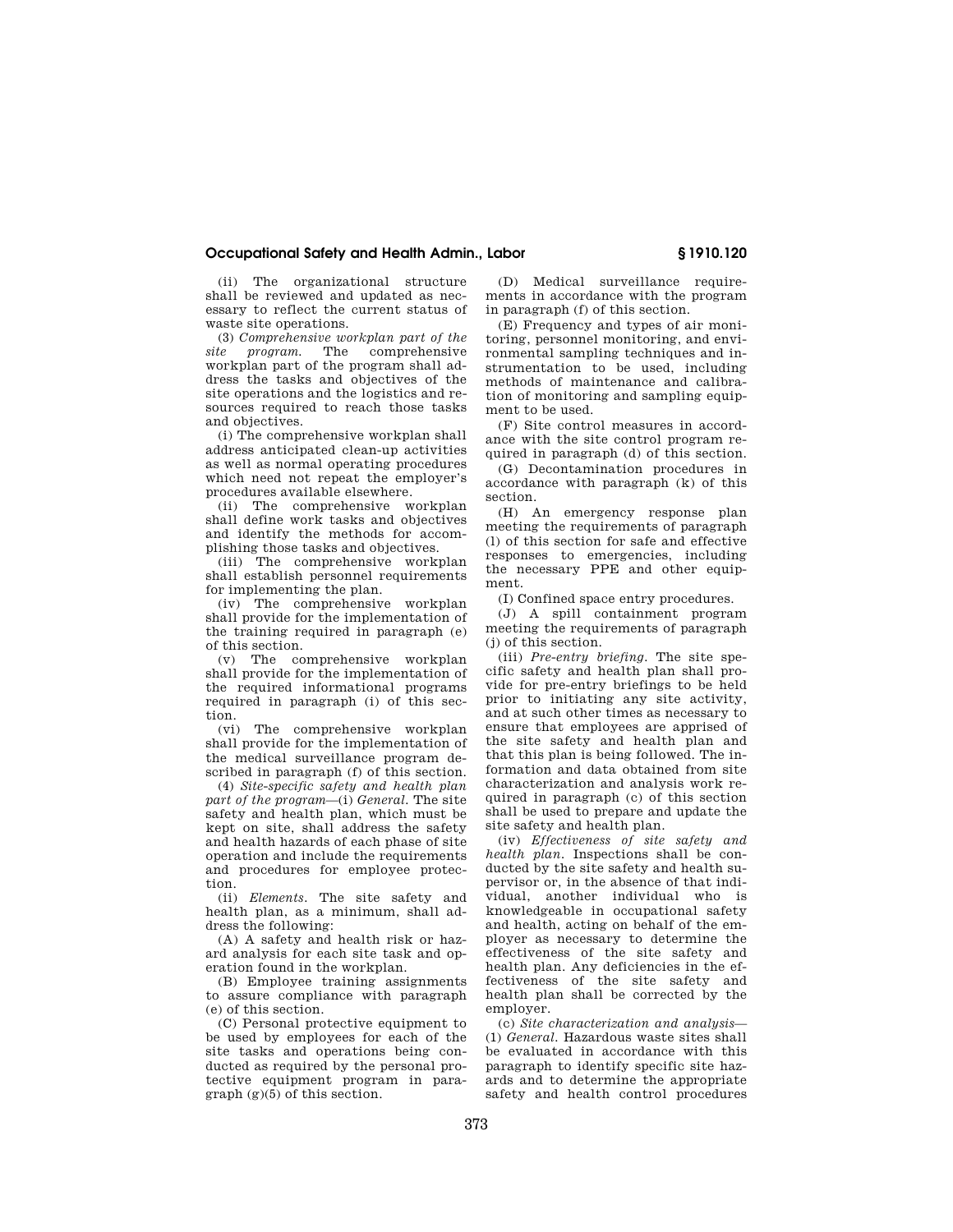**§ 1910.120 29 CFR Ch. XVII (7–1–18 Edition)** 

needed to protect employees from the identified hazards.

(2) *Preliminary evaluation.* A preliminary evaluation of a site's characteristics shall be performed prior to site entry by a qualified person in order to aid in the selection of appropriate employee protection methods prior to site entry. Immediately after initial site entry, a more detailed evaluation of the site's specific characteristics shall be performed by a qualified person in order to further identify existing site hazards and to further aid in the selection of the appropriate engineering controls and personal protective equipment for the tasks to be performed.

(3) *Hazard identification.* All suspected conditions that may pose inhalation or skin absorption hazards that are immediately dangerous to life or health (IDLH), or other conditions that may cause death or serious harm, shall be identified during the preliminary survey and evaluated during the detailed survey. Examples of such hazards include, but are not limited to, confined space entry, potentially explosive or flammable situations, visible vapor clouds, or areas where biological indicators such as dead animals or vegetation are located.

(4) *Required information.* The following information to the extent available shall be obtained by the employer prior to allowing employees to enter a site:

(i) Location and approximate size of the site.

(ii) Description of the response activity and/or the job task to be performed.

(iii) Duration of the planned employee activity.

(iv) Site topography and accessibility by air and roads.

(v) Safety and health hazards expected at the site.

(vi) Pathways for hazardous substance dispersion.

(vii) Present status and capabilities of emergency response teams that would provide assistance to hazardous waste clean-up site employees at the time of an emergency.

(viii) Hazardous substances and health hazards involved or expected at the site, and their chemical and physical properties.

(5) *Personal protective equipment.* Personal protective equipment (PPE) shall be provided and used during initial site entry in accordance with the following requirements:

(i) Based upon the results of the preliminary site evaluation, an ensemble of PPE shall be selected and used during initial site entry which will provide protection to a level of exposure below permissible exposure limits and published exposure levels for known or suspected hazardous substances and health hazards, and which will provide protection against other known and suspected hazards identified during the preliminary site evaluation. If there is no permissible exposure limit or published exposure level, the employer may use other published studies and information as a guide to appropriate personal protective equipment.

(ii) If positive-pressure self-contained breathing apparatus is not used as part of the entry ensemble, and if respiratory protection is warranted by the potential hazards identified during the preliminary site evaluation, an escape self-contained breathing apparatus of at least five minute's duration shall be carried by employees during initial site entry.

(iii) If the preliminary site evaluation does not produce sufficient information to identify the hazards or suspected hazards of the site, an ensemble providing protection equivalent to Level B PPE shall be provided as minimum protection, and direct reading instruments shall be used as appropriate for identifying IDLH conditions. (See appendix B for a description of Level B hazards and the recommendations for Level B protective equipment.)

(iv) Once the hazards of the site have been identified, the appropriate PPE shall be selected and used in accordance with paragraph (g) of this section.

(6) *Monitoring.* The following monitoring shall be conducted during initial site entry when the site evaluation produces information that shows the potential for ionizing radiation or IDLH conditions, or when the site information is not sufficient reasonably to eliminate these possible conditions: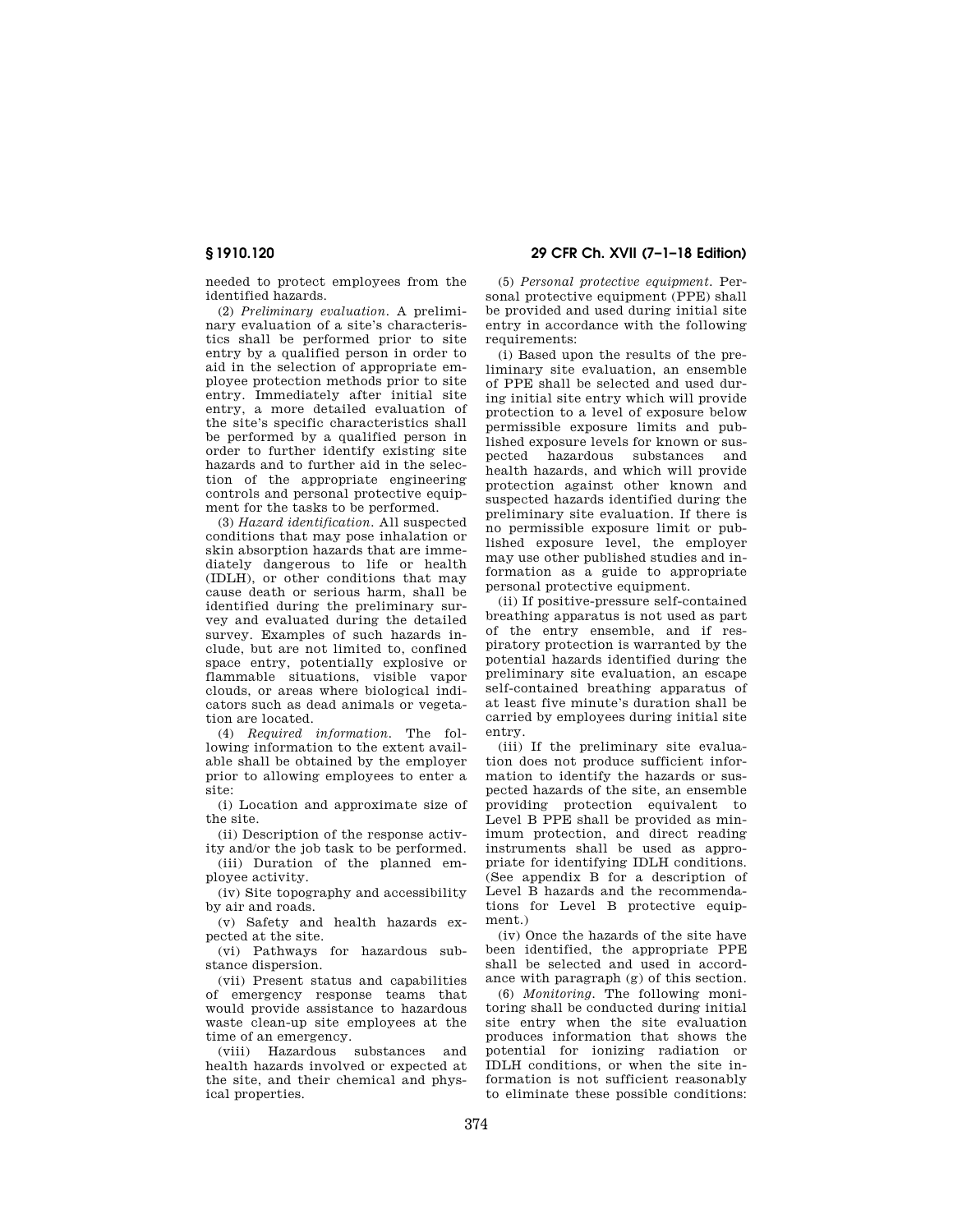(i) Monitoring with direct reading instruments for hazardous levels of ionizing radiation.

(ii) Monitoring the air with appropriate direct reading test equipment (i.e., combustible gas meters, detector tubes) for IDLH and other conditions that may cause death or serious harm (combustible or explosive atmospheres, oxygen deficiency, toxic substances).

(iii) Visually observing for signs of actual or potential IDLH or other dangerous conditions.

(iv) An ongoing air monitoring program in accordance with paragraph (h) of this section shall be implemented after site characterization has determined the site is safe for the start-up of operations.

(7) *Risk identification.* Once the presence and concentrations of specific hazardous substances and health hazards have been established, the risks associated with these substances shall be identified. Employees who will be working on the site shall be informed of any risks that have been identified. In situations covered by the Hazard Communication Standard, 29 CFR 1910.1200, training required by that standard need not be duplicated.

NOTE TO PARAGRAPH (c)(7): Risks to consider include, but are not limited to:

(a) Exposures exceeding the permissible exposure limits and published exposure levels. (b) IDLH concentrations.

(c) Potential skin absorption and irritation sources.

(d) Potential eye irritation sources.

(e) Explosion sensitivity and flammability ranges.

(f) Oxygen deficiency.

(8) *Employee notification.* Any information concerning the chemical, physical, and toxicologic properties of each substance known or expected to be present on site that is available to the employer and relevant to the duties an employee is expected to perform shall be made available to the affected employees prior to the commencement of their work activities. The employer may utilize information developed for the hazard communication standard for this purpose.

(d) *Site control*—(1) *General.* Appropriate site control procedures shall be implemented to control employee exposure to hazardous substances before clean-up work begins.

(2) *Site control program.* A site control program for protecting employees which is part of the employer's site safety and health program required in paragraph (b) of this section shall be developed during the planning stages of a hazardous waste clean-up operation and modified as necessary as new information becomes available.

(3) *Elements of the site control program.*  The site control program shall, as a minimum, include: A site map; site work zones; the use of a ''buddy system''; site communications including alerting means for emergencies; the standard operating procedures or safe work practices; and, identification of the nearest medical assistance. Where these requirements are covered elsewhere they need not be repeated.

(e) *Training*—(1) *General.* (i) All employees working on site (such as but not limited to equipment operators, general laborers and others) exposed to hazardous substances, health hazards, or safety hazards and their supervisors and management responsible for the site shall receive training meeting the requirements of this paragraph before they are permitted to engage in hazardous waste operations that could expose them to hazardous substances, safety, or health hazards, and they shall receive review training as specified in this paragraph.

(ii) Employees shall not be permitted to participate in or supervise field activities until they have been trained to a level required by their job function and responsibility.

(2) *Elements to be covered.* The training shall thoroughly cover the following:

(i) Names of personnel and alternates responsible for site safety and health;

(ii) Safety, health and other hazards present on the site;

(iii) Use of personal protective equipment;

(iv) Work practices by which the employee can minimize risks from hazards;

(v) Safe use of engineering controls and equipment on the site;

(vi) Medical surveillance requirements, including recognition of symptoms and signs which might indicate overexposure to hazards; and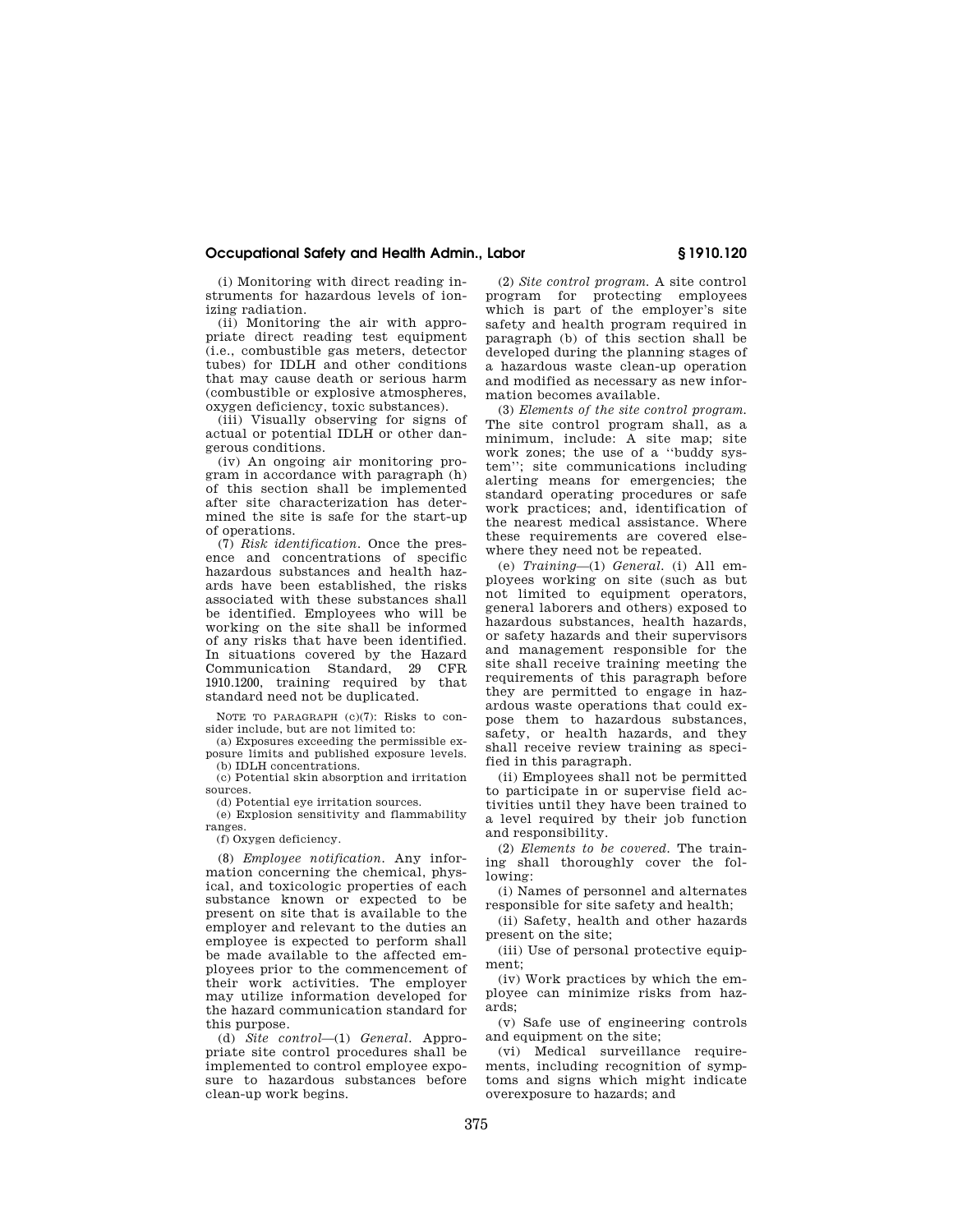(vii) The contents of paragraphs (G) through (J) of the site safety and health plan set forth in paragraph  $(b)(4)(ii)$  of this section.

(3) *Initial training.* (i) General site workers (such as equipment operators, general laborers and supervisory personnel) engaged in hazardous substance removal or other activities which expose or potentially expose workers to hazardous substances and health hazards shall receive a minimum of 40 hours of instruction off the site, and a minimum of three days actual field experience under the direct supervision of a trained, experienced supervisor.

(ii) Workers on site only occasionally for a specific limited task (such as, but not limited to, ground water monitoring, land surveying, or geo-physical surveying) and who are unlikely to be exposed over permissible exposure limits and published exposure limits shall receive a minimum of 24 hours of instruction off the site, and the minimum of one day actual field experience under the direct supervision of a trained, experienced supervisor.

(iii) Workers regularly on site who work in areas which have been monitored and fully characterized indicating that exposures are under permissible exposure limits and published exposure limits where respirators are not necessary, and the characterization indicates that there are no health hazards or the possibility of an emergency developing, shall receive a minimum of 24 hours of instruction off the site and the minimum of one day actual field experience under the direct supervision of a trained, experienced supervisor.

(iv) Workers with 24 hours of training who are covered by paragraphs  $(e)(3)(ii)$ and (e)(3)(iii) of this section, and who become general site workers or who are required to wear respirators, shall have the additional 16 hours and two days of training necessary to total the training specified in paragraph  $(e)(3)(i)$ .

(4) *Management and supervisor train*ing. On-site management and supervisors directly responsible for, or who supervise employees engaged in, hazardous waste operations shall receive 40 hours initial training, and three days of supervised field experience (the training may be reduced to 24 hours and one day if the only area of their re-

# **§ 1910.120 29 CFR Ch. XVII (7–1–18 Edition)**

sponsibility is employees covered by paragraphs  $(e)(3)(ii)$  and  $(e)(3)(iii)$  and at least eight additional hours of specialized training at the time of job assignment on such topics as, but not limited to, the employer's safety and health program and the associated employee training program, personal protective equipment program, spill containment program, and health hazard monitoring procedure and techniques.

(5) *Qualifications for trainers.* Trainers shall be qualified to instruct employees about the subject matter that is being presented in training. Such trainers shall have satisfactorily completed a training program for teaching the subjects they are expected to teach, or they shall have the academic credentials and instructional experience necessary for teaching the subjects. Instructors shall demonstrate competent instructional skills and knowledge of the applicable subject matter.

(6) *Training certification.* Employees and supervisors that have received and successfully completed the training and field experience specified in paragraphs  $(e)(1)$  through  $(e)(4)$  of this section shall be certified by their instructor or the head instructor and trained supervisor as having successfully completed the necessary training. A written certificate shall be given to each person so certified. Any person who has not been so certified or who does not meet the requirements of paragraph (e)(9) of this section shall be prohibited from engaging in hazardous waste operations.

(7) *Emergency response.* Employees who are engaged in responding to hazardous emergency situations at hazardous waste clean-up sites that may expose them to hazardous substances shall be trained in how to respond to such expected emergencies.

(8) *Refresher training.* Employees specified in paragraph (e)(1) of this section, and managers and supervisors specified in paragraph (e)(4) of this section, shall receive eight hours of refresher training annually on the items specified in paragraph  $(e)(2)$  and/or  $(e)(4)$  of this section, any critique of incidents that have occurred in the past year that can serve as training examples of related work, and other relevant topics.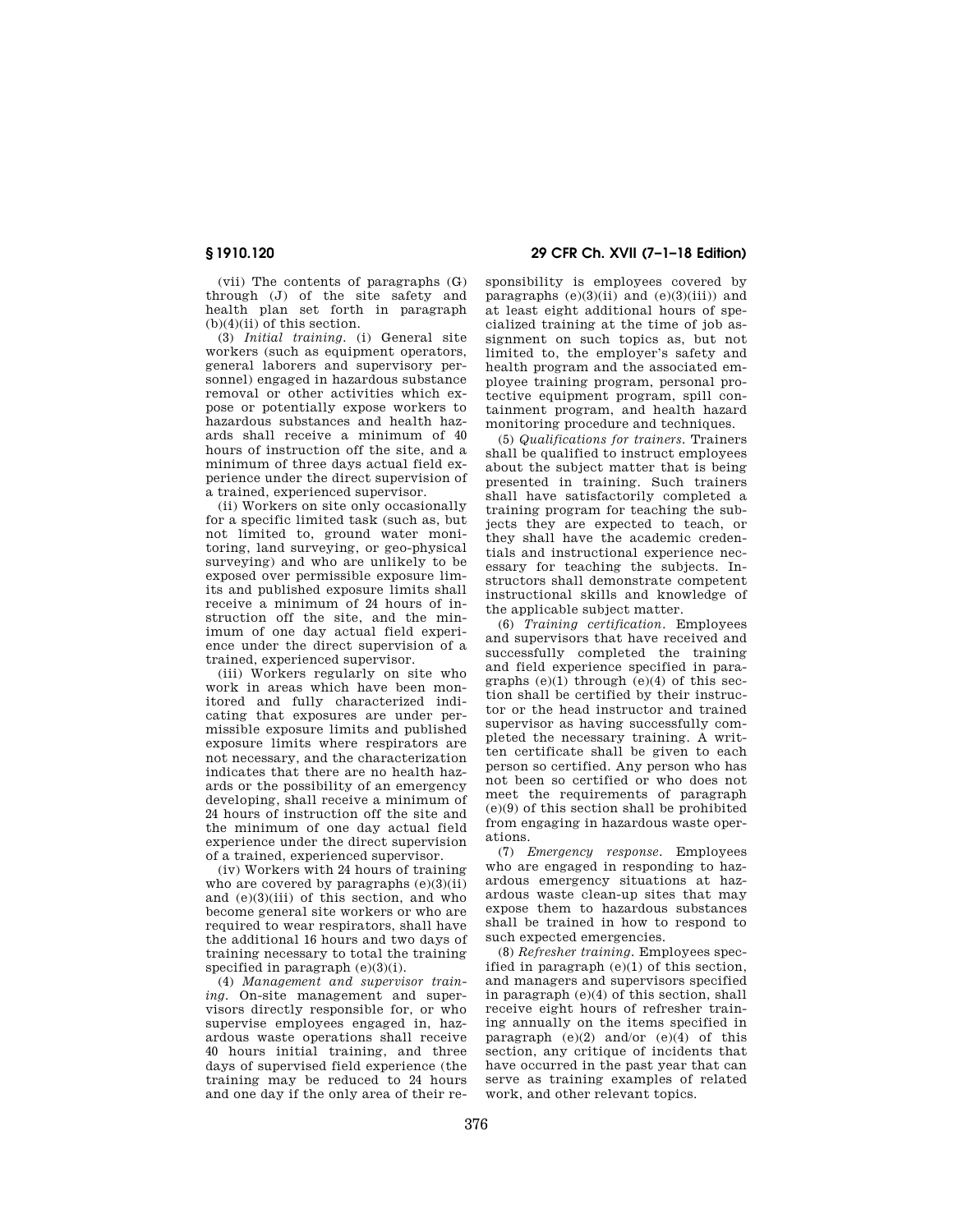(9) *Equivalent training.* Employers who can show by documentation or certification that an employee's work experience and/or training has resulted in training equivalent to that training required in paragraphs (e)(1) through (e)(4) of this section shall not be required to provide the initial training requirements of those paragraphs to such employees and shall provide a copy of the certification or documentation to the employee upon request. However, certified employees or employees with equivalent training new to a site shall receive appropriate, site specific training before site entry and have appropriate supervised field experience at the new site. Equivalent training includes any academic training or the training that existing employees might have already received from actual hazardous waste site work experience.

(f) *Medical surveillance*—(1) *General.*  Employers engaged in operations specified in paragraphs  $(a)(1)(i)$  through  $(a)(1)(iv)$  of this section and not covered by  $(a)(2)(iii)$  exceptions and employers of employees specified in paragraph (q)(9) shall institute a medical surveillance program in accordance with this paragraph.

(2) *Employees covered.* The medical surveillance program shall be instituted by the employer for the following employees:

(i) All employees who are or may be exposed to hazardous substances or health hazards at or above the permissible exposure limits or, if there is no permissible exposure limit, above the published exposure levels for these substances, without regard to the use of respirators, for 30 days or more a year;

(ii) All employees who wear a respirator for 30 days or more a year or as required by §1910.134;

(iii) All employees who are injured, become ill or develop signs or symptoms due to possible overexposure involving hazardous substances or health hazards from an emergency response or hazardous waste operation; and

(iv) Members of HAZMAT teams.

(3) *Frequency of medical examinations and consultations.* Medical examinations and consultations shall be made available by the employer to each employee covered under paragraph (f)(2) of this section on the following schedules:

(i) For employees covered under paragraphs  $(f)(2)(i)$ ,  $(f)(2)(ii)$ , and  $(f)(2)(iv)$ :

(A) Prior to assignment;

(B) At least once every twelve months for each employee covered unless the attending physician believes a longer interval (not greater than biennially) is appropriate;

(C) At termination of employment or reassignment to an area where the employee would not be covered if the employee has not had an examination within the last six months;

(D) As soon as possible upon notification by an employee that the employee has developed signs or symptoms indicating possible overexposure to hazardous substances or health hazards, or that the employee has been injured or exposed above the permissible exposure limits or published exposure levels in an emergency situation;

(E) At more frequent times, if the examining physician determines that an increased frequency of examination is medically necessary.

(ii) For employees covered under paragraph  $(f)(2)(iii)$  and for all employees including those of employers covered by paragraph  $(a)(1)(v)$  who may have been injured, received a health impairment, developed signs or symptoms which may have resulted from exposure to hazardous substances resulting from an emergency incident, or exposed during an emergency incident to hazardous substances at concentrations above the permissible exposure limits or the published exposure levels without the necessary personal protective equipment being used:

(A) As soon as possible following the emergency incident or development of signs or symptoms;

(B) At additional times, if the examining physician determines that followup examinations or consultations are medically necessary.

(4) *Content of medical examinations and consultations.* (i) Medical examinations required by paragraph  $(f)(3)$  of this section shall include a medical and work history (or updated history if one is in the employee's file) with special emphasis on symptoms related to the handling of hazardous substances and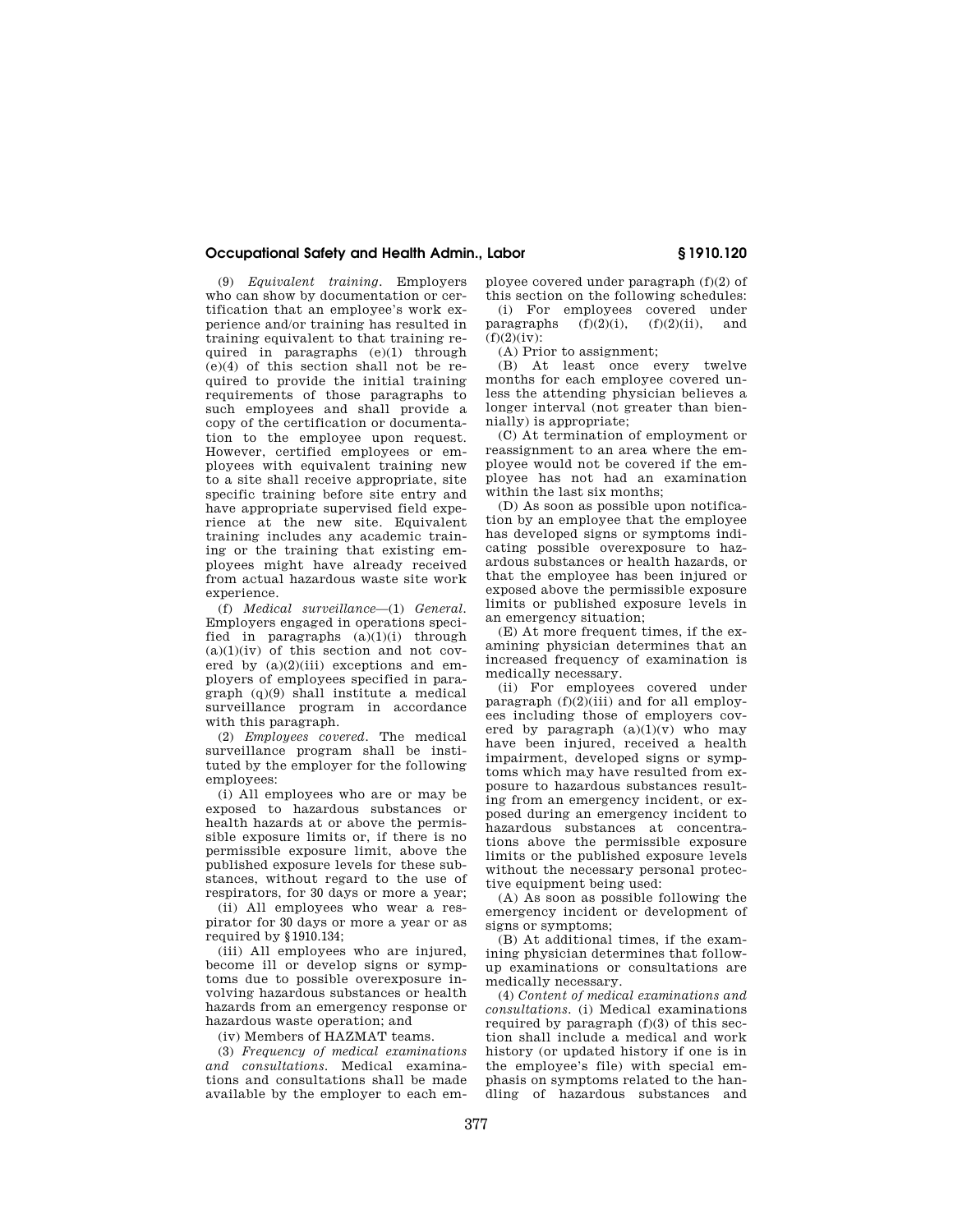health hazards, and to fitness for duty including the ability to wear any required PPE under conditions (i.e., temperature extremes) that may be expected at the work site.

(ii) The content of medical examinations or consultations made available to employees pursuant to paragraph (f) shall be determined by the attending physician. The guidelines in the *Occupational Safety and Health Guidance Manual for Hazardous Waste Site Activities* (See appendix D, Reference #10) should be consulted.

(5) *Examination by a physician and costs.* All medical examinations and procedures shall be performed by or under the supervision of a licensed physician, preferably one knowledgeable in occupational medicine, and shall be provided without cost to the employee, without loss of pay, and at a reasonable time and place.

(6) *Information provided to the physician.* The employer shall provide one copy of this standard and its appendices to the attending physician, and in addition the following for each employee:

(i) A description of the employee's duties as they relate to the employee's exposures.

(ii) The employee's exposure levels or anticipated exposure levels.

(iii) A description of any personal protective equipment used or to be used.

(iv) Information from previous medical examinations of the employee which is not readily available to the examining physician.

(v) Information required by §1910.134.

(7) *Physician's written opinion.* (i) The employer shall obtain and furnish the employee with a copy of a written opinion from the attending physician containing the following:

(A) The physician's opinion as to whether the employee has any detected medical conditions which would place the employee at increased risk of material impairment of the employee's health from work in hazardous waste operations or emergency response, or from respirator use.

(B) The physician's recommended limitations upon the employee's assigned work.

**§ 1910.120 29 CFR Ch. XVII (7–1–18 Edition)** 

(C) The results of the medical examination and tests if requested by the employee.

(D) A statement that the employee has been informed by the physician of the results of the medical examination and any medical conditions which require further examination or treatment.

(ii) The written opinion obtained by the employer shall not reveal specific findings or diagnoses unrelated to occupational exposures.

(8) *Recordkeeping.* (i) An accurate record of the medical surveillance required by paragraph (f) of this section shall be retained. This record shall be retained for the period specified and meet the criteria of 29 CFR 1910.1020.

(ii) The record required in paragraph  $(f)(8)(i)$  of this section shall include at least the following information:

(A) The name and social security number of the employee;

(B) Physician's written opinions, recommended limitations, and results of examinations and tests;

(C) Any employee medical complaints related to exposure to hazardous substances;

(D) A copy of the information provided to the examining physician by the employer, with the exception of the standard and its appendices.

(g) *Engineering controls, work practices, and personal protective equipment for employee protection.* Engineering controls, work practices, personal protective equipment, or a combination of these shall be implemented in accordance with this paragraph to protect employees from exposure to hazardous substances and safety and health hazards.

(1) *Engineering controls, work practices and PPE for substances regulated in subparts G and Z.* (i) Engineering controls and work practices shall be instituted to reduce and maintain employee exposure to or below the permissible exposure limits for substances regulated by 29 CFR part 1910, to the extent required by subpart Z, except to the extent that such controls and practices are not feasible.

NOTE TO PARAGRAPH (g)(1)(i): Engineering controls which may be feasible include the use of pressurized cabs or control booths on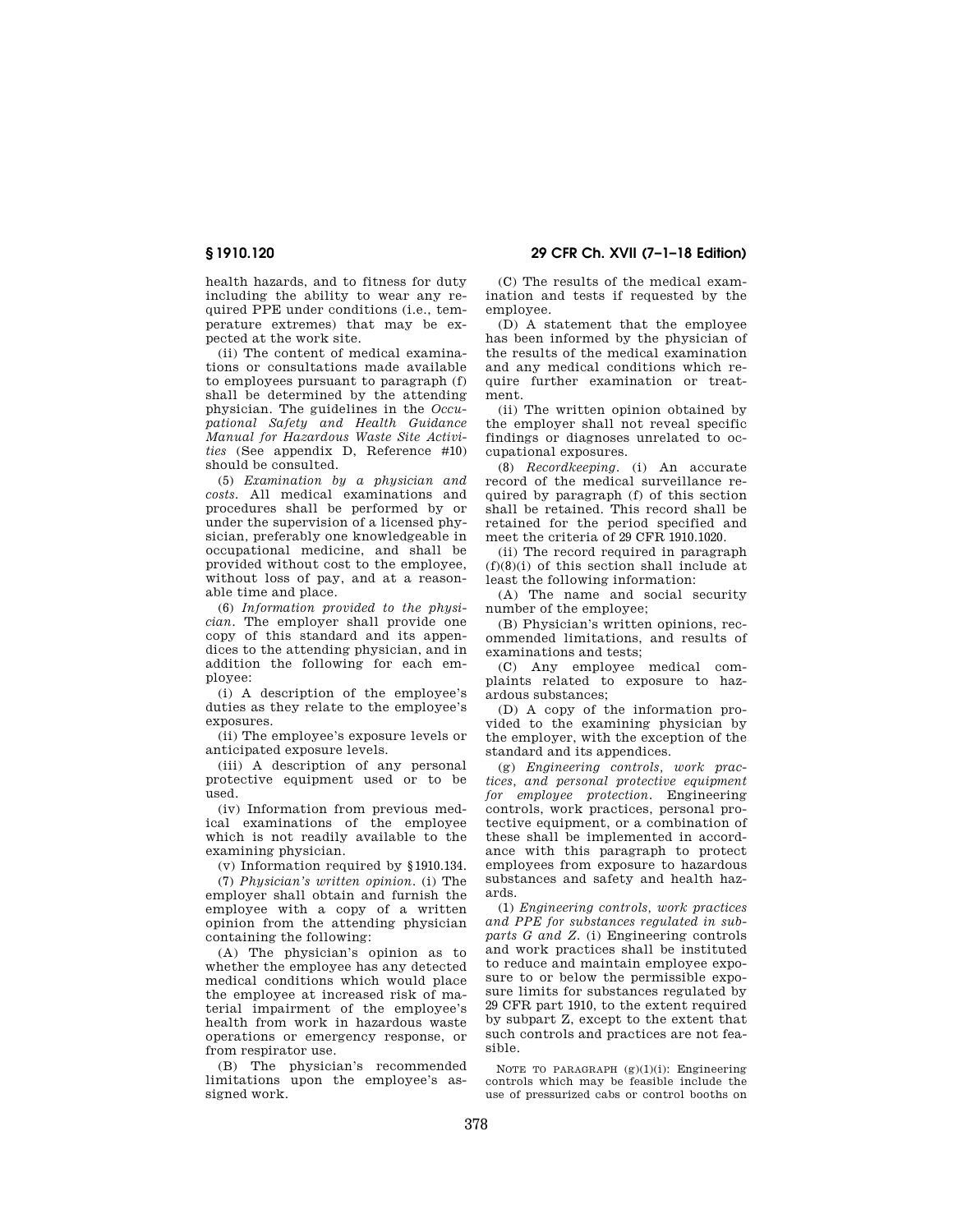equipment, and/or the use of remotely operated material handling equipment. Work practices which may be feasible are removing all non-essential employees from potential exposure during opening of drums, wetting down dusty operations and locating employees upwind of possible hazards.

(ii) Whenever engineering controls and work practices are not feasible or not required, any reasonable combination of engineering controls, work practices and PPE shall be used to reduce and maintain employee exposures to or below the permissible exposure limits or dose limits for substances regulated by 29 CFR part 1910, subpart Z.

(iii) The employer shall not implement a schedule of employee rotation as a means of compliance with permissible exposure limits or dose limits except when there is no other feasible way of complying with the airborne or dermal dose limits for ionizing radiation.

(iv) The provisions of 29 CFR, subpart G, shall be followed.

(2) *Engineering controls, work practices, and PPE for substances not regulated in subparts G and Z.* An appropriate combination of engineering controls, work practices and personal protective equipment shall be used to reduce and maintain employee exposure to or below published exposure levels for hazardous substances and health hazards not regulated by 29 CFR part 1910, subparts G and Z. The employer may use the published literature and SDS as a guide in making the employer's determination as to what level of protection the employer believes is appropriate for hazardous substances and health hazards for which there is no permissible exposure limit or published exposure limit.

(3) *Personal protective equipment selection.* (i) Personal protective equipment (PPE) shall be selected and used which will protect employees from the hazards and potential hazards they are likely to encounter as identified during the site characterization and analysis.

(ii) Personal protective equipment selection shall be based on an evaluation of the performance characteristics of the PPE relative to the requirements and limitations of the site, the task-specific conditions and duration,

and the hazards and potential hazards identified at the site.

(iii) Positive pressure self-contained breathing apparatus, or positive pressure air-line respirators equipped with an escape air supply, shall be used when chemical exposure levels present will create a substantial possibility of immediate death, immediate serious illness or injury, or impair the ability to escape.

(iv) Totally-encapsulating chemical protective suits (protection equivalent to Level A protection as recommended in appendix B) shall be used in conditions where skin absorption of a hazardous substance may result in a substantial possibility of immediate death, immediate serious illness or injury, or impair the ability to escape.

(v) The level of protection provided by PPE selection shall be increased when additional information on site conditions indicates that increased protection is necessary to reduce employee exposures below permissible exposure limits and published exposure levels for hazardous substances and health hazards. (See appendix B for guidance on selecting PPE ensembles.)

NOTE TO PARAGRAPH (g)(3): The level of employee protection provided may be decreased when additional information or site conditions show that decreased protection will not result in hazardous exposures to employees.

(vi) Personal protective equipment shall be selected and used to meet the requirements of 29 CFR part 1910, subpart I, and additional requirements specified in this section.

(4) *Totally-encapsulating chemical protective suits.* (i) Totally-encapsulating suits shall protect employees from the particular hazards which are identified during site characterization and analysis.

(ii) Totally-encapsulating suits shall be capable of maintaining positive air pressure. (See appendix A for a test method which may be used to evaluate this requirement.)

(iii) Totally-encapsulating suits shall be capable of preventing inward test gas leakage of more than 0.5 percent. (See appendix A for a test method which may be used to evaluate this requirement.)

(5) *Personal protective equipment (PPE) program.* A written personal protective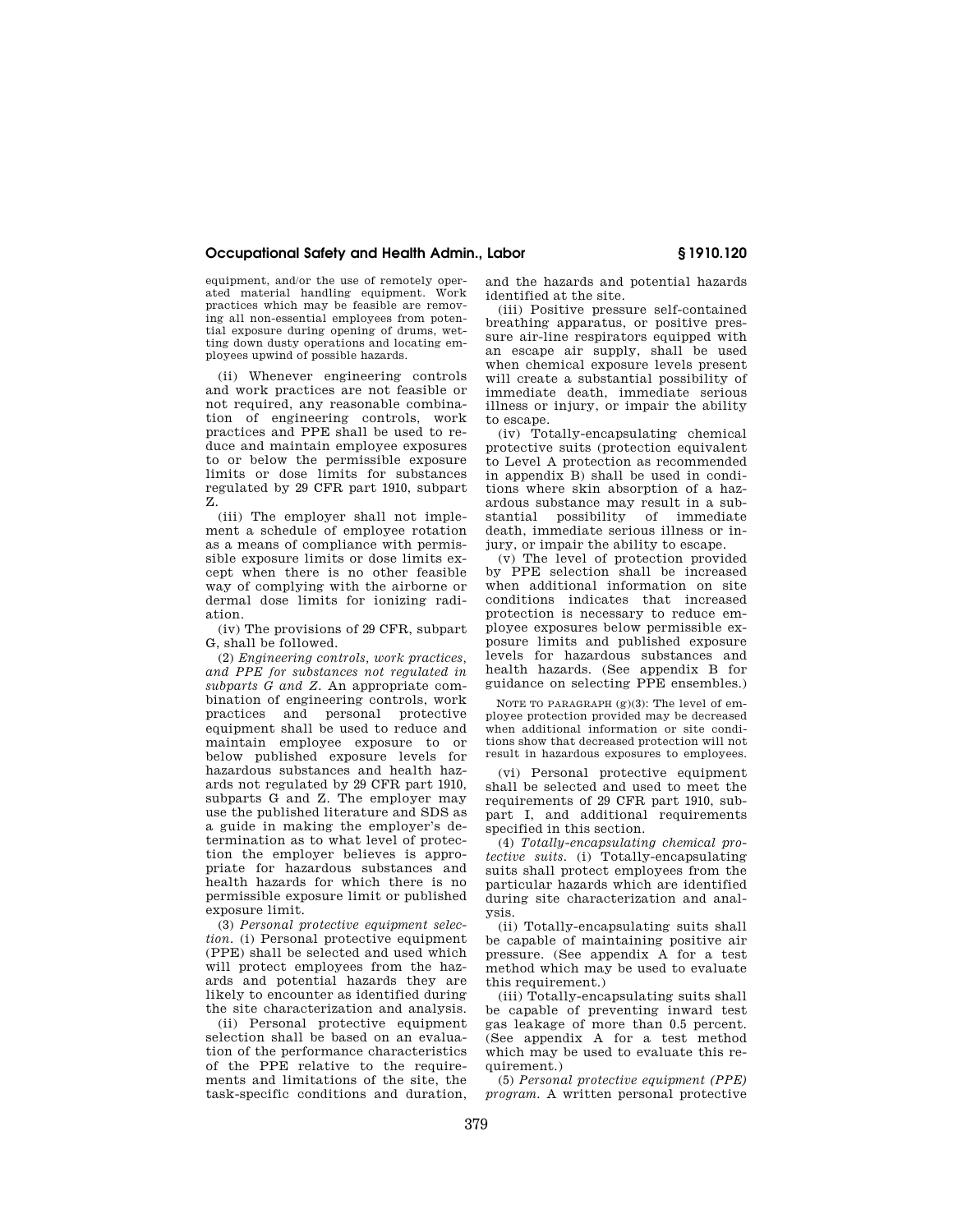equipment program, which is part of the employer's safety and health program required in paragraph (b) of this section or required in paragraph  $(p)(1)$ of this section and which is also a part of the site-specific safety and health plan shall be established. The PPE program shall address the elements listed below. When elements, such as donning and doffing procedures, are provided by the manufacturer of a piece of equipment and are attached to the plan, they need not be rewritten into the plan as long as they adequately address the procedure or element.

(i) PPE selection based upon site hazards,

(ii) PPE use and limitations of the equipment,

(iii) Work mission duration,

(iv) PPE maintenance and storage,

(v) PPE decontamination and disposal,

(vi) PPE training and proper fitting, (vii) PPE donning and doffing procedures,

(viii) PPE inspection procedures prior to, during, and after use,

(ix) Evaluation of the effectiveness of the PPE program, and

(x) Limitations during temperature extremes, heat stress, and other appropriate medical considerations.

(h) *Monitoring*—(1) *General.* (i) Monitoring shall be performed in accordance with this paragraph where there may be a question of employee exposure to hazardous concentrations of hazardous substances in order to assure proper selection of engineering controls, work practices and personal protective equipment so that employees are not exposed to levels which exceed permissible exposure limits, or published exposure levels if there are no permissible exposure limits, for hazardous substances.

(ii) Air monitoring shall be used to identify and quantify airborne levels of hazardous substances and safety and health hazards in order to determine the appropriate level of employee protection needed on site.

(2) *Initial entry.* Upon initial entry, representative air monitoring shall be conducted to identify any IDLH condition, exposure over permissible exposure limits or published exposure levels, exposure over a radioactive mate-

**§ 1910.120 29 CFR Ch. XVII (7–1–18 Edition)** 

rial's dose limits or other dangerous condition such as the presence of flammable atmospheres or oxygen-deficient environments.

(3) *Periodic monitoring.* Periodic monitoring shall be conducted when the possibility of an IDLH condition or flammable atmosphere has developed or when there is indication that exposures may have risen over permissible exposure limits or published exposure levels since prior monitoring. Situations where it shall be considered whether the possibility that exposures have risen are as follows:

(i) When work begins on a different portion of the site.

(ii) When contaminants other than those previously identified are being handled.

(iii) When a different type of operation is initiated (e.g., drum opening as opposed to exploratory well drilling).

(iv) When employees are handling leaking drums or containers or working in areas with obvious liquid contamination (e.g., a spill or lagoon).

(4) *Monitoring of high-risk employees.*  After the actual clean-up phase of any hazardous waste operation commences; for example, when soil, surface water or containers are moved or disturbed; the employer shall monitor those employees likely to have the highest exposures to hazardous substances and health hazards likely to be present above permissible exposure limits or published exposure levels by using personal sampling frequently enough to characterize employee exposures. If the employees likely to have the highest exposure are over permissible exposure limits or published exposure limits, then monitoring shall continue to determine all employees likely to be above those limits. The employer may utilize a representative sampling approach by documenting that the employees and chemicals chosen for monitoring are based on the criteria stated above.

NOTE TO PARAGRAPH (h): It is not required to monitor employees engaged in site characterization operations covered by paragraph (c) of this section.

(i) *Informational programs.* Employers shall develop and implement a program, which is part of the employer's safety and health program required in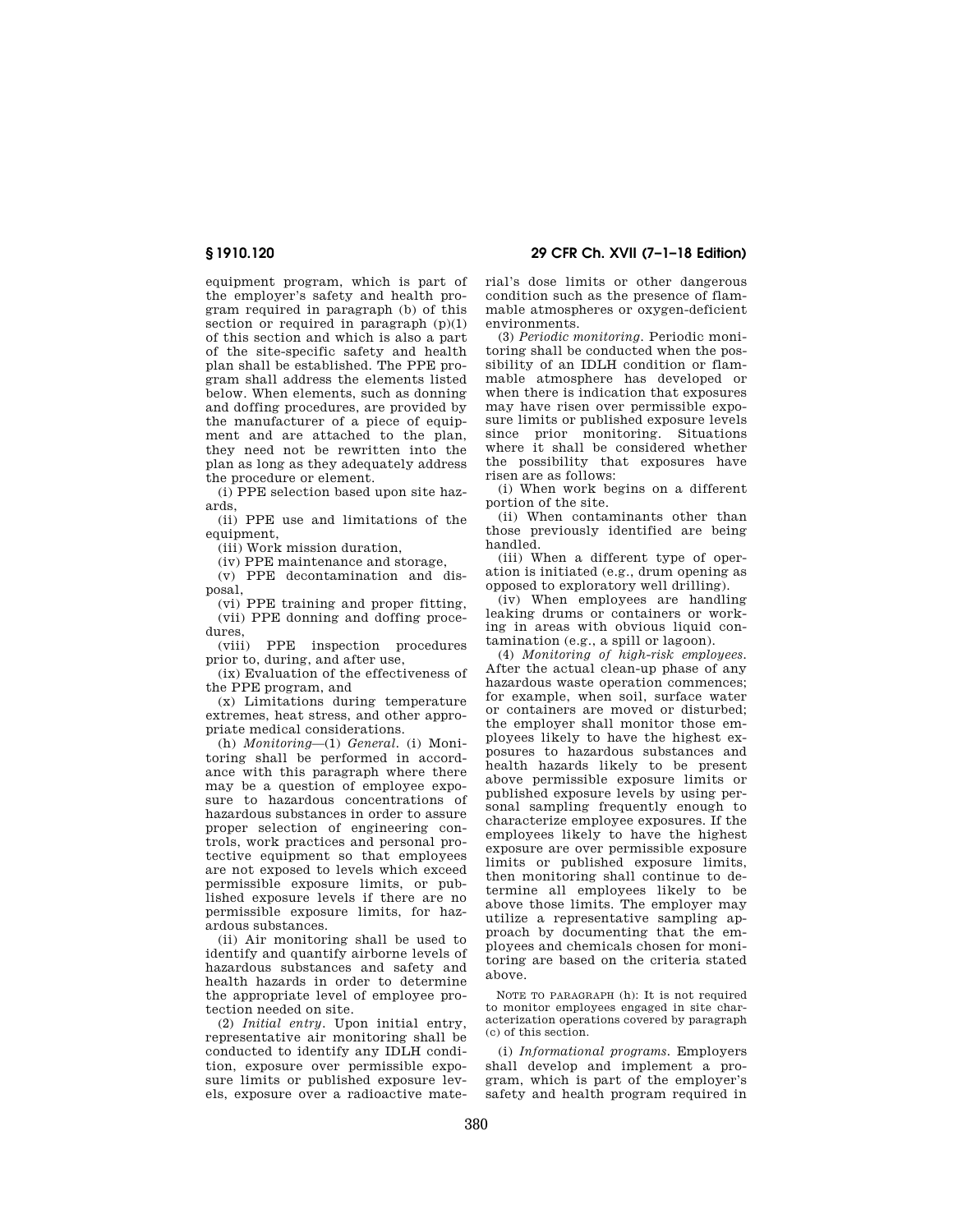paragraph (b) of this section, to inform employees, contractors, and subcontractors (or their representative) actually engaged in hazardous waste operations of the nature, level and degree of exposure likely as a result of participation in such hazardous waste operations. Employees, contractors and subcontractors working outside of the operations part of a site are not covered by this standard.

(j) *Handling drums and containers*—(1) *General.* (i) Hazardous substances and contaminated soils, liquids, and other residues shall be handled, transported, labeled, and disposed of in accordance with this paragraph.

(ii) Drums and containers used during the clean-up shall meet the appropriate DOT, OSHA, and EPA regulations for the wastes that they contain.

(iii) When practical, drums and containers shall be inspected and their integrity shall be assured prior to being moved. Drums or containers that cannot be inspected before being moved because of storage conditions (i.e., buried beneath the earth, stacked behind other drums, stacked several tiers high in a pile, etc.) shall be moved to an accessible location and inspected prior to further handling.

(iv) Unlabelled drums and containers shall be considered to contain hazardous substances and handled accordingly until the contents are positively identified and labeled.

(v) Site operations shall be organized to minimize the amount of drum or container movement.

(vi) Prior to movement of drums or containers, all employees exposed to the transfer operation shall be warned of the potential hazards associated with the contents of the drums or containers.

(vii) U.S. Department of Transportation specified salvage drums or containers and suitable quantities of proper absorbent shall be kept available and used in areas where spills, leaks, or ruptures may occur.

(viii) Where major spills may occur, a spill containment program, which is part of the employer's safety and health program required in paragraph (b) of this section, shall be implemented to contain and isolate the entire volume of the hazardous substance being transferred.

(ix) Drums and containers that cannot be moved without rupture, leakage, or spillage shall be emptied into a sound container using a device classified for the material being transferred.

(x) A ground-penetrating system or other type of detection system or device shall be used to estimate the location and depth of buried drums or containers.

(xi) Soil or covering material shall be removed with caution to prevent drum or container rupture.

(xii) Fire extinguishing equipment meeting the requirements of 29 CFR part 1910, subpart L, shall be on hand and ready for use to control incipient fires.

(2) *Opening drums and containers.* The following procedures shall be followed in areas where drums or containers are being opened:

(i) Where an airline respirator system is used, connections to the source of air supply shall be protected from contamination and the entire system shall be protected from physical damage.

(ii) Employees not actually involved in opening drums or containers shall be kept a safe distance from the drums or containers being opened.

(iii) If employees must work near or adjacent to drums or containers being opened, a suitable shield that does not interfere with the work operation shall be placed between the employee and the drums or containers being opened to protect the employee in case of accidental explosion.

(iv) Controls for drum or container opening equipment, monitoring equipment, and fire suppression equipment shall be located behind the explosionresistant barrier.

(v) When there is a reasonable possibility of flammable atmospheres being present, material handling equipment and hand tools shall be of the type to prevent sources of ignition.

(vi) Drums and containers shall be opened in such a manner that excess interior pressure will be safely relieved. If pressure can not be relieved from a remote location, appropriate shielding shall be placed between the employee and the drums or containers to reduce the risk of employee injury.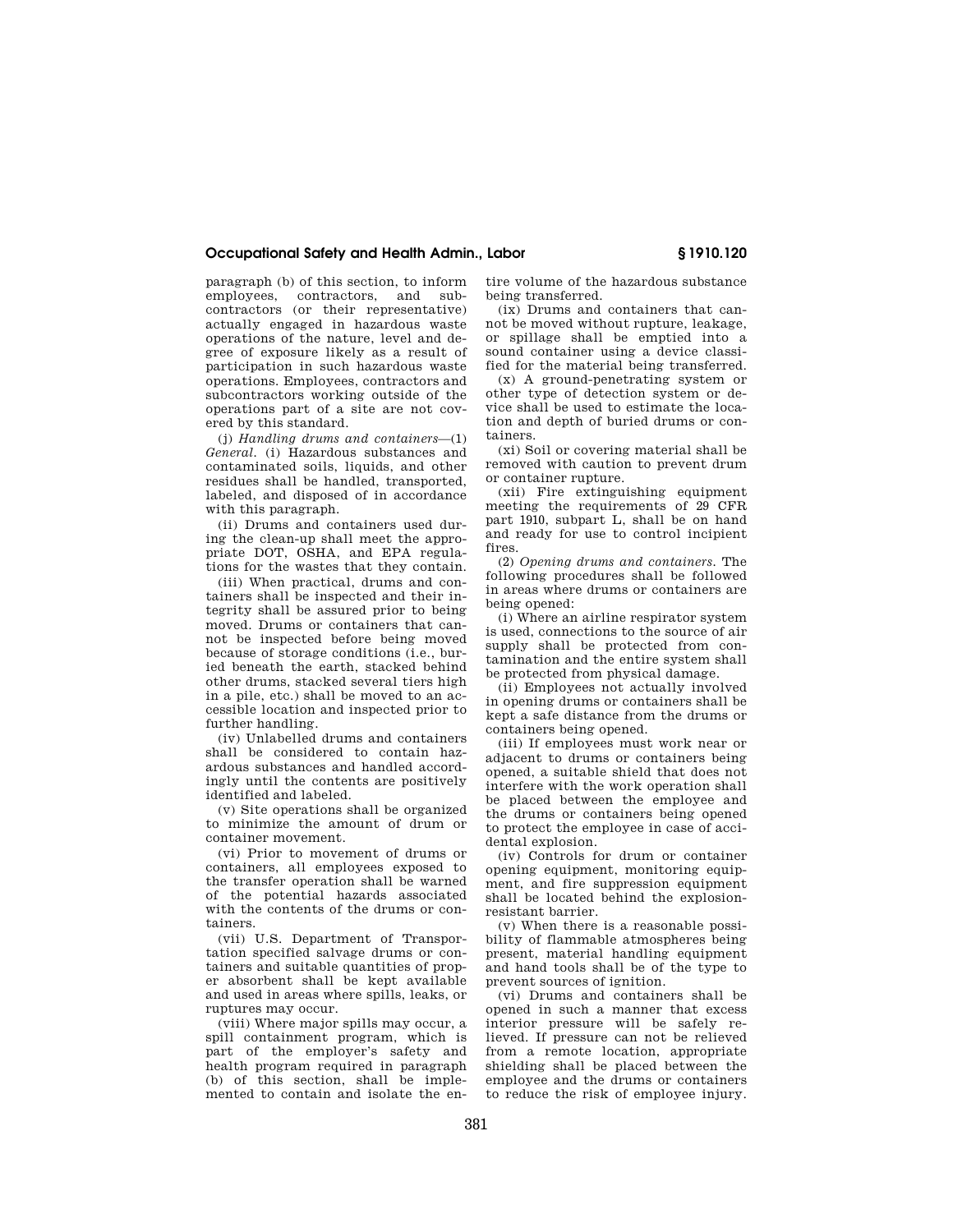(vii) Employees shall not stand upon or work from drums or containers.

(3) *Material handling equipment.* Material handiing equipment used to transfer drums and containers shall be selected, positioned and operated to minimize sources of ignition related to the equipment from igniting vapors released from ruptured drums or containers.

(4) *Radioactive wastes.* Drums and containers containing radioactive wastes shall not be handled until such time as their hazard to employees is properly assessed.

(5) *Shock sensitive wastes.* As a minimum, the following special precautions shall be taken when drums and containers containing or suspected of containing shock-sensitive wastes are handled:

(i) All non-essential employees shall be evacuated from the area of transfer.

(ii) Material handling equipment shall be provided with explosive containment devices or protective shields to protect equipment operators from exploding containers.

(iii) An employee alarm system capable of being perceived above surrounding light and noise conditions shall be used to signal the commencement and completion of explosive waste handling activities.

(iv) Continuous communications (i.e., portable radios, hand signals, telephones, as appropriate) shall be maintained between the employee-in-charge of the immediate handling area and both the site safety and health supervisor and the command post until such time as the handling operation is completed. Communication equipment or methods that could cause shock sensitive materials to explode shall not be used.

 $(v)$  Drums and containers under pressure, as evidenced by bulging or swelling, shall not be moved until such time as the cause for excess pressure is determined and appropriate containment procedures have been implemented to protect employees from explosive relief of the drum.

(vi) Drums and containers containing packaged laboratory wastes shall be considered to contain shock-sensitive or explosive materials until they have been characterized.

**§ 1910.120 29 CFR Ch. XVII (7–1–18 Edition)** 

CAUTION: Shipping of shock sensitive wastes may be prohibited under U.S. Department of Transportation regulations. Employers and their shippers should refer to 49 CFR 173.21 and 173.50.

(6) *Laboratory waste packs.* In addition to the requirements of paragraph  $(j)(5)$ of this section, the following precautions shall be taken, as a minimum, in handling laboratory waste packs (lab packs):

(i) Lab packs shall be opened only when necessary and then only by an individual knowledgeable in the inspection, classification, and segregation of the containers within the pack according to the hazards of the wastes.

(ii) If crystalline material is noted on any container, the contents shall be handled as a shock-sensitive waste until the contents are identified.

(7) *Sampling of drum and container contents.* Sampling of containers and drums shall be done in accordance with a sampling procedure which is part of the site safety and health plan developed for and available to employees and others at the specific worksite.

(8) *Shipping and transport.* (i) Drums and containers shall be identified and classified prior to packaging for shipment.

(ii) Drum or container staging areas shall be kept to the minimum number necessary to identify and classify materials safely and prepare them for transport.

(iii) Staging areas shall be provided with adequate access and egress routes.

(iv) Bulking of hazardous wastes shall be permitted only after a thorough characterization of the materials has been completed.

(9) *Tank and vault procedures.* (i) Tanks and vaults containing hazardous substances shall be handled in a manner similar to that for drums and containers, taking into consideration the size of the tank or vault.

(ii) Appropriate tank or vault entry procedures as described in the employer's safety and health plan shall be followed whenever employees must enter a tank or vault.

(k) *Decontamination*—(1) *General.* Procedures for all phases of decontamination shall be developed and implemented in accordance with this paragraph.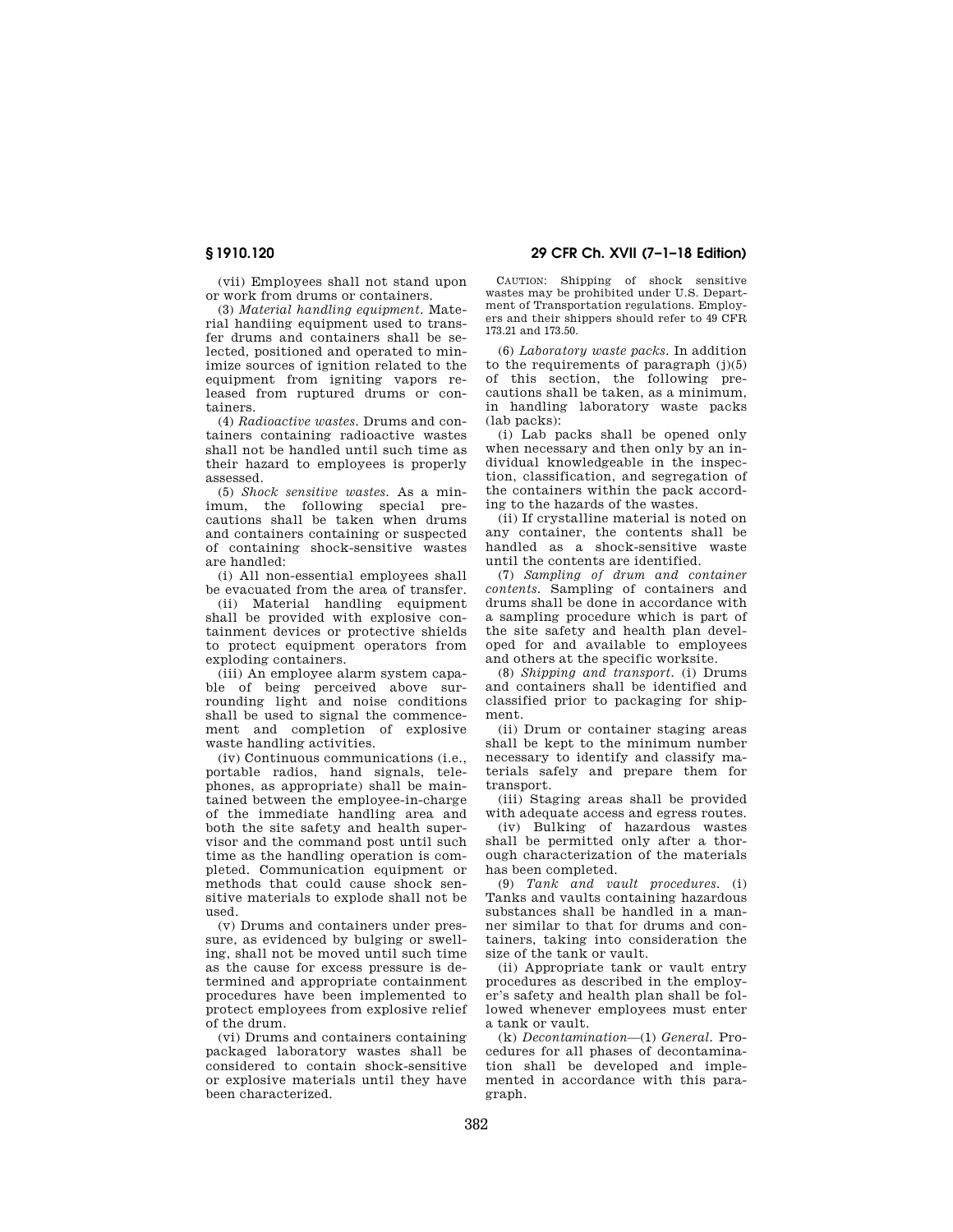(2) *Decontamination procedures.* (i) A decontamination procedure shall be developed, communicated to employees and implemented before any employees or equipment may enter areas on site where potential for exposure to hazardous substances exists.

(ii) Standard operating procedures shall be developed to minimize employee contact with hazardous substances or with equipment that has contacted hazardous substances.

(iii) All employees leaving a contaminated area shall be appropriately decontaminated; all contaminated clothing and equipment leaving a contaminated area shall be appropriately disposed of or decontaminated.<br>(iv) Decontamination procedures

(iv) Decontamination shall be monitored by the site safety and health supervisor to determine their effectiveness. When such procedures are found to be ineffective, appropriate steps shall be taken to correct any deficiencies.

(3) *Location.* Decontamination shall be performed in geographical areas that will minimize the exposure of uncontaminated employees or equipment to contaminated employees or equipment.

(4) *Equipment and solvents.* All equipment and solvents used for decontamination shall be decontaminated or disposed of properly.

(5) *Personal protective clothing and equipment.* (i) Protective clothing and equipment shall be decontaminated, cleaned, laundered, maintained or replaced as needed to maintain their effectiveness.

(ii) Employees whose non-impermeable clothing becomes wetted with hazardous substances shall immediately remove that clothing and proceed to shower. The clothing shall be disposed of or decontaminated before it is removed from the work zone.

(6) *Unauthorized employees.* Unauthorized employees shall not remove protective clothing or equipment from change rooms.

(7) *Commercial laundries or cleaning establishments.* Commercial laundries or cleaning establishments that decontaminate protective clothing or equipment shall be informed of the potentially harmful effects of exposures to hazardous substances.

(8) *Showers and change rooms.* Where the decontamination procedure indicates a need for regular showers and change rooms outside of a contaminated area, they shall be provided and meet the requirements of 29 CFR 1910.141. If temperature conditions prevent the effective use of water, then other effective means for cleansing shall be provided and used.

(l) *Emergency response by employees at uncontrolled hazardous waste sites*—(1) *Emergency response plan.* (i) An emergency response plan shall be developed and implemented by all employers within the scope of paragraphs  $(a)(1)$ (i)–(ii) of this section to handle anticipated emergencies prior to the commencement of hazardous waste operations. The plan shall be in writing and available for inspection and copying by<br>employees, their representatives, representatives, OSHA personnel and other governmental agencies with relevant responsibilities.

(ii) Employers who will evacuate their employees from the danger area when an emergency occurs, and who do not permit any of their employees to assist in handling the emergency, are exempt from the requirements of this paragraph if they provide an emergency action plan complying with 29 CFR 1910.38.

(2) *Elements of an emergency response plan.* The employer shall develop an emergency response plan for emergencies which shall address, as a minimum, the following:

(i) Pre-emergency planning.

(ii) Personnel roles, lines of authority, and communication.

(iii) Emergency recognition and prevention.

(iv) Safe distances and places of refuge.

(v) Site security and control.

(vi) Evacuation routes and procedures.

(vii) Decontamination procedures which are not covered by the site safety and health plan.

(viii) Emergency medical treatment and first aid.

(ix) Emergency alerting and response procedures.

(x) Critique of response and followup.

(xi) PPE and emergency equipment.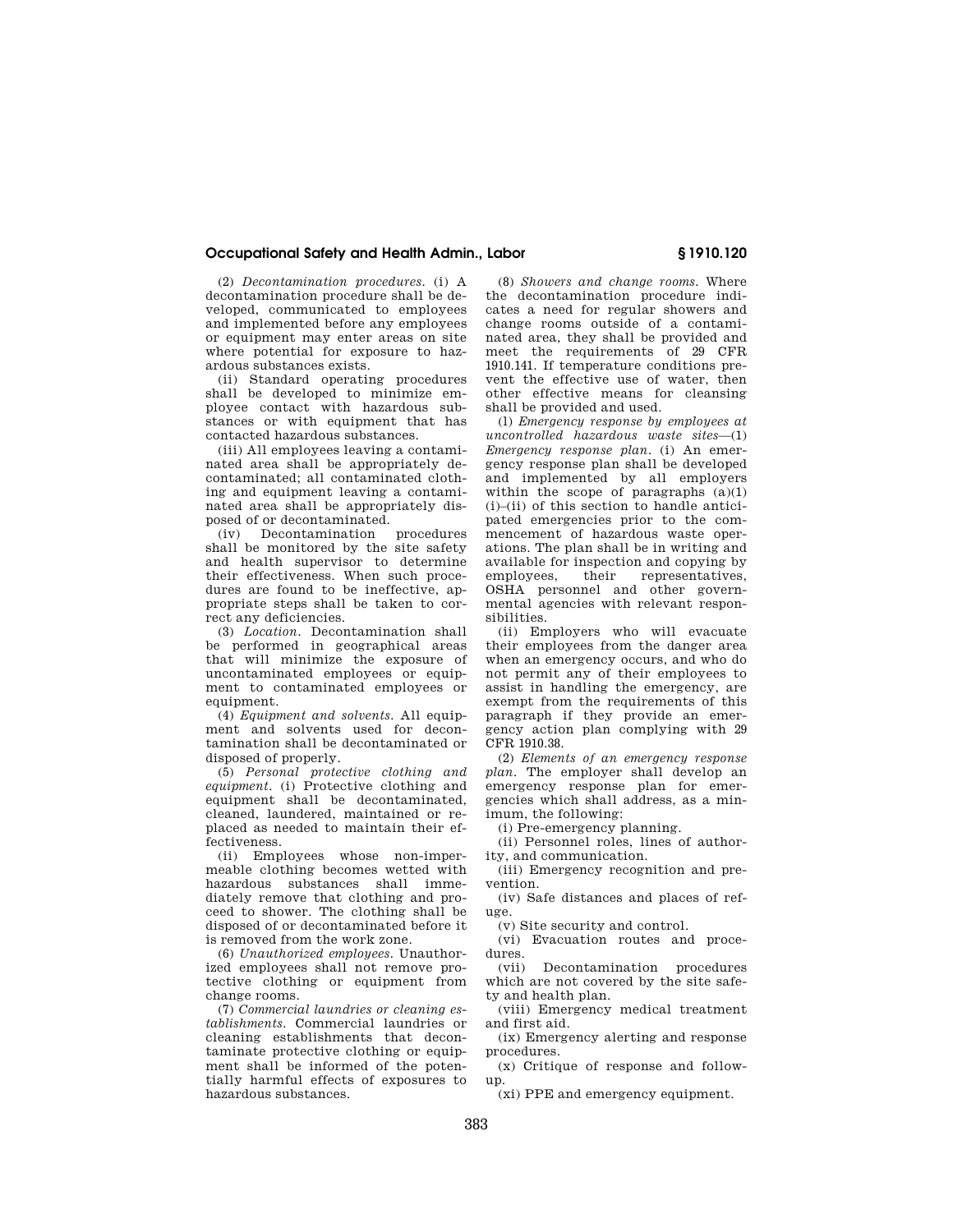(3) *Procedures for handling emergency incidents.* (i) In addition to the elements for the emergency response plan required in paragraph  $(l)(2)$  of this section, the following elements shall be included for emergency response plans:

(A) Site topography, layout, and prevailing weather conditions.

(B) Procedures for reporting incidents to local, state, and federal governmental agencies.

(ii) The emergency response plan shall be a separate section of the Site Safety and Health Plan.

(iii) The emergency response plan shall be compatible and integrated with the disaster, fire and/or emergency response plans of local, state, and federal agencies.

(iv) The emergency response plan shall be rehearsed regularly as part of the overall training program for site operations.

(v) The site emergency response plan shall be reviewed periodically and, as necessary, be amended to keep it current with new or changing site conditions or information.

(vi) An employee alarm system shall be installed in accordance with 29 CFR 1910.165 to notify employees of an emergency situation; to stop work activities if necessary; to lower background noise in order to speed communication; and to begin emergency procedures.

(vii) Based upon the information available at time of the emergency, the employer shall evaluate the incident and the site response capabilities and proceed with the appropriate steps to implement the site emergency response plan.

(m) *Illumination.* Areas accessible to employees shall be lighted to not less than the minimum illumination intensities listed in the following Table H– 120.1 while any work is in progress:

TABLE H–120.1—MINIMUM ILLUMINATION INTENSITIES IN FOOT-CANDLES

Foot-

| ruut-<br>can-<br>dles | Area or operations                                                                                                                |  |
|-----------------------|-----------------------------------------------------------------------------------------------------------------------------------|--|
|                       | 5    General site areas.                                                                                                          |  |
|                       | 3  Excavation and waste areas, accessways, active<br>storage areas, loading platforms, refueling, and<br>field maintenance areas. |  |
|                       | 5    Indoors: Warehouses, corridors, hallways, and<br>exitways.                                                                   |  |

# **§ 1910.120 29 CFR Ch. XVII (7–1–18 Edition)**

TABLE H–120.1—MINIMUM ILLUMINATION INTENSITIES IN FOOT-CANDLES—Continued

| Foot-<br>can-<br>dles | Area or operations                                                                                                                                                                                                                                                                                         |  |
|-----------------------|------------------------------------------------------------------------------------------------------------------------------------------------------------------------------------------------------------------------------------------------------------------------------------------------------------|--|
| 5.                    | Tunnels, shafts, and general underground work<br>areas. (Exception: Minimum of 10 foot-candles is<br>required at tunnel and shaft heading during drilling<br>mucking, and scaling. Mine Safety and Health Ad-<br>ministration approved cap lights shall be accept-<br>able for use in the tunnel heading.) |  |
| $10$                  | General shops (e.g., mechanical and electrical<br>equipment rooms, active storerooms, barracks or<br>living quarters, locker or dressing rooms, dining<br>areas, and indoor toilets and workrooms.)                                                                                                        |  |
|                       | First aid stations, infirmaries, and offices.                                                                                                                                                                                                                                                              |  |

(n) *Sanitation at temporary workplaces*—(1) *Potable water.* (i) An adequate supply of potable water shall be provided on the site.

(ii) Portable containers used to dispense drinking water shall be capable of being tightly closed, and equipped with a tap. Water shall not be dipped from containers.

(iii) Any container used to distribute drinking water shall be clearly marked as to the nature of its contents and not used for any other purpose.

(iv) Where single service cups (to be used but once) are supplied, both a sanitary container for the unused cups and a receptacle for disposing of the used cups shall be provided.

(2) *Nonpotable water.* (i) Outlets for nonpotable water, such as water for firefighting purposes, shall be identified to indicate clearly that the water is unsafe and is not to be used for drinking, washing, or cooking purposes.

(ii) There shall be no cross-connection, open or potential, between a system furnishing potable water and a system furnishing nonpotable water.

(3) *Toilet facilities.* (i) Toilets shall be provided for employees according to the following Table H–120.2.

TABLE H–120.2—TOILET FACILITIES

| Number of employees                                          | Minimum number of facilities                                                                                           |  |  |
|--------------------------------------------------------------|------------------------------------------------------------------------------------------------------------------------|--|--|
| 20 or fewer<br>More than 20, fewer than 200<br>More than 200 | One.<br>One toilet seat and one uri-<br>nal per 40 employees.<br>One toilet seat and one uri-<br>nal per 50 employees. |  |  |

(ii) Under temporary field conditions, provisions shall be made to assure that at least one toilet facility is available.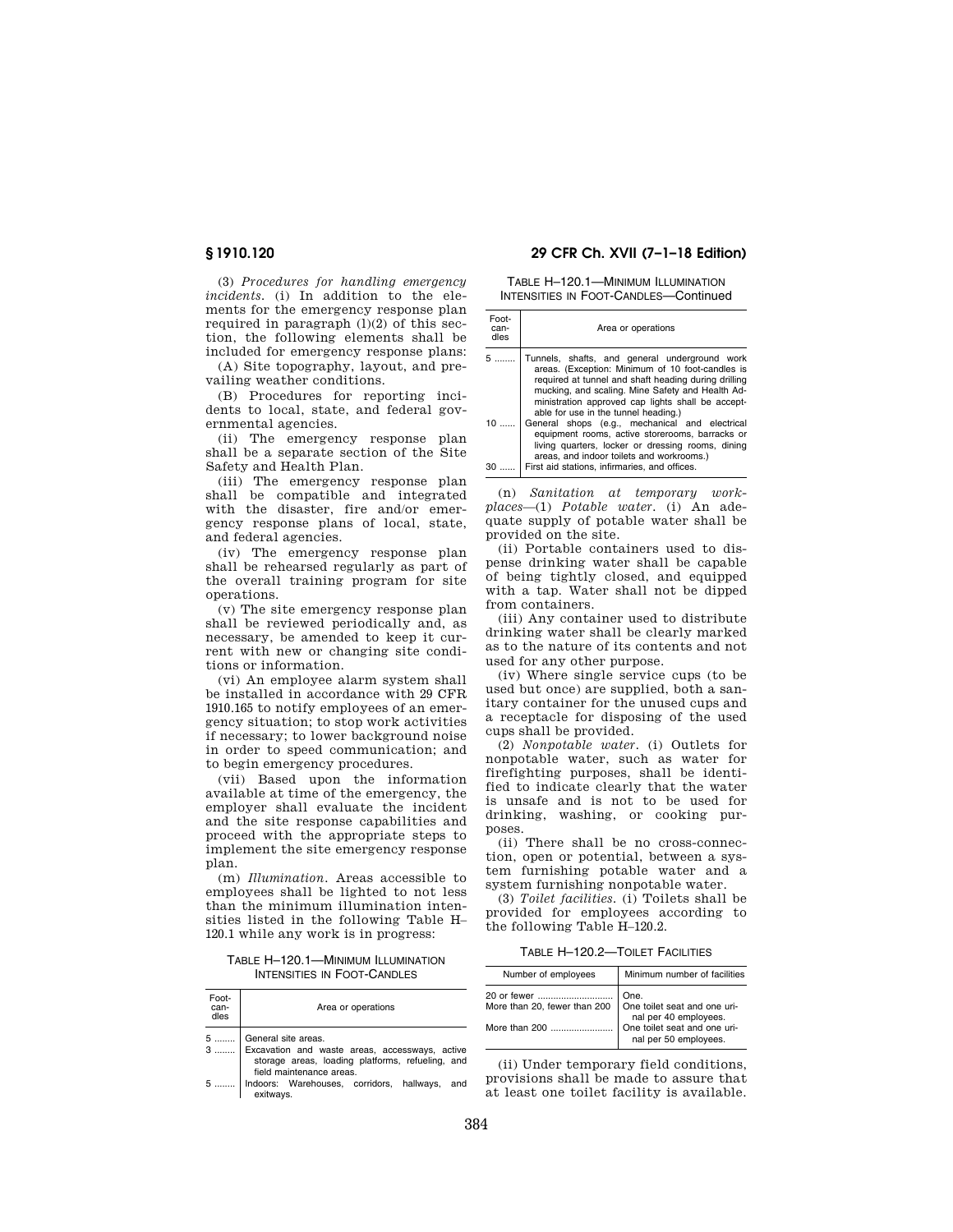(iii) Hazardous waste sites not provided with a sanitary sewer shall be provided with the following toilet facilities unless prohibited by local codes:

(A) Chemical toilets;

(B) Recirculating toilets;

(C) Combustion toilets; or

(D) Flush toilets.

(iv) The requirements of this paragraph for sanitation facilities shall not apply to mobile crews having transportation readily available to nearby toilet facilities.

(v) Doors entering toilet facilities shall be provided with entrance locks controlled from inside the facility.

(4) *Food handling.* All food service facilities and operations for employees shall meet the applicable laws, ordinances, and regulations of the jurisdictions in which they are located.

(5) *Temporary sleeping quarters.* When temporary sleeping quarters are provided, they shall be heated, ventilated, and lighted.

(6) *Washing facilities.* The employer shall provide adequate washing facilities for employees engaged in operations where hazardous substances may be harmful to employees. Such facilities shall be in near proximity to the worksite; in areas where exposures are below permissible exposure limits and published exposure levels and which are under the controls of the employer; and shall be so equipped as to enable employees to remove hazardous substances from themselves.

(7) *Showers and change rooms.* When hazardous waste clean-up or removal operations commence on a site and the duration of the work will require six months or greater time to complete, the employer shall provide showers and change rooms for all employees exposed to hazardous substances and health hazards involved in hazardous waste clean-up or removal operations.

(i) Showers shall be provided and shall meet the requirements of 29 CFR 1910.141(d)(3).

(ii) Change rooms shall be provided and shall meet the requirements of 29 CFR 1910.141(e). Change rooms shall consist of two separate change areas separated by the shower area required in paragraph (n)(7)(i) of this section. One change area, with an exit leading off the worksite, shall provide employees with a clean area where they can remove, store, and put on street clothing. The second area, with an exit to the worksite, shall provide employees with an area where they can put on, remove and store work clothing and personal protective equipment.

(iii) Showers and change rooms shall be located in areas where exposures are below the permissible exposure limits and published exposure levels. If this cannot be accomplished, then a ventilation system shall be provided that will supply air that is below the permissible exposure limits and published exposure levels.

(iv) Employers shall assure that employees shower at the end of their work shift and when leaving the hazardous waste site.

(o) *New technology programs.* (1) The employer shall develop and implement procedures for the introduction of effective new technologies and equipment developed for the improved protection of employees working with hazardous waste clean-up operations, and the same shall be implemented as part of the site safety and health program to assure that employee protection is being maintained.

(2) New technologies, equipment or control measures available to the industry, such as the use of foams, absorbents, adsorbents, neutralizers, or other means to suppress the level of air contaminates while excavating the site or for spill control, shall be evaluated by employers or their representatives. Such an evaluation shall be done to determine the effectiveness of the new methods, materials, or equipment before implementing their use on a large scale for enhancing employee protection. Information and data from manufacturers or suppliers may be used as part of the employer's evaluation effort. Such evaluations shall be made available to OSHA upon request.

(p) *Certain Operations Conducted Under the Resource Conservation and Recovery Act of 1976 (RCRA).* Employers conducting operations at treatment, storage and disposal (TSD) facilities specified in paragraph  $(a)(1)(iv)$  of this section shall provide and implement the programs specified in this paragraph. See the ''Notes and Exceptions''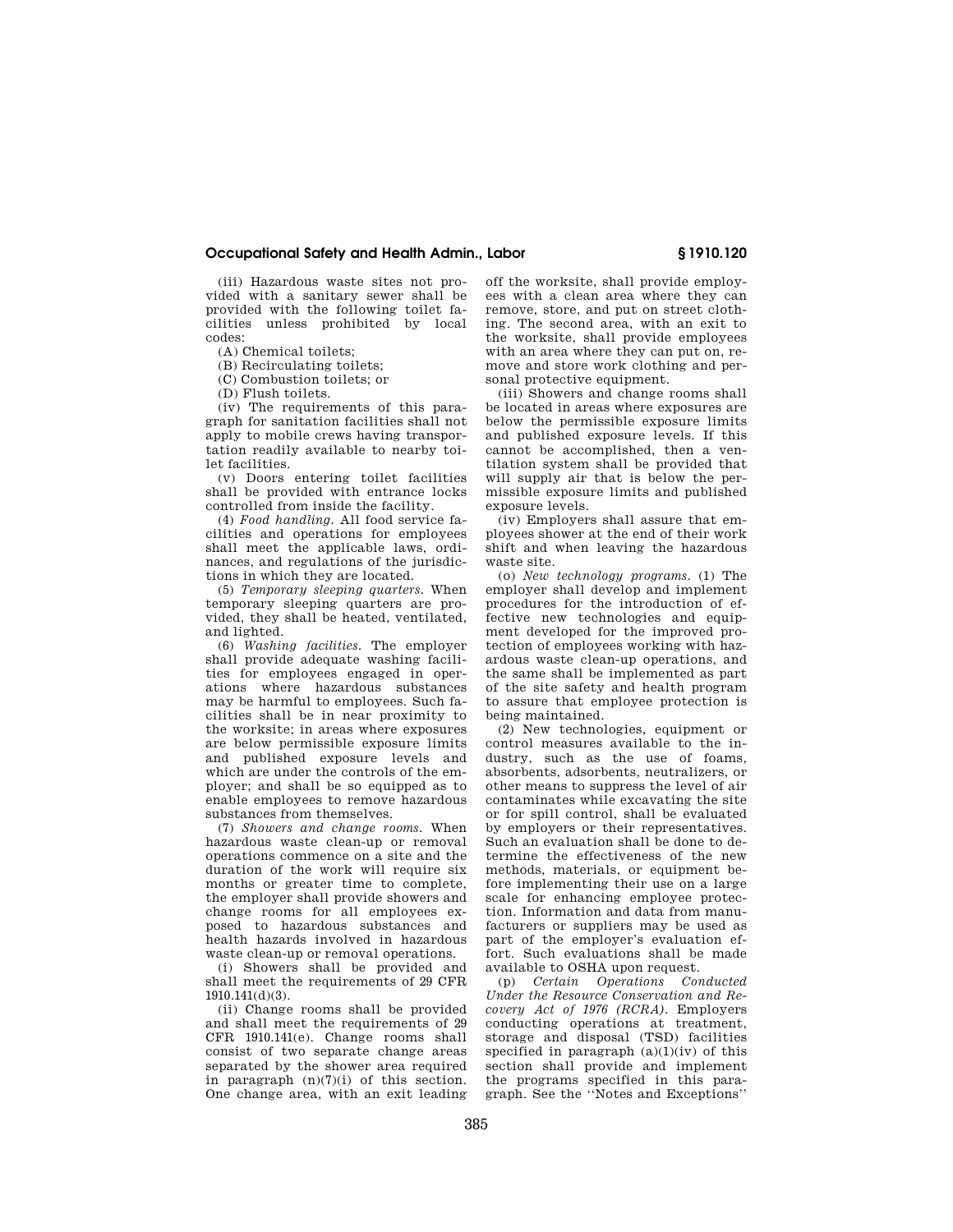to paragraph  $(a)(2)(iii)$  of this section for employers not covered.)''.

(1) *Safety and health program.* The employer shall develop and implement a written safety and health program for employees involved in hazardous waste operations that shall be available for inspection by employees, their representatives and OSHA personnel. The program shall be designed to identify, evaluate and control safety and health hazards in their facilities for the purpose of employee protection, to provide for emergency response meeting the requirements of paragraph (p)(8) of this section and to address as appropriate site analysis, engineering controls, maximum exposure limits, hazardous waste handling procedures and uses of new technologies.

(2) *Hazard communication program.*  The employer shall implement a hazard communication program meeting the requirements of 29 CFR 1910.1200 as part of the employer's safety and program.

NOTE TO §1910.120: The exemption for hazardous waste provided in §1910.1200 is applicable to this section.

(3) *Medical surveillance program.* The employer shall develop and implement a medical surveillance program meeting the requirements of paragraph (f) of this section.

(4) *Decontamination program.* The employer shall develop and implement a decontamination procedure meeting the requirements of paragraph (k) of this section.

(5) *New technology program.* The employer shall develop and implement procedures meeting the requirements of paragraph (o) of this section for introducing new and innovative equipment into the workplace.

(6) *Material handling program.* Where employees will be handling drums or containers, the employer shall develop and implement procedures meeting the requirements of paragraphs (j)(1) (ii) through (viii) and (xi) of this section, as well as  $(j)(3)$  and  $(j)(8)$  of this section prior to starting such work.

(7) *Training program*—(i) *New employees.* The employer shall develop and implement a training program, which is part of the employer's safety and health program, for employees exposed to health hazards or hazardous sub-

**§ 1910.120 29 CFR Ch. XVII (7–1–18 Edition)** 

stances at TSD operations to enable the employees to perform their assigned duties and functions in a safe and healthful manner so as not endanger themselves or other employees. The initial training shall be for 24 hours and refresher training shall be for eight hours annually. Employees who have received the initial training required by this paragraph shall be given a written certificate attesting that they have successfully completed the necessary training.

(ii) *Current employees.* Employers who can show by an employee's previous work experience and/or training that the employee has had training equivalent to the initial training required by this paragraph, shall be considered as meeting the initial training requirements of this paragraph as to that employee. Equivalent training includes the training that existing employees might have already received from actual site work experience. Current employees shall receive eight hours of refresher training annually.

(iii) *Trainers.* Trainers who teach initial training shall have satisfactorily completed a training course for teaching the subjects they are expected to teach or they shall have the academic credentials and instruction experience necessary to demonstrate a good command of the subject matter of the courses and competent instructional skills.

(8) *Emergency response program*—(i) *Emergency response plan.* An emergency response plan shall be developed and implemented by all employers. Such plans need not duplicate any of the subjects fully addressed in the employer's contingency planning required by permits, such as those issued by the U.S. Environmental Protection Agency, provided that the contingency plan is made part of the emergency response plan. The emergency response plan shall be a written portion of the employer's safety and health program required in paragraph (p)(1) of this section. Employers who will evacuate their employees from the worksite location when an emergency occurs and who do not permit any of their employees to assist in handling the emergency are exempt from the requirements of  $param<sub>p</sub>$  (p)(8) if they provide an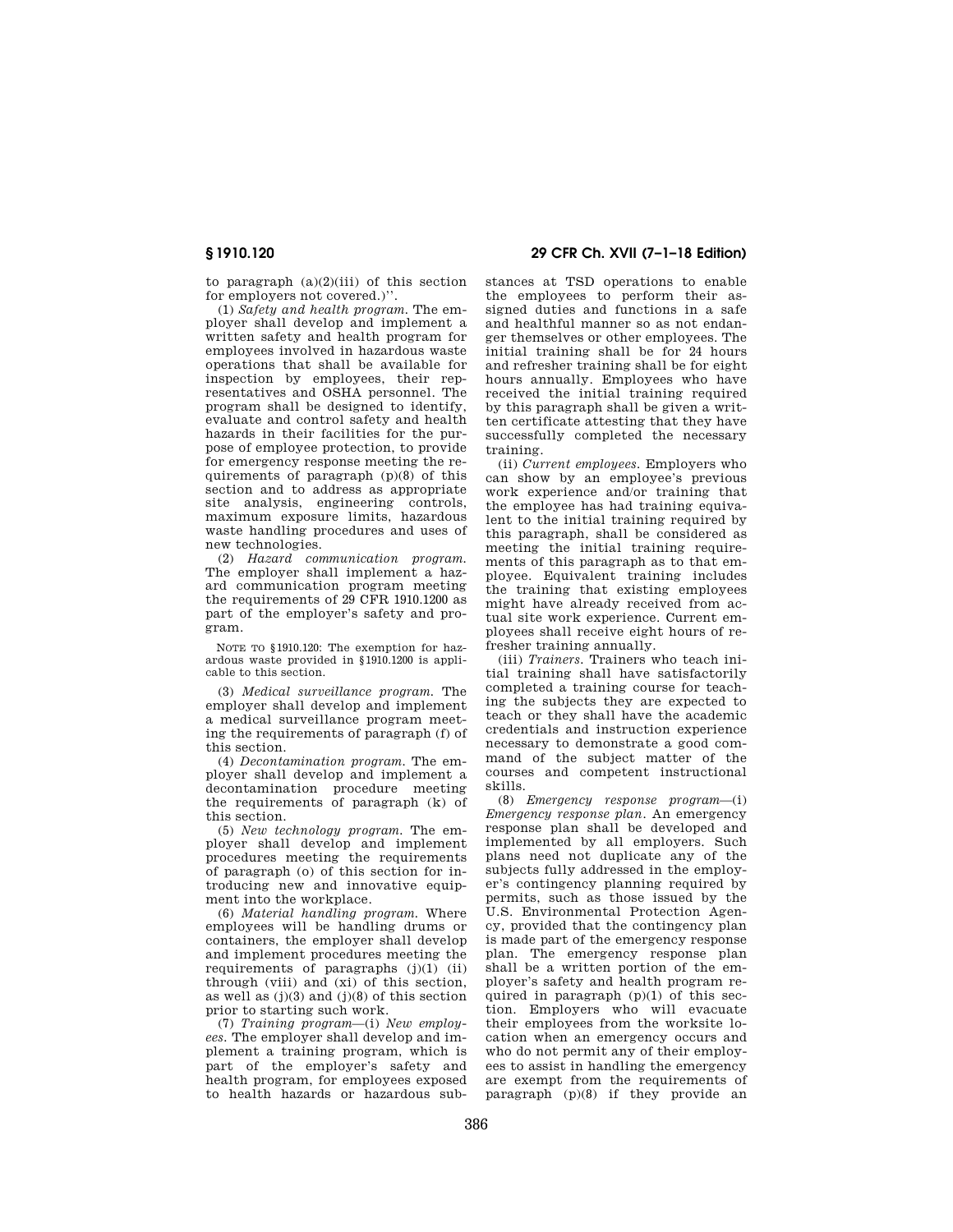emergency action plan complying with 29 CFR 1910.38.

(ii) *Elements of an emergency response plan.* The employer shall develop an emergency response plan for emergencies which shall address, as a minimum, the following areas to the extent that they are not addressed in any specific program required in this paragraph:

(A) Pre-emergency planning and coordination with outside parties.

(B) Personnel roles, lines of authority, and communication.

(C) Emergency recognition and prevention.

(D) Safe distances and places of refuge.

(E) Site security and control.

(F) Evacuation routes and procedures.

(G) Decontamination procedures.

(H) Emergency medical treatment and first aid.

(I) Emergency alerting and response procedures.

(J) Critique of response and followup.

(K) PPE and emergency equipment.

(iii) *Training.* (A) Training for emergency response employees shall be completed before they are called upon to perform in real emergencies. Such training shall include the elements of the emergency response plan, standard operating procedures the employer has established for the job, the personal protective equipment to be worn and procedures for handling emergency incidents.

*Exception #1:* An employer need not train all employees to the degree specified if the employer divides the work force in a manner such that a sufficient number of employees who have responsibility to control emergencies have the training specified, and all other employees, who may first respond to an emergency incident, have sufficient awareness training to recognize that an emergency response situation exists and that they are instructed in that case to summon the fully trained employees and not attempt control activities for which they are not trained.

*Exception #2:* An employer need not train all employees to the degree specified if arrangements have been made in advance for an outside fully-trained emergency response team to respond in a reasonable period and all employees, who may come to the incident first, have sufficient awareness training to

recognize that an emergency response situation exists and they have been instructed to call the designated outside fully-trained emergency response team for assistance.

(B) Employee members of TSD facility emergency response organizations shall be trained to a level of competence in the recognition of health and safety hazards to protect themselves and other employees. This would include training in the methods used to minimize the risk from safety and health hazards; in the safe use of control equipment; in the selection and use of appropriate personal protective equipment; in the safe operating procedures to be used at the incident scene; in the techniques of coordination with other employees to minimize risks; in the appropriate response to over exposure from health hazards or injury to themselves and other employees; and in the recognition of subsequent symptoms which may result from over exposures.

(C) The employer shall certify that each covered employee has attended and successfully completed the training required in paragraph (p)(8)(iii) of this section, or shall certify the employee's competency at least yearly. The method used to demonstrate competency for certification of training shall be recorded and maintained by the employer.

(iv) *Procedures for handling emergency incidents.* (A) In addition to the elements for the emergency response plan required in paragraph (p)(8)(ii) of this section, the following elements shall be included for emergency response plans to the extent that they do not repeat any information already contained in the emergency response plan:

(*1*) Site topography, layout, and prevailing weather conditions.

(*2*) Procedures for reporting incidents to local, state, and federal governmental agencies.

(B) The emergency response plan shall be compatible and integrated with the disaster, fire and/or emergency response plans of local, state, and federal agencies.

(C) The emergency response plan shall be rehearsed regularly as part of the overall training program for site operations.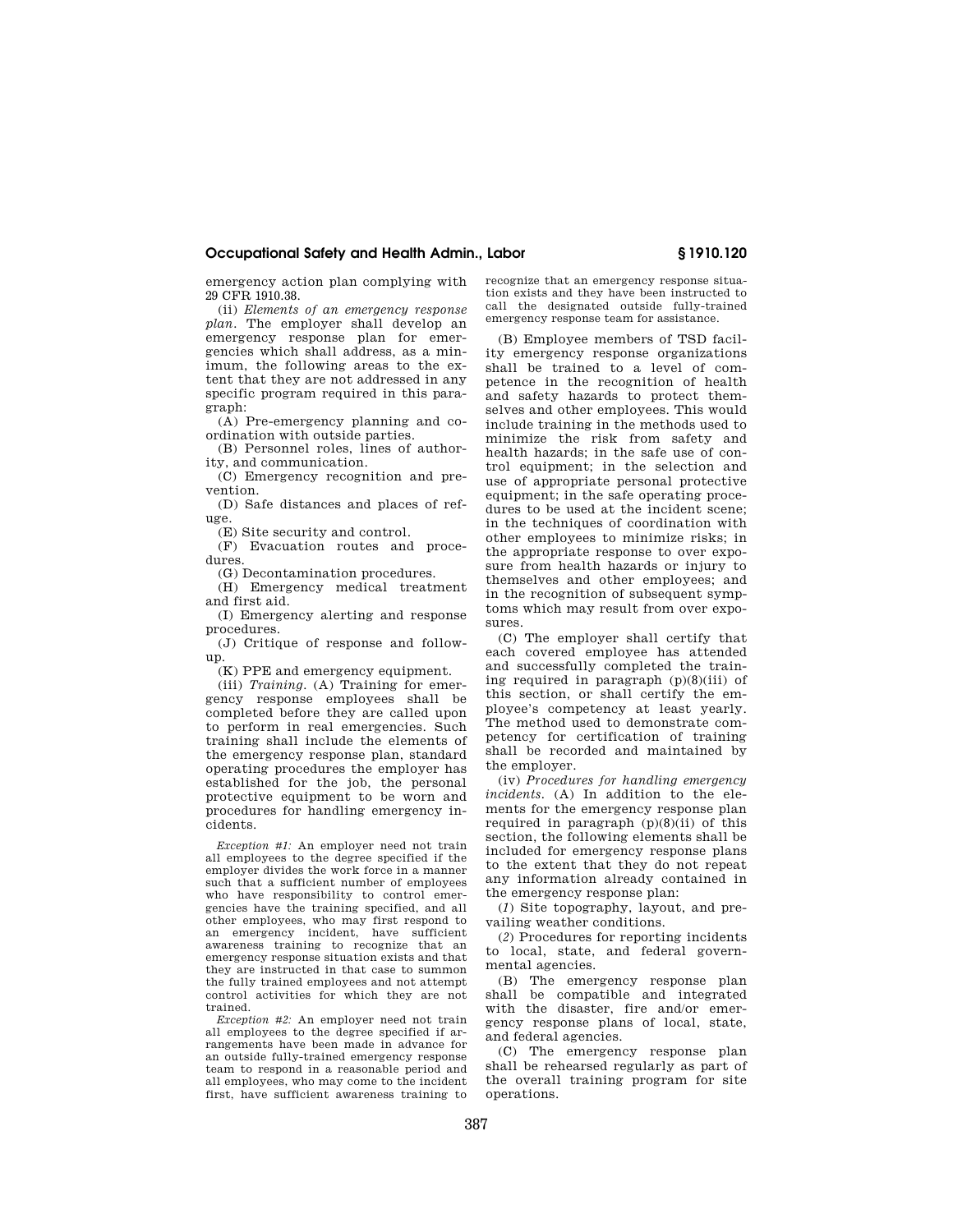**§ 1910.120 29 CFR Ch. XVII (7–1–18 Edition)** 

(D) The site emergency response plan shall be reviewed periodically and, as necessary, be amended to keep it current with new or changing site conditions or information.

(E) An employee alarm system shall be installed in accordance with 29 CFR 1910.165 to notify employees of an emergency situation; to stop work activities if necessary; to lower background noise in order to speed communication; and to begin emergency procedures.

(F) Based upon the information available at time of the emergency, the employer shall evaluate the incident and the site response capabilities and proceed with the appropriate steps to implement the site emergency response plan.

(q) *Emergency response to hazardous substance releases.* This paragraph covers employers whose employees are engaged in emergency response no matter where it occurs except that it does not cover employees engaged in operations specified in paragraphs  $(a)(1)(i)$  through  $(a)(1)(iv)$  of this section. Those emergency response organizations who have developed and implemented programs equivalent to this paragraph for handling releases of hazardous substances pursuant to section 303 of the Superfund Amendments and Reauthorization Act of 1986 (Emergency Planning and Community Right-to-Know Act of 1986, 42 U.S.C. 11003) shall be deemed to have met the requirements of this paragraph.

(1) *Emergency response plan.* An emergency response plan shall be developed and implemented to handle anticipated emergencies prior to the commencement of emergency response operations. The plan shall be in writing and available for inspection and copying by employees, their representatives and OSHA personnel. Employers who will evacuate their employees from the danger area when an emergency occurs, and who do not permit any of their employees to assist in handling the emergency, are exempt from the requirements of this paragraph if they provide an emergency action plan in accordance with 29 CFR 1910.38.

(2) *Elements of an emergency response plan.* The employer shall develop an emergency response plan for emergencies which shall address, as a minimum, the following to the extent that they are not addressed elsewhere:

(i) Pre-emergency planning and coordination with outside parties.

(ii) Personnel roles, lines of authority, training, and communication.

(iii) Emergency recognition and prevention.

(iv) Safe distances and places of ref- $\overline{119}$ e.

(v) Site security and control.

(vi) Evacuation routes and procedures.

(vii) Decontamination.

(viii) Emergency medical treatment and first aid.

(ix) Emergency alerting and response procedures.

(x) Critique of response and followup.

(xi) PPE and emergency equipment.

(xii) Emergency response organizations may use the local emergency response plan or the state emergency response plan or both, as part of their emergency response plan to avoid duplication. Those items of the emergency response plan that are being properly addressed by the SARA Title III plans may be substituted into their emergency plan or otherwise kept together for the employer and employee's use.

(3) *Procedures for handling emergency response.* (i) The senior emergency response official responding to an emergency shall become the individual in charge of a site-specific Incident Command System (ICS). All emergency responders and their communications shall be coordinated and controlled through the individual in charge of the ICS assisted by the senior official present for each employer.

NOTE TO PARAGRAPH (q)(3)(i): The ''senior official'' at an emergency response is the most senior official on the site who has the responsibility for controlling the operations at the site. Initially it is the senior officer on the first-due piece of responding emergency apparatus to arrive on the incident scene. As more senior officers arrive (i.e., battalion chief, fire chief, state law enforcement official, site coordinator, etc.) the position is passed up the line of authority which has been previously established.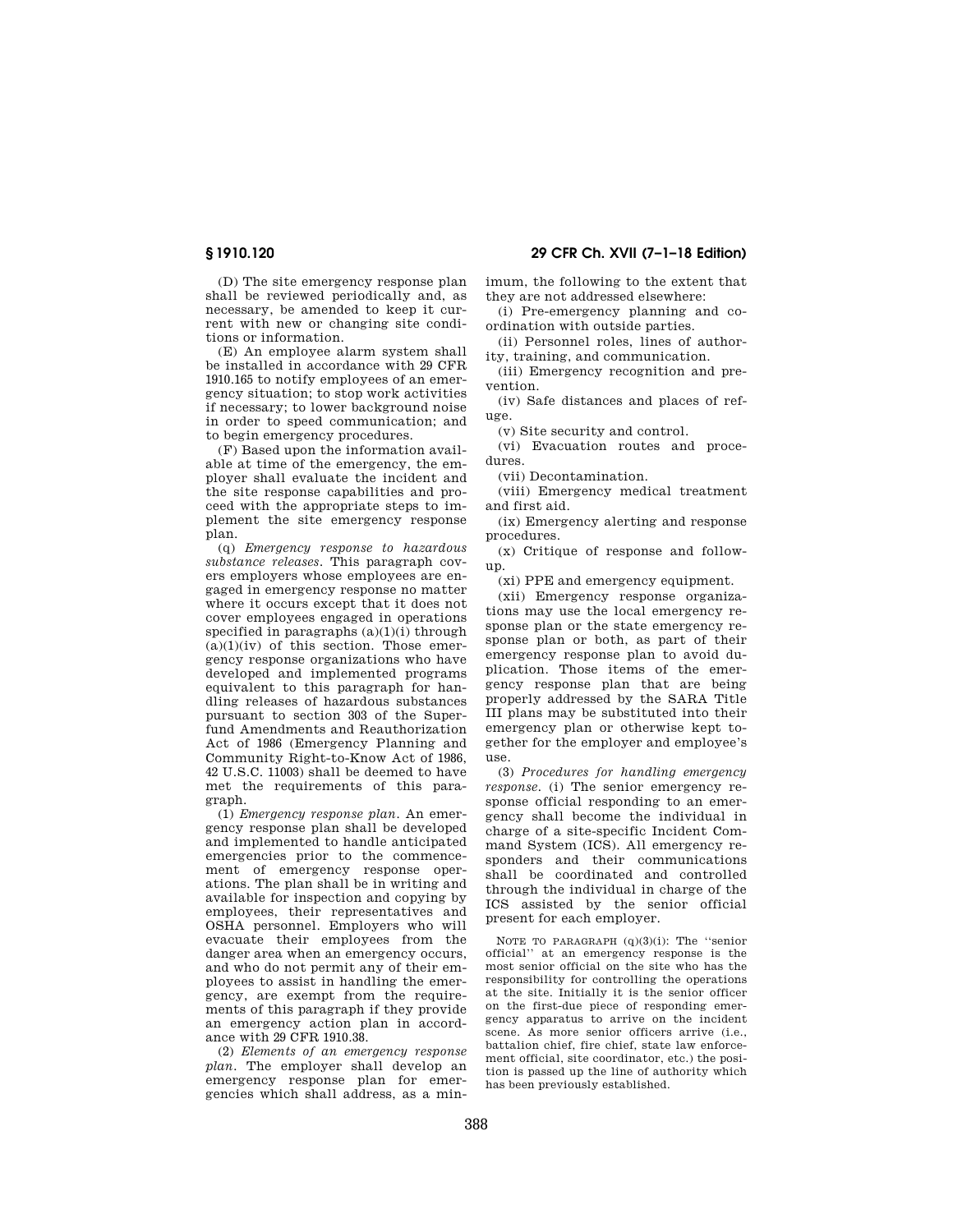(ii) The individual in charge of the ICS shall identify, to the extent possible, all hazardous substances or conditions present and shall address as appropriate site analysis, use of engineering controls, maximum exposure limits, hazardous substance handling procedures, and use of any new technologies.

(iii) Based on the hazardous substances and/or conditions present, the individual in charge of the ICS shall implement appropriate emergency operations, and assure that the personal protective equipment worn is appropriate for the hazards to be encountered. However, personal protective equipment shall meet, at a minimum, the criteria contained in 29 CFR 1910.156(e) when worn while performing fire fighting operations beyond the incipient stage for any incident.

(iv) Employees engaged in emergency response and exposed to hazardous substances presenting an inhalation hazard or potential inhalation hazard shall wear positive pressure self-contained breathing apparatus while engaged in emergency response, until such time that the individual in charge of the ICS determines through the use of air monitoring that a decreased level of respiratory protection will not result in hazardous exposures to employees.

(v) The individual in charge of the ICS shall limit the number of emergency response personnel at the emergency site, in those areas of potential or actual exposure to incident or site hazards, to those who are actively performing emergency operations. However, operations in hazardous areas shall be performed using the buddy system in groups of two or more.

(vi) Back-up personnel shall stand by with equipment ready to provide assistance or rescue. Advance first aid support personnel, as a minimum, shall also stand by with medical equipment and transportation capability.

(vii) The individual in charge of the ICS shall designate a safety official, who is knowledgable in the operations being implemented at the emergency response site, with specific responsibility to identify and evaluate hazards and to provide direction with respect to the safety of operations for the emergency at hand.

(viii) When activities are judged by the safety official to be an IDLH condition and/or to involve an imminent danger condition, the safety official shall have the authority to alter, suspend, or terminate those activities. The safety official shall immediately inform the individual in charge of the ICS of any actions needed to be taken to correct these hazards at the emergency scene.

(ix) After emergency operations have terminated, the individual in charge of the ICS shall implement appropriate decontamination procedures.

(x) When deemed necessary for meeting the tasks at hand, approved selfcontained compressed air breathing apparatus may be used with approved cylinders from other approved self-contained compressed air breathing apparatus provided that such cylinders are of the same capacity and pressure rating. All compressed air cylinders used with self-contained breathing apparatus shall meet U.S. Department of Transportation and National Institute for Occupational Safety and Health criteria.

(4) *Skilled support personnel.* Personnel, not necessarily an employer's own employees, who are skilled in the operation of certain equipment, such as mechanized earth moving or digging equipment or crane and hoisting equipment, and who are needed temporarily to perform immediate emergency support work that cannot reasonably be performed in a timely fashion by an employer's own employees, and who will be or may be exposed to the hazards at an emergency response scene, are not required to meet the training required in this paragraph for the employer's regular employees. However, these personnel shall be given an initial briefing at the site prior to their participation in any emergency response. The initial briefing shall include instruction in the wearing of appropriate personal protective equipment, what chemical hazards are involved, and what duties are to be performed. All other appropriate safety and health precautions provided to the employer's own employees shall be used to assure the safety and health of these personnel.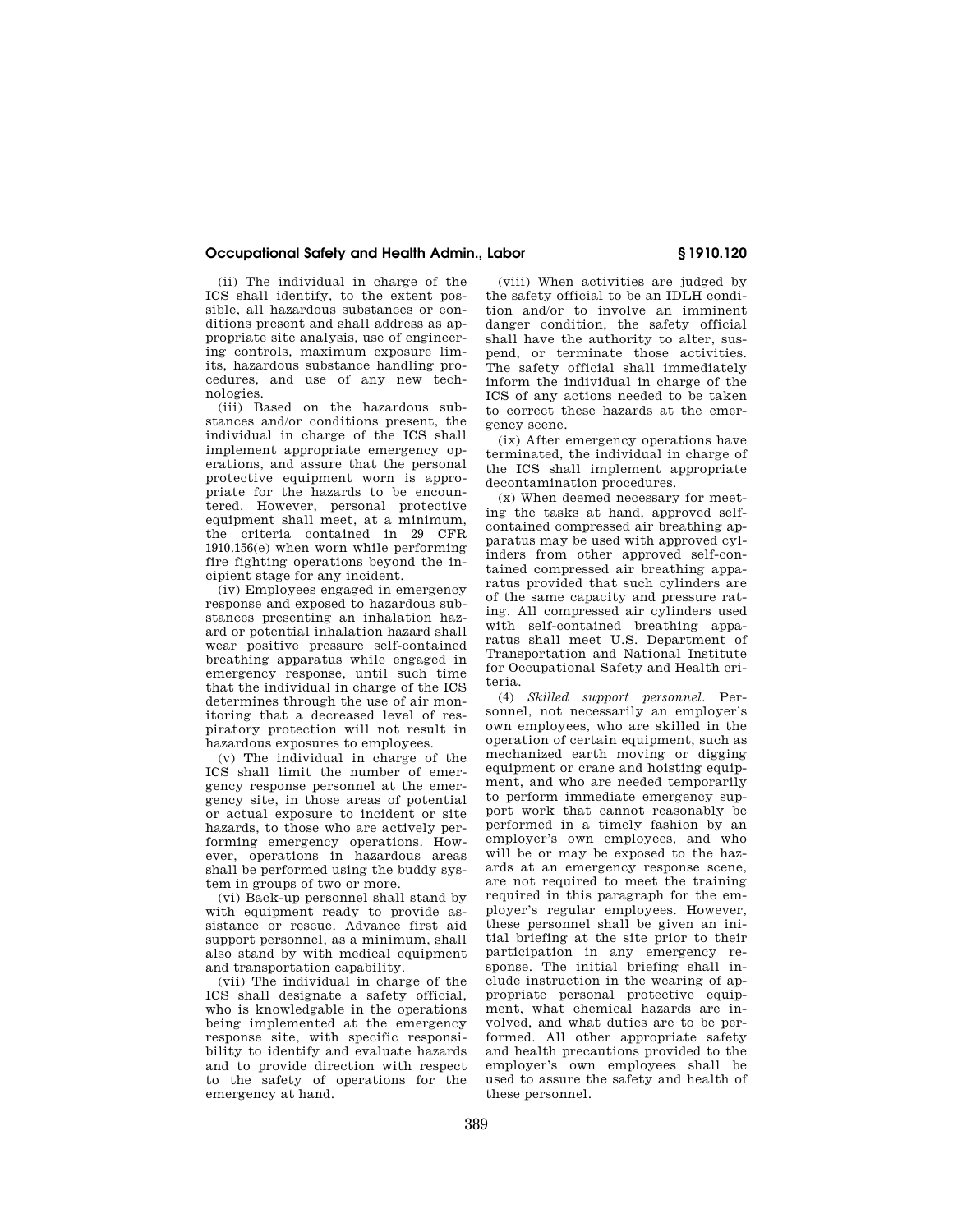**§ 1910.120 29 CFR Ch. XVII (7–1–18 Edition)** 

(5) *Specialist employees.* Employees who, in the course of their regular job duties, work with and are trained in the hazards of specific hazardous substances, and who will be called upon to provide technical advice or assistance at a hazardous substance release incident to the individual in charge, shall receive training or demonstrate competency in the area of their specialization annually.

(6) *Training.* Training shall be based on the duties and function to be performed by each responder of an emergency response organization. The skill and knowledge levels required for all new responders, those hired after the effective date of this standard, shall be conveyed to them through training before they are permitted to take part in actual emergency operations on an incident. Employees who participate, or are expected to participate, in emergency response, shall be given training in accordance with the following paragraphs:

(i) *First responder awareness level.*  First responders at the awareness level are individuals who are likely to witness or discover a hazardous substance release and who have been trained to initiate an emergency response sequence by notifying the proper authorities of the release. They would take no further action beyond notifying the authorities of the release. First responders at the awareness level shall have sufficient training or have had sufficient experience to objectively demonstrate competency in the following areas:

(A) An understanding of what hazardous substances are, and the risks associated with them in an incident.

(B) An understanding of the potential outcomes associated with an emergency created when hazardous substances are present.

(C) The ability to recognize the presence of hazardous substances in an emergency.

(D) The ability to identify the hazardous substances, if possible.

(E) An understanding of the role of the first responder awareness individual in the employer's emergency response plan including site security and control and the U.S. Department of Transportation's Emergency Response Guidebook.

(F) The ability to realize the need for additional resources, and to make appropriate notifications to the communication center.

(ii) *First responder operations level.*  First responders at the operations level are individuals who respond to releases or potential releases of hazardous substances as part of the initial response to the site for the purpose of protecting nearby persons, property, or the environment from the effects of the release. They are trained to respond in a defensive fashion without actually trying to stop the release. Their function is to contain the release from a safe distance, keep it from spreading, and prevent exposures. First responders at the operational level shall have received at least eight hours of training or have had sufficient experience to objectively demonstrate competency in the following areas in addition to those listed for the awareness level and the employer shall so certify:

(A) Knowledge of the basic hazard and risk assessment techniques.

(B) Know how to select and use proper personal protective equipment provided to the first responder operational level.

(C) An understanding of basic hazardous materials terms.

(D) Know how to perform basic control, containment and/or confinement operations within the capabilities of the resources and personal protective equipment available with their unit.

(E) Know how to implement basic decontamination procedures.

(F) An understanding of the relevant standard operating procedures and termination procedures.

(iii) *Hazardous materials technician.*  Hazardous materials technicians are individuals who respond to releases or potential releases for the purpose of stopping the release. They assume a more aggressive role than a first responder at the operations level in that they will approach the point of release in order to plug, patch or otherwise stop the release of a hazardous substance. Hazardous materials technicians shall have received at least 24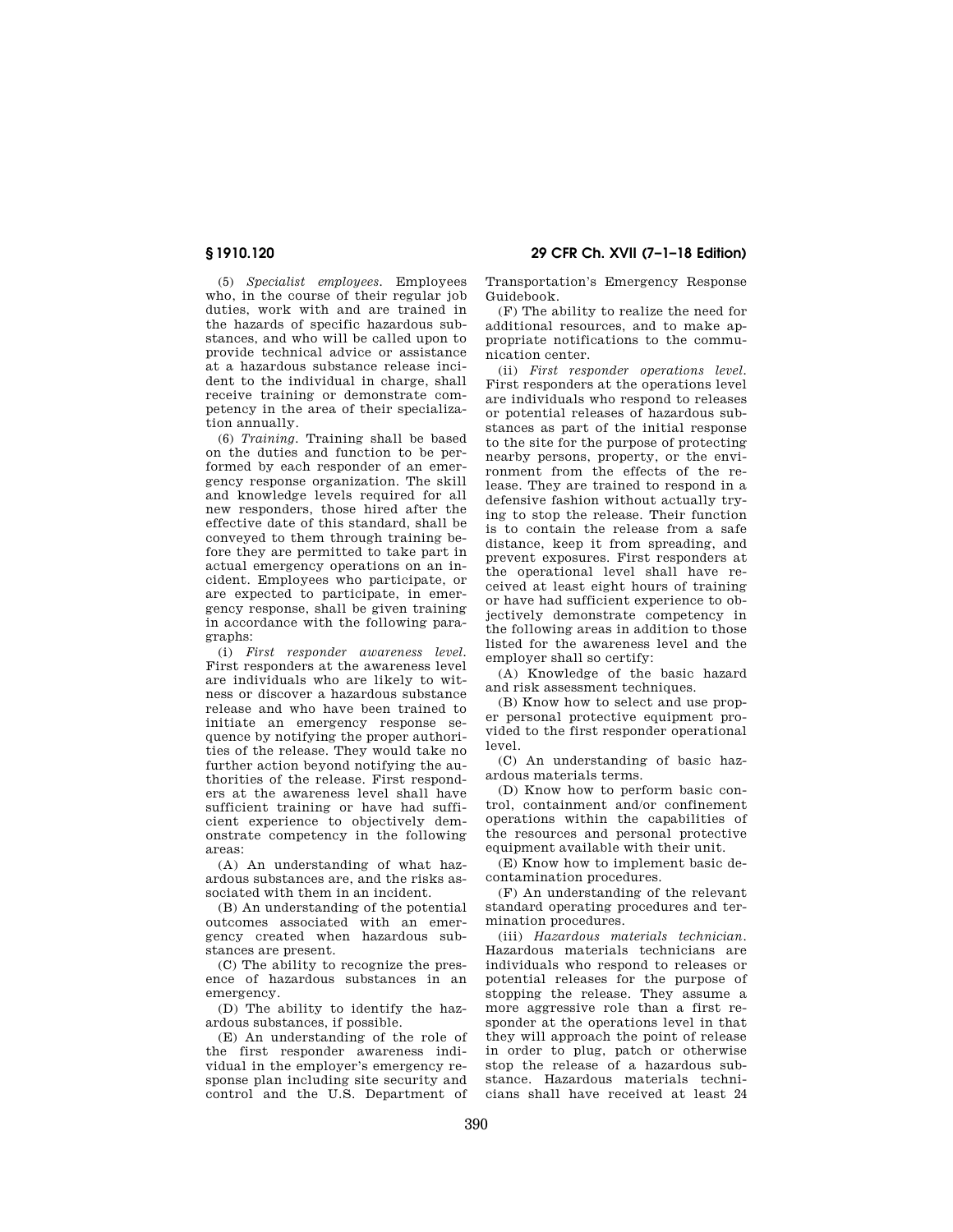hours of training equal to the first responder operations level and in addition have competency in the following areas and the employer shall so certify:

(A) Know how to implement the employer's emergency response plan.

(B) Know the classification, identification and verification of known and unknown materials by using field survey instruments and equipment.

(C) Be able to function within an assigned role in the Incident Command System.

(D) Know how to select and use proper specialized chemical personal protective equipment provided to the hazardous materials technician.

(E) Understand hazard and risk assessment techniques.

(F) Be able to perform advance control, containment, and/or confinement operations within the capabilities of the resources and personal protective equipment available with the unit.

(G) Understand and implement decontamination procedures.

(H) Understand termination procedures.

(I) Understand basic chemical and toxicological terminology and behavior.

(iv) *Hazardous materials specialist.*  Hazardous materials specialists are individuals who respond with and provide support to hazardous materials technicians. Their duties parallel those of the hazardous materials technician, however, those duties require a more directed or specific knowledge of the various substances they may be called upon to contain. The hazardous materials specialist would also act as the site liaison with Federal, state, local and other government authorities in regards to site activities. Hazardous materials specialists shall have received at least 24 hours of training equal to the technician level and in addition have competency in the following areas and the employer shall so certify:

(A) Know how to implement the local emergency response plan.

(B) Understand classification, identification and verification of known and unknown materials by using advanced survey instruments and equipment.

(C) Know of the state emergency response plan.

(D) Be able to select and use proper specialized chemical personal protective equipment provided to the hazardous materials specialist.

(E) Understand in-depth hazard and risk techniques.

(F) Be able to perform specialized control, containment, and/or confinement operations within the capabilities of the resources and personal protective equipment available.

(G) Be able to determine and implement decontamination procedures.

(H) Have the ability to develop a site safety and control plan.

(I) Understand chemical, radiological and toxicological terminology and behavior.

(v) *On scene incident commander.* Incident commanders, who will assume control of the incident scene beyond the first responder awareness level, shall receive at least 24 hours of training equal to the first responder operations level and in addition have competency in the following areas and the employer shall so certify:

(A) Know and be able to implement the employer's incident command system.

(B) Know how to implement the employer's emergency response plan.

(C) Know and understand the hazards and risks associated with employees working in chemical protective clothing.

(D) Know how to implement the local emergency response plan.

(E) Know of the state emergency response plan and of the Federal Regional Response Team.

(F) Know and understand the importance of decontamination procedures.

(7) *Trainers.* Trainers who teach any of the above training subjects shall have satisfactorily completed a training course for teaching the subjects they are expected to teach, such as the courses offered by the U.S. National Fire Academy, or they shall have the training and/or academic credentials and instructional experience necessary to demonstrate competent instructional skills and a good command of the subject matter of the courses they are to teach.

(8) *Refresher training.* (i) Those employees who are trained in accordance with paragraph  $(q)(6)$  of this section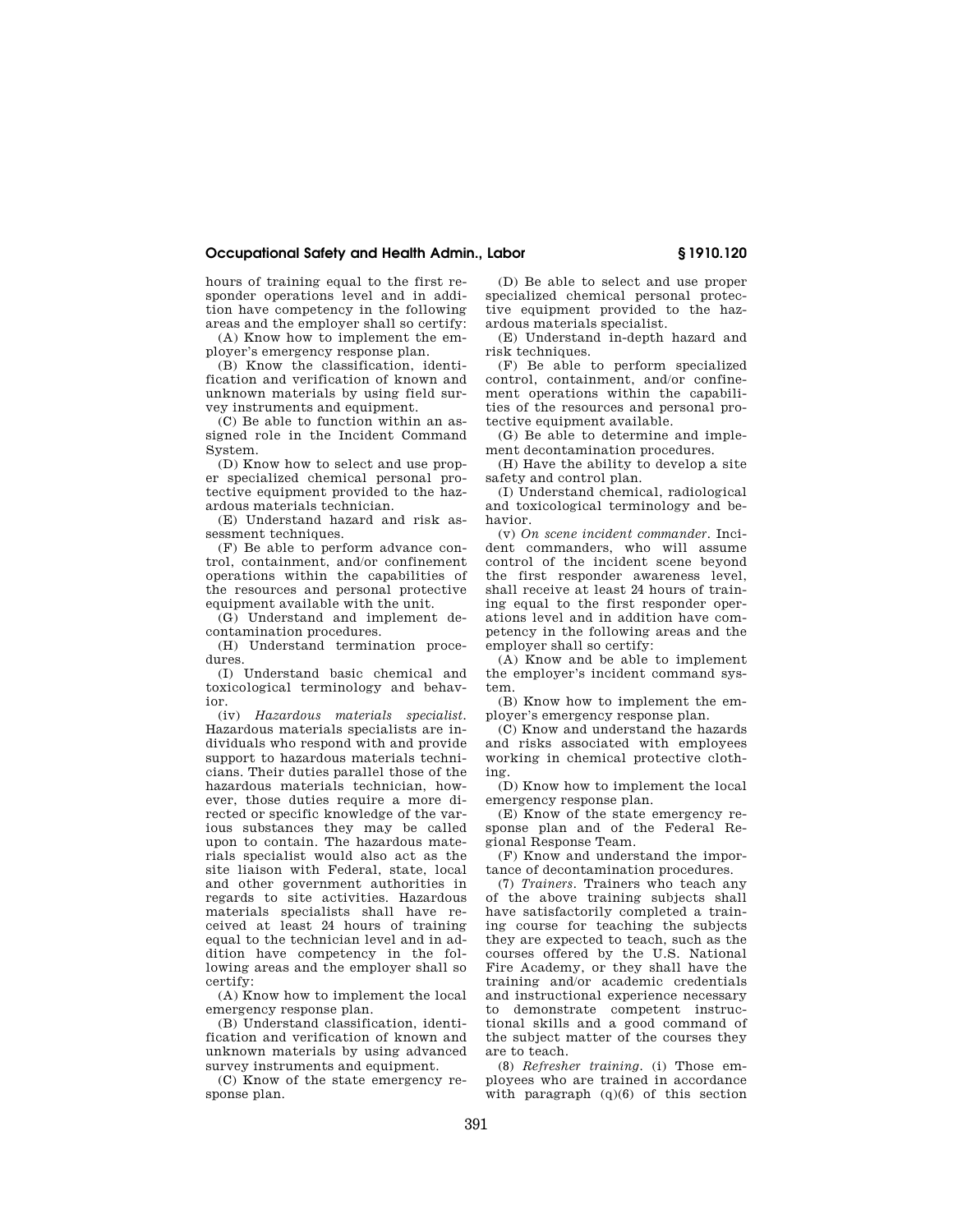shall receive annual refresher training of sufficient content and duration to maintain their competencies, or shall demonstrate competency in those areas at least yearly.

(ii) A statement shall be made of the training or competency, and if a statement of competency is made, the employer shall keep a record of the methodology used to demonstrate competency.

(9) *Medical surveillance and consultation.* (i) Members of an organized and designated HAZMAT team and hazardous materials specialists shall receive a baseline physical examination and be provided with medical surveillance as required in paragraph (f) of this section.

(ii) Any emergency response employees who exhibits signs or symptoms which may have resulted from exposure to hazardous substances during the course of an emergency incident, either immediately or subsequently, shall be provided with medical consultation as required in paragraph  $(f)(3)(ii)$  of this section.

(10) *Chemical protective clothing.*  Chemical protective clothing and equipment to be used by organized and designated HAZMAT team members, or to be used by hazardous materials specialists, shall meet the requirements of paragraphs (g) (3) through (5) of this section.

(11) *Post-emergency response operations.* Upon completion of the emergency response, if it is determined that it is necessary to remove hazardous substances, health hazards, and materials contaminated with them (such as contaminated soil or other elements of the natural environment) from the site of the incident, the employer conducting the clean-up shall comply with one of the following:

(i) Meet all of the requirements of paragraphs (b) through (o) of this section; or

(ii) Where the clean-up is done on plant property using plant or workplace employees, such employees shall have completed the training requirements of the following: 29 CFR 1910.38, 1910.134, 1910.1200, and other appropriate safety and health training made necessary by the tasks they are expected to perform such as personal pro-

**§ 1910.120 29 CFR Ch. XVII (7–1–18 Edition)** 

tective equipment and decontamination procedures. All equipment to be used in the performance of the clean-up work shall be in serviceable condition and shall have been inspected prior to use.

## APPENDICES TO §1910.120—HAZARDOUS WASTE OPERATIONS AND EMERGENCY RESPONSE

NOTE: The following appendices serve as non-mandatory guidelines to assist employees and employers in complying with the appropriate requirements of this section. However paragraph 1910.120(g) makes mandatory in certain circumstances the use of Level A and Level B PPE protection.

## APPENDIX A TO §1910.120—PERSONAL PROTECTIVE EQUIPMENT TEST METHODS

This appendix sets forth the non-mandatory examples of tests which may be used to evaluate compliance with §1910.120 (g)(4) (ii) and (iii). Other tests and other challenge agents may be used to evaluate compliance.

### *A. Totally-encapsulating chemical protective suit pressure test*

1.0—Scope

1.1 This practice measures the ability of a gas tight totally-encapsulating chemical protective suit material, seams, and closures to maintain a fixed positive pressure. The results of this practice allow the gas tight integrity of a totally-encapsulating chemical protective suit to be evaluated.

1.2 Resistance of the suit materials to permeation, penetration, and degradation by specific hazardous substances is not determined by this test method.

2.0—Definition of terms

2.1 *Totally-encapsulated chemical protective suit (TECP suit)* means a full body garment which is constructed of protective clothing materials; covers the wearer's torso, head, arms, legs and respirator; may cover the wearer's hands and feet with tightly attached gloves and boots; completely encloses the wearer and respirator by itself or in combination with the wearer's gloves and boots.

2.2 *Protective clothing material* means any material or combination of materials used in an item of clothing for the purpose of isolating parts of the body from direct contact with a potentially hazardous liquid or gaseous chemicals.

2.3 *Gas tight* means, for the purpose of this test method, the limited flow of a gas under pressure from the inside of a TECP suit to atmosphere at a prescribed pressure and time interval.

3.0—Summary of test method

3.1 The TECP suit is visually inspected and modified for the test. The test apparatus is attached to the suit to permit inflation to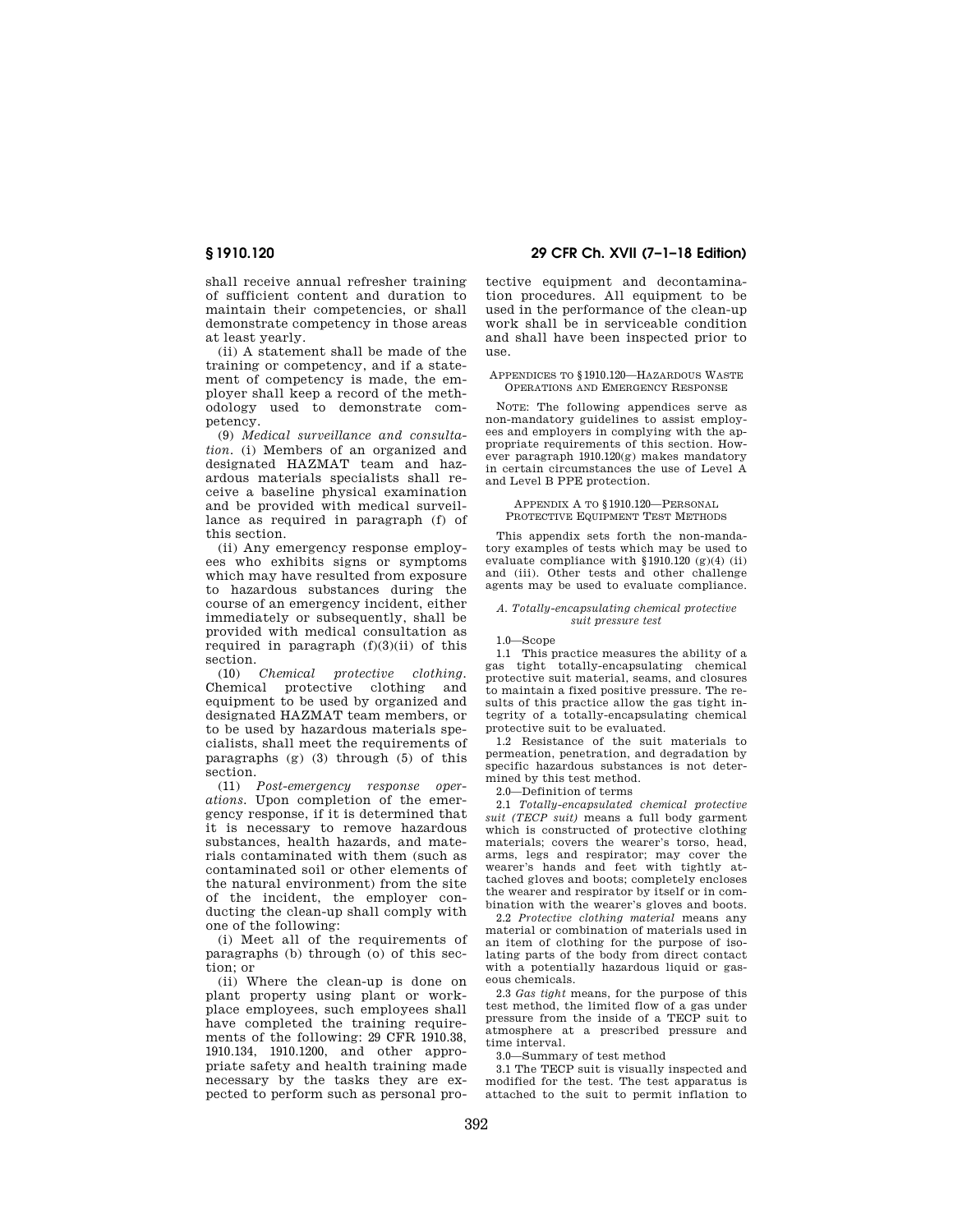the pre-test suit expansion pressure for removal of suit wrinkles and creases. The pressure is lowered to the test pressure and monitored for three minutes. If the pressure drop is excessive, the TECP suit fails the test and is removed from service. The test is repeated after leak location and repair.

4.0—Required Supplies

4.1 Source of compressed air.

4.2 Test apparatus for suit testing, including a pressure measurement device with a sensitivity of at least 1⁄4 inch water gauge.

4.3 Vent valve closure plugs or sealing tape.

4.4 Soapy water solution and soft brush.

4.5 Stop watch or appropriate timing device.

5.0—Safety Precautions

5.1 Care shall be taken to provide the correct pressure safety devices required for the source of compressed air used.

6.0—Test Procedure

6.1 Prior to each test, the tester shall perform a visual inspection of the suit. Check the suit for seam integrity by visually examining the seams and gently pulling on the seams. Ensure that all air supply lines, fittings, visor, zippers, and valves are secure and show no signs of deterioration.

6.1.1 Seal off the vent valves along with any other normal inlet or exhaust points (such as umbilical air line fittings or face piece opening) with tape or other appropriate means (caps, plugs, fixture, etc.). Care should be exercised in the sealing process not to damage any of the suit components.

6.1.2 Close all closure assemblies.

6.1.3 Prepare the suit for inflation by providing an improvised connection point on the suit for connecting an airline. Attach the pressure test apparatus to the suit to permit suit inflation from a compressed air source equipped with a pressure indicating regulator. The leak tightness of the pressure test apparatus should be tested before and after each test by closing off the end of the tubing attached to the suit and assuring a pressure of three inches water gauge for three minutes can be maintained. If a component is removed for the test, that component shall be replaced and a second test conducted with another component removed to permit a complete test of the ensemble.

6.1.4 The pre-test expansion pressure (A) and the suit test pressure (B) shall be supplied by the suit manufacturer, but in no case shall they be less than:  $(A) =$  three inches water gauge; and (B) = two inches water gauge. The ending suit pressure (C) shall be no less than 80 percent of the test pressure (B); i.e., the pressure drop shall not exceed 20 percent of the test pressure (B).

6.1.5 Inflate the suit until the pressure inside is equal to pressure  $(A)$ , the pre-test expansion suit pressure. Allow at least one minute to fill out the wrinkles in the suit. Release sufficient air to reduce the suit pressure to pressure (B), the suit test pressure. Begin timing. At the end of three minutes, record the suit pressure as pressure (C), the ending suit pressure. The difference between the suit test pressure and the ending suit test pressure  $(B - C)$  shall be defined as the suit pressure drop.

6.1.6 If the suit pressure drop is more than 20 percent of the suit test pressure (B) during the three-minute test period, the suit fails the test and shall be removed from service.

7.0—Retest Procedure

7.1 If the suit fails the test check for leaks by inflating the suit to pressure (A) and brushing or wiping the entire suit (including seams, closures, lens gaskets, glove-to-sleeve joints, etc.) with a mild soap and water solution. Observe the suit for the formation of soap bubbles, which is an indication of a leak. Repair all identified leaks.

7.2 Retest the TECP suit as outlined in Test procedure 6.0.

8.0—Report

8.1 Each TECP suit tested by this practice shall have the following information recorded:

8.1.1 Unique identification number, identifying brand name, date of purchase, material of construction, and unique fit features, e.g., special breathing apparatus.

8.1.2 The actual values for test pressures (A), (B), and (C) shall be recorded along with the specific observation times. If the ending pressure (C) is less than 80 percent of the test pressure (B), the suit shall be identified as failing the test. When possible, the specific leak location shall be identified in the test records. Retest pressure data shall be recorded as an additional test.

8.1.3 The source of the test apparatus used shall be identified and the sensitivity of the pressure gauge shall be recorded.

8.1.4 Records shall be kept for each pressure test even if repairs are being made at the test location.

### CAUTION

Visually inspect all parts of the suit to be sure they are positioned correctly and secured tightly before putting the suit back into service. Special care should be taken to examine each exhaust valve to make sure it is not blocked.

Care should also be exercised to assure that the inside and outside of the suit is completely dry before it is put into storage.

### *B. Totally-encapsulating chemical protective suit qualitative leak test*

1.0—Scope

1.1 This practice semi-qualitatively tests gas tight totally-encapsulating chemical protective suit integrity by detecting inward leakage of ammonia vapor. Since no modifications are made to the suit to carry out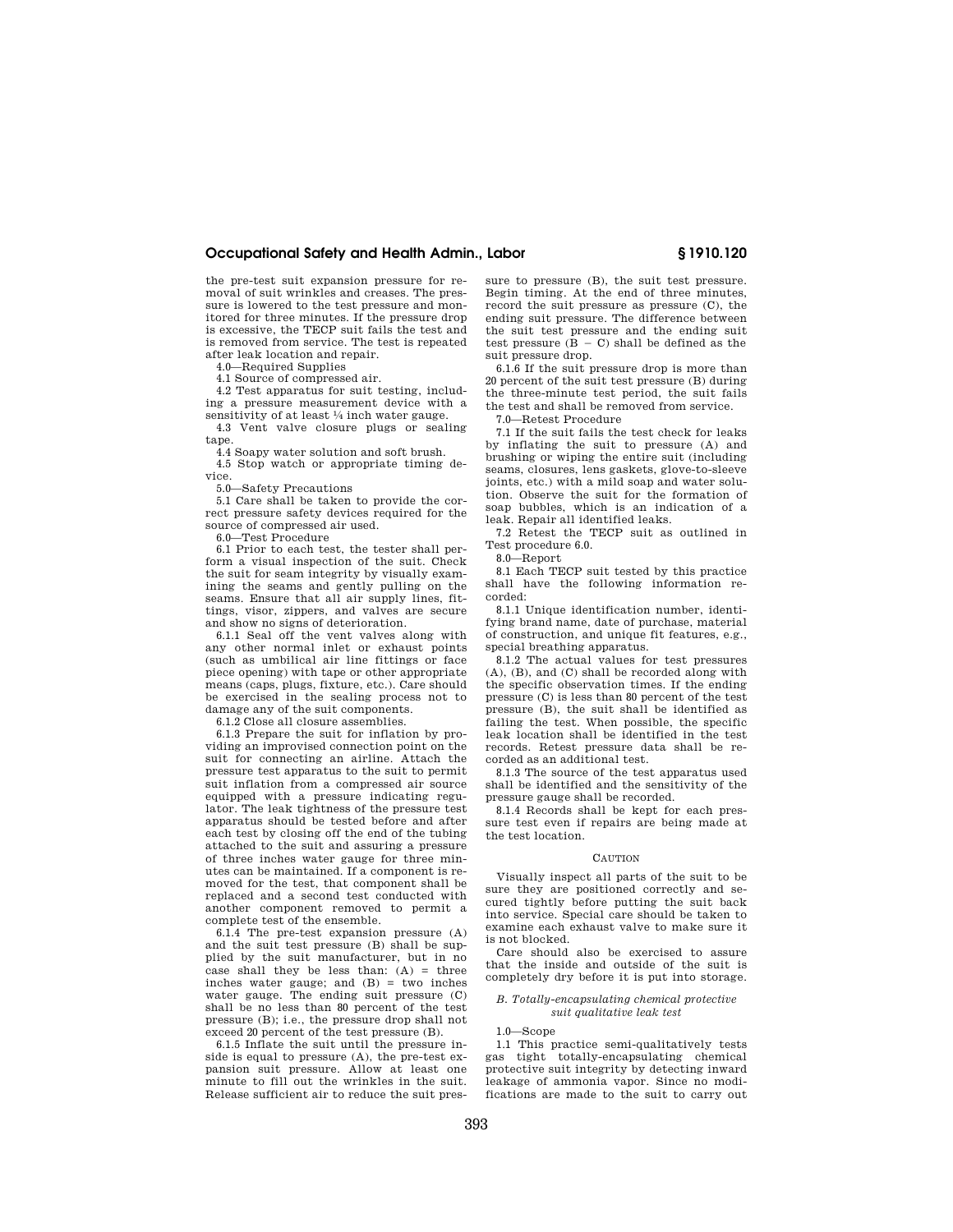this test, the results from this practice provide a realistic test for the integrity of the entire suit.

1.2 Resistance of the suit materials to permeation, penetration, and degradation is not determined by this test method. ASTM test methods are available to test suit materials for these characteristics and the tests are usually conducted by the manufacturers of the suits.

2.0—Definition of terms

2.1 *Totally-encapsulated chemical protective suit (TECP suit)* means a full body garment which is constructed of protective clothing materials; covers the wearer's torso, head, arms, legs and respirator; may cover the wearer's hands and feet with tightly attached gloves and boots; completely encloses the wearer and respirator by itself or in combination with the wearer's gloves, and boots.

2.2 *Protective clothing material* means any material or combination of materials used in an item of clothing for the purpose of isolating parts of the body from direct contact with a potentially hazardous liquid or gaseous chemicals.

2.3 *Gas tight* means, for the purpose of this test method, the limited flow of a gas under pressure from the inside of a TECP suit to atmosphere at a prescribed pressure and time interval.

2.4 *Intrusion Coefficient* means a number expressing the level of protection provided by a gas tight totally-encapsulating chemical protective suit. The intrusion coefficient is calculated by dividing the test room challenge agent concentration by the concentration of challenge agent found inside the suit. The accuracy of the intrusion coefficient is dependent on the challenge agent monitoring methods. The larger the intrusion coefficient the greater the protection provided by the TECP suit.

3.0—Summary of recommended practice

3.1 The volume of concentrated aqueous ammonia solution (ammonia hydroxide NH<sup>4</sup> OH) required to generate the test atmosphere is determined using the directions outlined in 6.1. The suit is donned by a person wearing the appropriate respiratory equipment (either a positive pressure self-contained breathing apparatus or a positive pressure supplied air respirator) and worn inside the enclosed test room. The concentrated aqueous ammonia solution is taken by the suited individual into the test room and poured into an open plastic pan. A two-minute evaporation period is observed before the test room concentration is measured, using a high range ammonia length of stain detector tube. When the ammonia vapor reaches a concentration of between 1000 and 1200 ppm, the suited individual starts a standardized exercise protocol to stress and flex the suit. After this protocol is completed, the test room concentration is measured again. The suited individual exits

**§ 1910.120 29 CFR Ch. XVII (7–1–18 Edition)** 

the test room and his stand-by person measures the ammonia concentration inside the suit using a low range ammonia length of stain detector tube or other more sensitive ammonia detector. A stand-by person is required to observe the test individual during the test procedure; aid the person in donning and doffing the TECP suit; and monitor the suit interior. The intrusion coefficient of the suit can be calculated by dividing the average test area concentration by the interior suit concentration. A colorimetric ammonia indicator strip of bromophenol blue or equivalent is placed on the inside of the suit face piece lens so that the suited individual is able to detect a color change and know if the suit has a significant leak. If a color change is observed the individual shall leave the test room immediately.

4.0—Required supplies

4.1 A supply of concentrated aqueous ammonium hydroxide (58% by weight).

4.2 A supply of bromophenol/blue indicating paper or equivalent, sensitive to 5–10 ppm ammonia or greater over a two-minute period of exposure. [pH 3.0 (yellow) to pH 4.6 (blue)]

4.3 A supply of high range (0.5–10 volume percent) and low range (5–700 ppm) detector tubes for ammonia and the corresponding sampling pump. More sensitive ammonia detectors can be substituted for the low range detector tubes to improve the sensitivity of this practice.

4.4 A shallow plastic pan (PVC) at least 12″:14″:1″ and a half pint plastic container (PVC) with tightly closing lid.

4.5 A graduated cylinder or other volumetric measuring device of at least 50 milliliters in volume with an accuracy of at least ±1 milliliters.

5.0—Safety precautions

5.1 Concentrated aqueous ammonium hydroxide, NH<sup>4</sup> OH, is a corrosive volatile liquid requiring eye, skin, and respiratory protection. The person conducting the test shall review the SDS for aqueous ammonia.

5.2 Since the established permissible exposure limit for ammonia is 35 ppm as a 15 minute STEL, only persons wearing a positive pressure self-contained breathing apparatus or a positive pressure supplied air respirator shall be in the chamber. Normally only the person wearing the totally-encapsulating suit will be inside the chamber. A stand-by person shall have a positive pressure self-contained breathing apparatus, or a positive pressure supplied air respirator available to enter the test area should the suited individual need assistance.

5.3 A method to monitor the suited individual must be used during this test. Visual contact is the simplest but other methods using communication devices are acceptable.

5.4 The test room shall be large enough to allow the exercise protocol to be carried out and then to be ventilated to allow for easy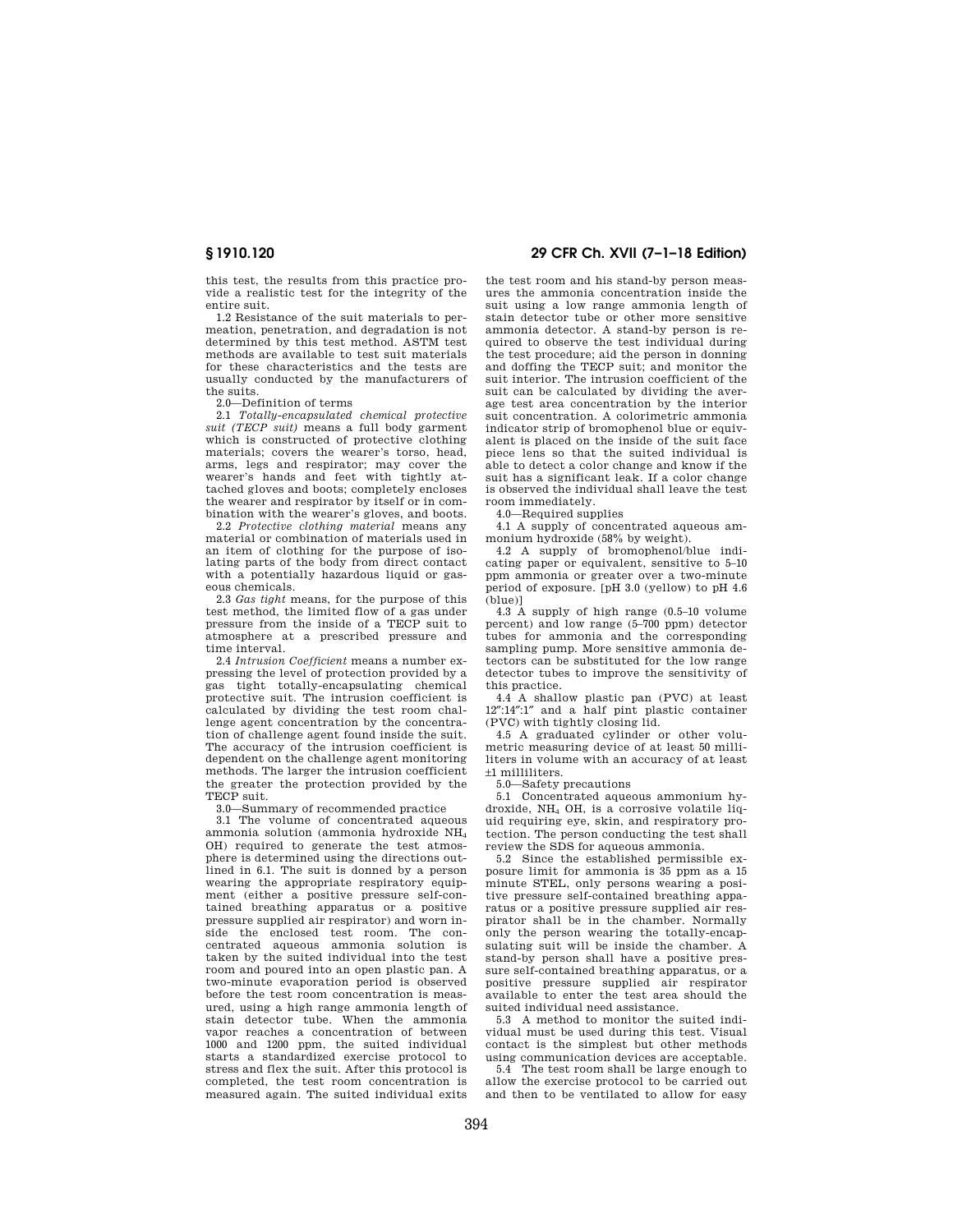exhaust of the ammonia test atmosphere after the test(s) are completed.

5.5 Individuals shall be medically screened for the use of respiratory protection and checked for allergies to ammonia before participating in this test procedure.

6.0—Test procedure

6.1.1 Measure the test area to the nearest foot and calculate its volume in cubic feet. Multiply the test area volume by 0.2 milliliters of concentrated aqueous ammonia solution per cubic foot of test area volume to determine the approximate volume of concentrated aqueous ammonia required to generate 1000 ppm in the test area.

6.1.2 Measure this volume from the supply of concentrated aqueous ammonia and place it into a closed plastic container.

6.1.3 Place the container, several high range ammonia detector tubes, and the pump in the clean test pan and locate it near the test area entry door so that the suited individual has easy access to these supplies.

6.2.1 In a non-contaminated atmosphere, open a pre-sealed ammonia indicator strip and fasten one end of the strip to the inside of the suit face shield lens where it can be seen by the wearer. Moisten the indicator strip with distilled water. Care shall be taken not to contaminate the detector part of the indicator paper by touching it. A small piece of masking tape or equivalent should be used to attach the indicator strip to the interior of the suit face shield.

6.2.2 If problems are encountered with this method of attachment, the indicator strip can be attached to the outside of the respirator face piece lens being used during the test.

6.3 Don the respiratory protective device normally used with the suit, and then don the TECP suit to be tested. Check to be sure all openings which are intended to be sealed (zippers, gloves, etc.) are completely sealed. DO NOT, however, plug off any venting valves.

6.4 Step into the enclosed test room such as a closet, bathroom, or test booth, equipped with an exhaust fan. No air should be exhausted from the chamber during the test because this will dilute the ammonia challenge concentrations.

6.5 Open the container with the pre-measured volume of concentrated aqueous ammonia within the enclosed test room, and pour the liquid into the empty plastic test pan. Wait two minutes to allow for adequate volatilization of the concentrated aqueous ammonia. A small mixing fan can be used near the evaporation pan to increase the evaporation rate of the ammonia solution.

6.6 After two minutes a determination of the ammonia concentration within the chamber should be made using the high range colorimetric detector tube. A concentration of 1000 ppm ammonia or greater shall be generated before the exercises are started.

6.7 To test the integrity of the suit the following four minute exercise protocol should be followed:

6.7.1 Raising the arms above the head with at least 15 raising motions completed in one minute.

6.7.2 Walking in place for one minute with at least 15 raising motions of each leg in a one-minute period.

6.7.3 Touching the toes with a least 10 complete motions of the arms from above the head to touching of the toes in a oneminute period.

6.7.4 Knee bends with at least 10 complete standing and squatting motions in a oneminute period.

6.8 If at any time during the test the colorimetric indicating paper should change colors, the test should be stopped and section 6.10 and 6.12 initiated (See ¶4.2).

6.9 After completion of the test exercise, the test area concentration should be measured again using the high range colorimetric detector tube.

6.10 Exit the test area.

6.11 The opening created by the suit zipper or other appropriate suit penetration should be used to determine the ammonia concentration in the suit with the low range length of stain detector tube or other ammonia monitor. The internal TECP suit air should be sampled far enough from the enclosed test area to prevent a false ammonia reading.

6.12 After completion of the measurement of the suit interior ammonia concentration the test is concluded and the suit is doffed and the respirator removed.

6.13 The ventilating fan for the test room should be turned on and allowed to run for enough time to remove the ammonia gas. The fan shall be vented to the outside of the building.

6.14 Any detectable ammonia in the suit interior (five ppm ammonia (NH3) or more for the length of stain detector tube) indicates that the suit has failed the test. When other ammonia detectors are used a lower level of detection is possible, and it should be specified as the pass/fail criteria.

6.15 By following this test method, an intrusion coefficient of approximately 200 or more can be measured with the suit in a completely operational condition. If the intrusion coefficient is 200 or more, then the suit is suitable for emergency response and field use.

7.0—Retest procedures

7.1 If the suit fails this test, check for leaks by following the pressure test in test A above.

7.2 Retest the TECP suit as outlined in the test procedure 6.0.

8.0—Report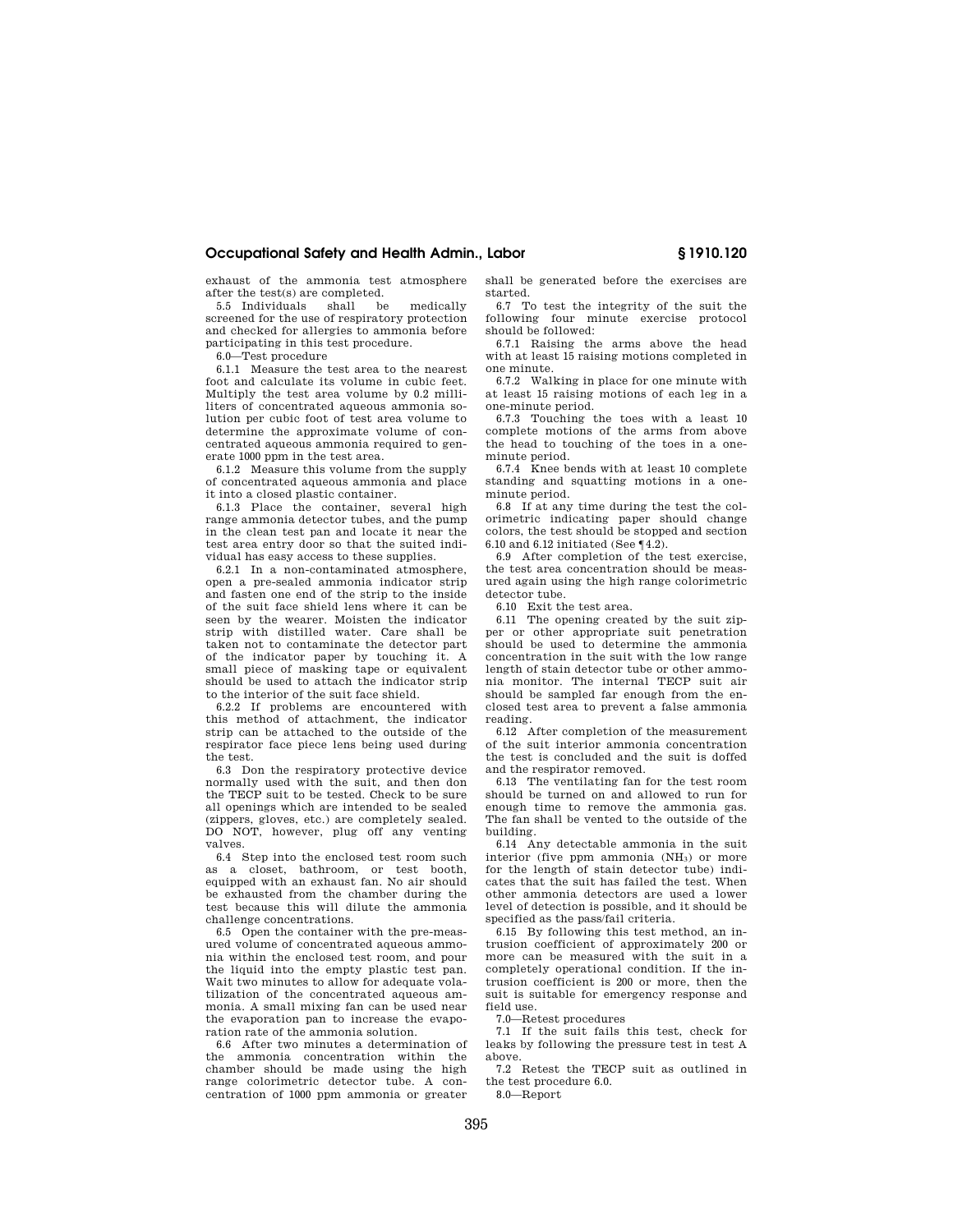8.1 Each gas tight totally-encapsulating chemical protective suit tested by this practice shall have the following information recorded.

8.1.1 Unique identification number, identifying brand name, date of purchase, material of construction, and unique suit features; e.g., special breathing apparatus.

8.1.2 General description of test room used for test.

8.1.3 Brand name and purchase date of ammonia detector strips and color change data.

8.1.4 Brand name, sampling range, and expiration date of the length of stain ammonia detector tubes. The brand name and model of the sampling pump should also be recorded. If another type of ammonia detector is used, it should be identified along with its minimum detection limit for ammonia.

8.1.5 Actual test results shall list the two test area concentrations, their average, the interior suit concentration, and the calculated intrusion coefficient. Retest data shall be recorded as an additional test.

8.2 The evaluation of the data shall be specified as ''suit passed'' or ''suit failed,'' and the date of the test. Any detectable ammonia (five ppm or greater for the length of stain detector tube) in the suit interior indicates the suit has failed this test. When other ammonia detectors are used, a lower level of detection is possible and it should be specified as the pass fail criteria.

### **CAUTION**

Visually inspect all parts of the suit to be sure they are positioned correctly and secured tightly before putting the suit back into service. Special care should be taken to examine each exhaust valve to make sure it is not blocked.

Care should also be exercised to assure that the inside and outside of the suit is completely dry before it is put into storage.

## APPENDIX B TO §1910.120—GENERAL DESCRIP-TION AND DISCUSSION OF THE LEVELS OF PROTECTION AND PROTECTIVE GEAR

This appendix sets forth information about personal protective equipment (PPE) protection levels which may be used to assist employers in complying with the PPE requirements of this section.

As required by the standard, PPE must be selected which will protect employees from the specific hazards which they are likely to encounter during their work on-site.

Selection of the appropriate PPE is a complex process which should take into consideration a variety of factors. Key factors involved in this process are identification of the hazards, or suspected hazards; their routes of potential hazard to employees (inhalation, skin absorption, ingestion, and eye or skin contact); and the performance of the

## **§ 1910.120 29 CFR Ch. XVII (7–1–18 Edition)**

PPE *materials* (and seams) in providing a barrier to these hazards. The amount of protection provided by PPE is material-hazard specific. That is, protective equipment materials will protect well against some hazardous substances and poorly, or not at all, against others. In many instances, protective equipment materials cannot be found which will provide continuous protection from the particular hazardous substance. In these cases the breakthrough time of the protective material should exceed the work durations.

Other factors in this selection process to be considered are matching the PPE to the employee's work requirements and task-specific conditions. The durability of PPE materials, such as tear strength and seam strength, should be considered in relation to the employee's tasks. The effects of PPE in relation to heat stress and task duration are a factor in selecting and using PPE. In some cases layers of PPE may be necessary to provide sufficient protection, or to protect expensive PPE inner garments, suits or equipment.

The more that is known about the hazards at the site, the easier the job of PPE selection becomes. As more information about the hazards and conditions at the site becomes available, the site supervisor can make decisions to up-grade or down-grade the level of PPE protection to match the tasks at hand.

The following are guidelines which an employer can use to begin the selection of the appropriate PPE. As noted above, the site information may suggest the use of combinations of PPE selected from the different protection levels (i.e., A, B, C, or D) as being more suitable to the hazards of the work. It should be cautioned that the listing below does not fully address the performance of the specific PPE material in relation to the specific hazards at the job site, and that PPE selection, evaluation and re-selection is an ongoing process until sufficient information about the hazards and PPE performance is obtained.

Part A. Personal protective equipment is divided into four categories based on the degree of protection afforded. (See part B of this appendix for further explanation of Levels A, B, C, and D hazards.)

I. *Level A*—To be selected when the greatest level of skin, respiratory, and eye protection is required.

The following constitute Level A equipment; it may be used as appropriate;

1. Positive pressure, full face-piece selfcontained breathing apparatus (SCBA), or positive pressure supplied air respirator with escape SCBA, approved by the National Institute for Occupational Safety and Health (NIOSH).

2. Totally-encapsulating chemical-protective suit.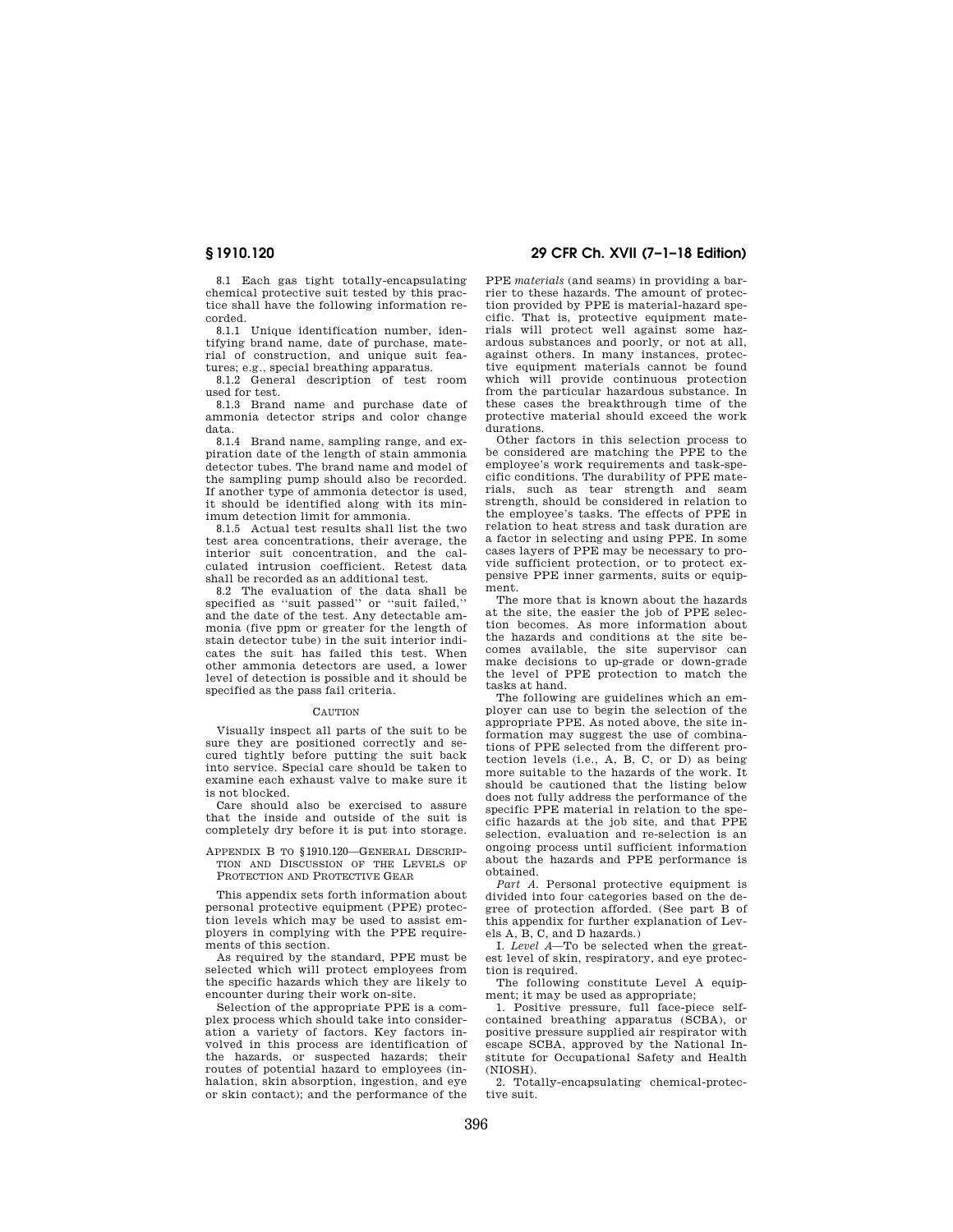3. Coveralls. 1

4. Long underwear. 1

5. Gloves, outer, chemical-resistant. 6. Gloves, inner, chemical-resistant.

7. Boots, chemical-resistant, steel toe and shank.

8. Hard hat (under suit). 1

9. Disposable protective suit, gloves and boots (depending on suit construction, may be worn over totally-encapsulating suit).

II. *Level B*—The highest level of respiratory protection is necessary but a lesser level of skin protection is needed.

The following constitute Level B equipment; it may be used as appropriate.

1. Positive pressure, full-facepiece self-contained breathing apparatus (SCBA), or positive pressure supplied air respirator with escape SCBA (NIOSH approved).

2. Hooded chemical-resistant clothing (overalls and long-sleeved jacket; coveralls; one or two-piece chemical-splash suit; disposable chemical-resistant overalls).

3. Coveralls. 1

4. Gloves, outer, chemical-resistant.

5. Gloves, inner, chemical-resistant.

6. Boots, outer, chemical-resistant steel toe and shank.

7. Boot-covers, outer, chemical-resistant (disposable). 1

8. Hard hat. 1

9. [Reserved]

10. Face shield. 1

III. *Level C*—The concentration(s) and type(s) of airborne substance(s) is known and the criteria for using air purifying respirators are met.

The following constitute Level C equipment; it may be used as appropriate.

1. Full-face or half-mask, air purifying respirators (NIOSH approved).

2. Hooded chemical-resistant clothing (overalls; two-piece chemical-splash suit; disposable chemical-resistant overalls).

3. Coveralls. 1

4. Gloves, outer, chemical-resistant.

5. Gloves, inner, chemical-resistant.

6. Boots (outer), chemical-resistant steel toe and shank.<sup>1</sup>

7. Boot-covers, outer, chemical-resistant (disposable) 1.

8. Hard hat. 1

9. Escape mask. 1

10. Face shield. 1

IV. *Level D*—A work uniform affording minimal protection, used for nuisance contamination only.

The following constitute Level D equipment; it may be used as appropriate:

1. Coveralls.

2. Gloves. 1

3. Boots/shoes, chemical-resistant steel toe and shank.

4. Boots, outer, chemical-resistant (disposable). 1

1Optional, as applicable.

5. Safety glasses or chemical splash goggles\*.

6. Hard hat. 1

7. Escape mask. 1 8. Face shield. 1

*Part B.* The types of hazards for which levels A, B, C, and D protection are appropriate are described below:

I. *Level A*—Level A protection should be used when:

1. The hazardous substance has been identified and requires the highest level of protection for skin, eyes, and the respiratory system based on either the measured (or potential for) high concentration of atmospheric vapors, gases, or particulates; or the site operations and work functions involve a high potential for splash, immersion, or exposure to unexpected vapors, gases, or particulates of materials that are harmful to skin or capable of being absorbed through the skin;

2. Substances with a high degree of hazard to the skin are known or suspected to be present, and skin contact is possible; or

3. Operations are being conducted in confined, poorly ventilated areas, and the absence of conditions requiring Level A have not yet been determined.

II. *Level B*—Level B protection should be used when:

1. The type and atmospheric concentration of substances have been identified and require a high level of respiratory protection, but less skin protection;

2. The atmosphere contains less than 19.5 percent oxygen; or

3. The presence of incompletely identified vapors or gases is indicated by a direct-reading organic vapor detection instrument, but vapors and gases are not suspected of containing high levels of chemicals harmful to skin or capable of being absorbed through the skin.

NOTE: This involves atmospheres with IDLH concentrations of specific substances that present severe inhalation hazards and that do not represent a severe skin hazard; or that do not meet the criteria for use of air-purifying respirators.

III. *Level C*—Level C protection should be used when:

1. The atmospheric contaminants, liquid splashes, or other direct contact will not adversely affect or be absorbed through any exposed skin;

2. The types of air contaminants have been identified, concentrations measured, and an air-purifying respirator is available that can remove the contaminants; and

3. All criteria for the use of air-purifying respirators are met.

IV. *Level D*—Level D protection should be used when:

1. The atmosphere contains no known hazard; and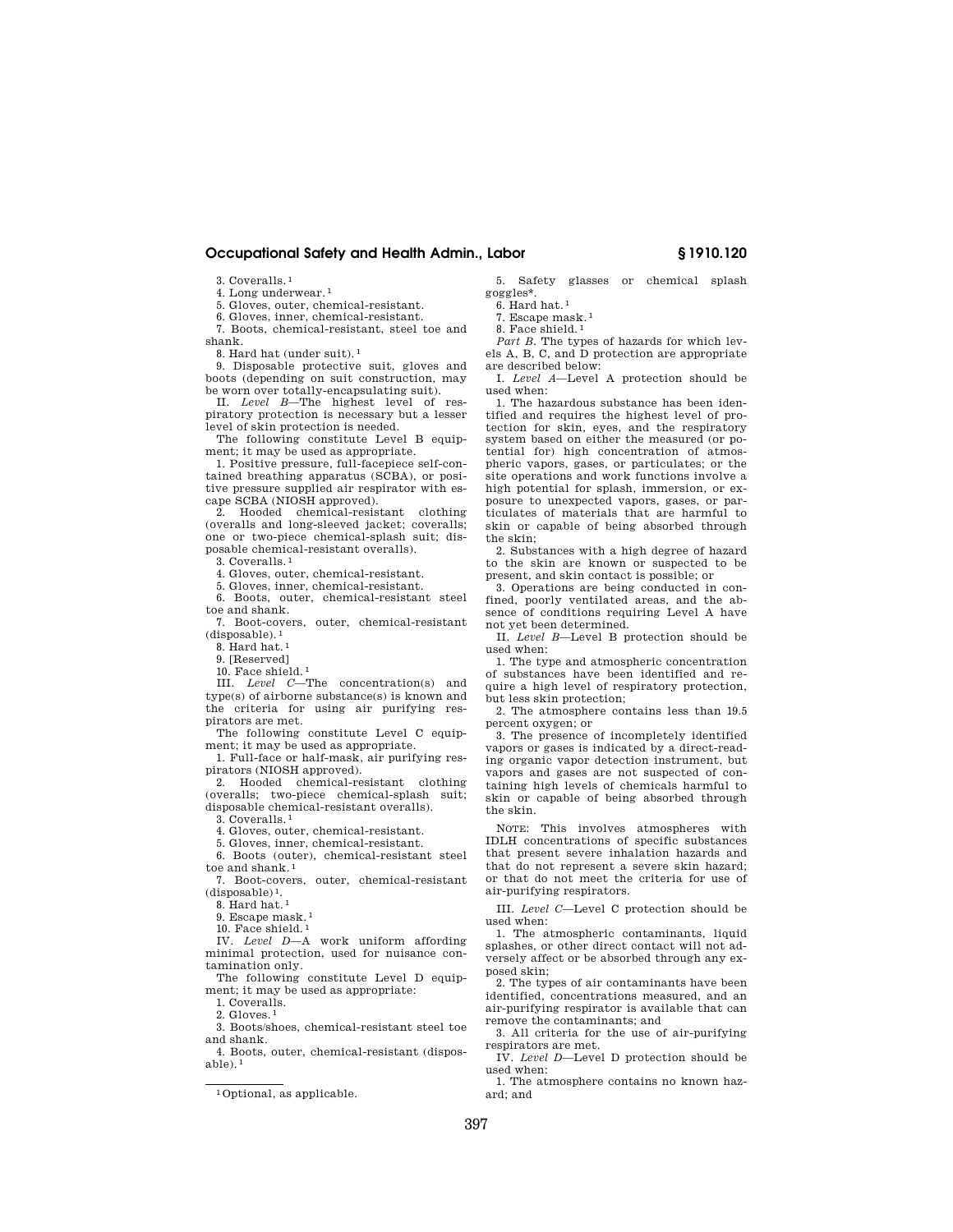2. Work functions preclude splashes, immersion, or the potential for unexpected inhalation of or contact with hazardous levels of any chemicals.

NOTE: As stated before, combinations of personal protective equipment other than those described for Levels A, B, C, and D protection may be more appropriate and may be used to provide the proper level of protection.

As an aid in selecting suitable chemical protective clothing, it should be noted that the National Fire Protection Association (NFPA) has developed standards on chemical protective clothing. The standards that have been adopted by include:

NFPA 1991—Standard on Vapor-Protective Suits for Hazardous Chemical Emergencies (EPA Level A Protective Clothing).

NFPA 1992—Standard on Liquid Splash-Protective Suits for Hazardous Chemical Emergencies (EPA Level B Protective Clothing).

NFPA 1993—Standard on Liquid Splash-Protective Suits for Non-emergency, Nonflammable Hazardous Chemical Situations (EPA Level B Protective Clothing).

These standards apply documentation and performance requirements to the manufacture of chemical protective suits. Chemical protective suits meeting these requirements are labelled as compliant with the appropriate standard. It is recommended that chemical protective suits that meet these standards be used.

## APPENDIX C TO §1910.120—COMPLIANCE GUIDELINES

1. *Occupational Safety and Health Program.*  Each hazardous waste site clean-up effort will require an occupational safety and health program headed by the site coordinator or the employer's representative. The purpose of the program will be the protection of employees at the site and will be an extension of the employer's overall safety and health program. The program will need to be developed before work begins on the site and implemented as work proceeds as stated in paragraph (b). The program is to facilitate coordination and communication of safety and health issues among personnel responsible for the various activities which will take place at the site. It will provide the overall means for planning and implementing the needed safety and health training and job orientation of employees who will be working at the site. The program will provide the means for identifying and controlling worksite hazards and the means for monitoring program effectiveness. The program will need to cover the responsibilities and authority of the site coordinator or the employer's manager on the site for the safety and health of employees at the site, and the relationships with contractors or support

# **§ 1910.120 29 CFR Ch. XVII (7–1–18 Edition)**

services as to what each employer's safety and health responsibilities are for their employees on the site. Each contractor on the site needs to have its own safety and health program so structured that it will smoothly interface with the program of the site coordinator or principal contractor.

Also those employers involved with treating, storing or disposal of hazardous waste as covered in paragraph (p) must have implemented a safety and health program for their employees. This program is to include the hazard communication program required in paragraph (p)(1) and the training required in paragraphs (p)(7) and (p)(8) as parts of the employers comprehensive overall safety and health program. This program is to be in writing.

Each site or workplace safety and health program will need to include the following: (1) Policy statements of the line of authority and accountability for implementing the program, the objectives of the program and the role of the site safety and health supervisor or manager and staff; (2) means or methods for the development of procedures for identifying and controlling workplace hazards at the site; (3) means or methods for the development and communication to employees of the various plans, work rules, standard operating procedures and practices that pertain to individual employees and supervisors; (4) means for the training of supervisors and employees to develop the needed skills and knowledge to perform their work in a safe and healthful manner; (5) means to anticipate and prepare for emergency situations; and (6) means for obtaining information feedback to aid in evaluating the program and for improving the effectiveness of the program. The management and employees should be trying continually to improve the effectiveness of the program thereby enhancing the protection being afforded those working on the site.

Accidents on the site or workplace should be investigated to provide information on how such occurrences can be avoided in the future. When injuries or illnesses occur on the site or workplace, they will need to be investigated to determine what needs to be done to prevent this incident from occurring again. Such information will need to be used as feedback on the effectiveness of the program and the information turned into positive steps to prevent any reoccurrence. Receipt of employee suggestions or complaints relating to safety and health issues involved with site or workplace activities is also a feedback mechanism that can be used effectively to improve the program and may serve in part as an evaluative tool(s).

For the development and implementation of the program to be the most effective, professional safety and health personnel should be used. Certified Safety Professionals,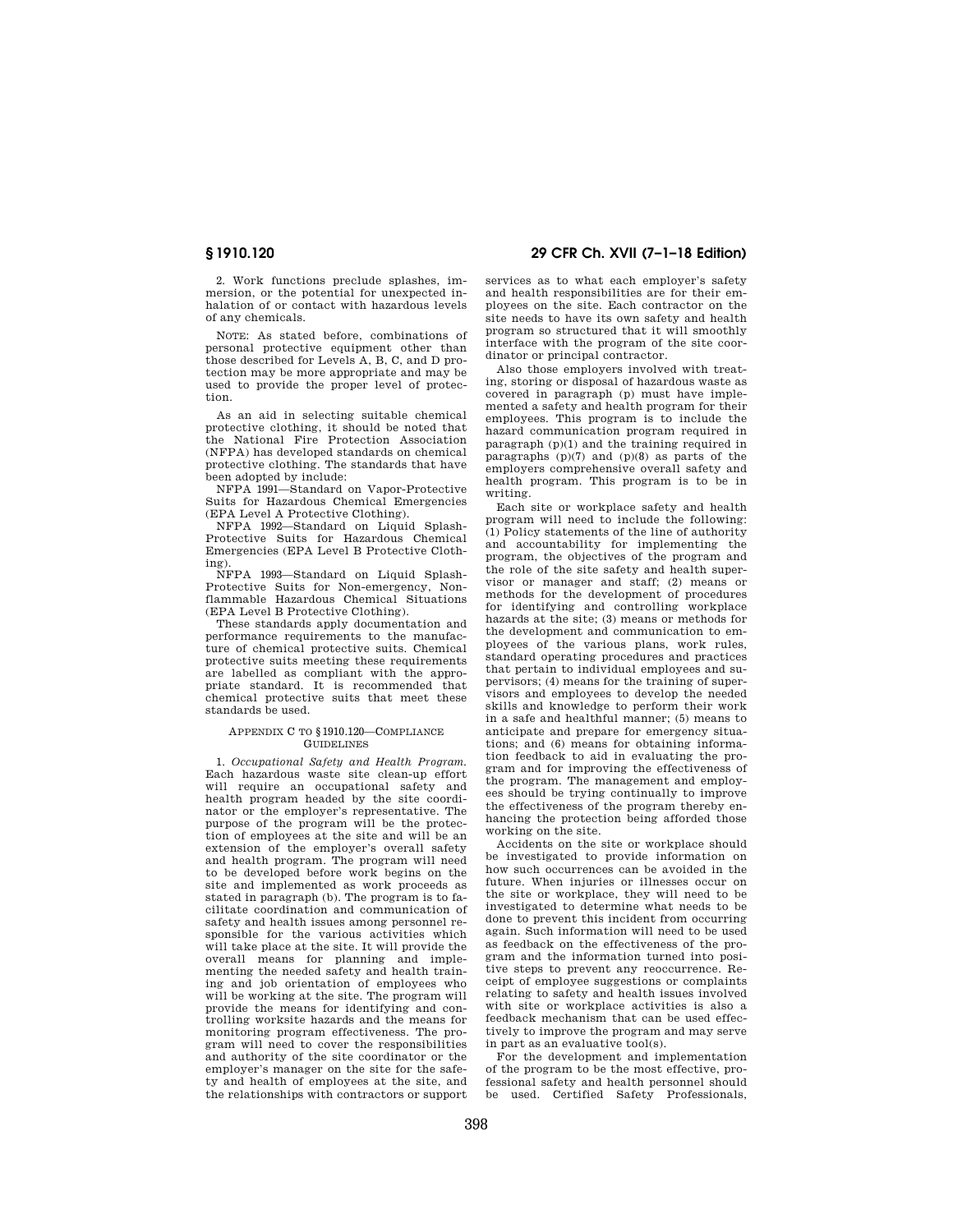Board Certified Industrial Hygienists or Registered Professional Safety Engineers are good examples of professional stature for safety and health managers who will administer the employer's program.

2. *Training.* The training programs for employees subject to the requirements of paragraph (e) of this standard should address: the safety and health hazards employees should expect to find on hazardous waste clean-up sites; what control measures or techniques are effective for those hazards; what monitoring procedures are effective in characterizing exposure levels; what makes an effective employer's safety and health program; what a site safety and health plan should include; hands on training with personal protective equipment and clothing they may be expected to use; the contents of the OSHA standard relevant to the employee's duties and function; and, employee's responsibilities under OSHA and other regulations. Supervisors will need training in their responsibilities under the safety and health program and its subject areas such as the spill containment program, the personal protective equipment program, the medical surveillance program, the emergency response plan and other areas.

The training programs for employees subject to the requirements of paragraph (p) of this standard should address: the employers safety and health program elements impacting employees; the hazard communication program; the medical surveillance program; the hazards and the controls for such hazards that employees need to know for their job duties and functions. All require annual refresher training.

The training programs for employees covered by the requirements of paragraph (q) of this standard should address those competencies required for the various levels of response such as: the hazards associated with hazardous substances; hazard identification and awareness; notification of appropriate persons; the need for and use of personal protective equipment including respirators; the decontamination procedures to be used; preplanning activities for hazardous substance incidents including the emergency reponse plan; company standard operating procedures for hazardous substance emergency responses; the use of the incident command system and other subjects. Hands-on training should be stressed whenever possible. Critiques done after an incident which include an evaluation of what worked and what did not and how could the incident be better handled the next time may be counted as training time.

For hazardous materials specialists (usually members of hazardous materials teams), the training should address the care, use and/ or testing of chemical protective clothing including totally encapsulating suits, the medical surveillance program, the standard operating procedures for the hazardous materials team including the use of plugging and patching equipment and other subject areas.

Officers and leaders who may be expected to be in charge at an incident should be fully knowledgeable of their company's incident command system. They should know where and how to obtain additional assistance and be familiar with the local district's emergency response plan and the state emergency response plan.

Specialist employees such as technical experts, medical experts or environmental experts that work with hazardous materials in their regular jobs, who may be sent to the incident scene by the shipper, manufacturer or governmental agency to advise and assist the person in charge of the incident should have training on an annual basis. Their training should include the care and use of personal protective equipment including respirators; knowledge of the incident command system and how they are to relate to it; and those areas needed to keep them current in their respective field as it relates to safety and health involving specific hazardous substances.

Those skilled support personnel, such as employees who work for public works departments or equipment operators who operate bulldozers, sand trucks, backhoes, etc., who may be called to the incident scene to provide emergency support assistance, should have at least a safety and health briefing before entering the area of potential or actual exposure. These skilled support personnel, who have not been a part of the emergency response plan and do not meet the training requirements, should be made aware of the hazards they face and should be provided all necessary protective clothing and equipment required for their tasks.

There are two National Fire Protection Association standards, NFPA 472—''Standard for Professional Competence of Responders to Hazardous Material Incidents'' and NFPA 471—''Recommended Practice for Responding to Hazardous Material Incidents'', which are excellent resource documents to aid fire departments and other emergency response organizations in developing their training program materials. NFPA 472 provides guidance on the skills and knowledge needed for first responder awareness level, first responder operations level, hazmat technicians, and hazmat specialist. It also offers guidance for the officer corp who will be in charge of hazardous substance incidents.

3. *Decontamination.* Decontamination procedures should be tailored to the specific hazards of the site, and may vary in complexity and number of steps, depending on the level of hazard and the employee's exposure to the hazard. Decontamination procedures and PPE decontamination methods will vary depending upon the specific substance, since one procedure or method may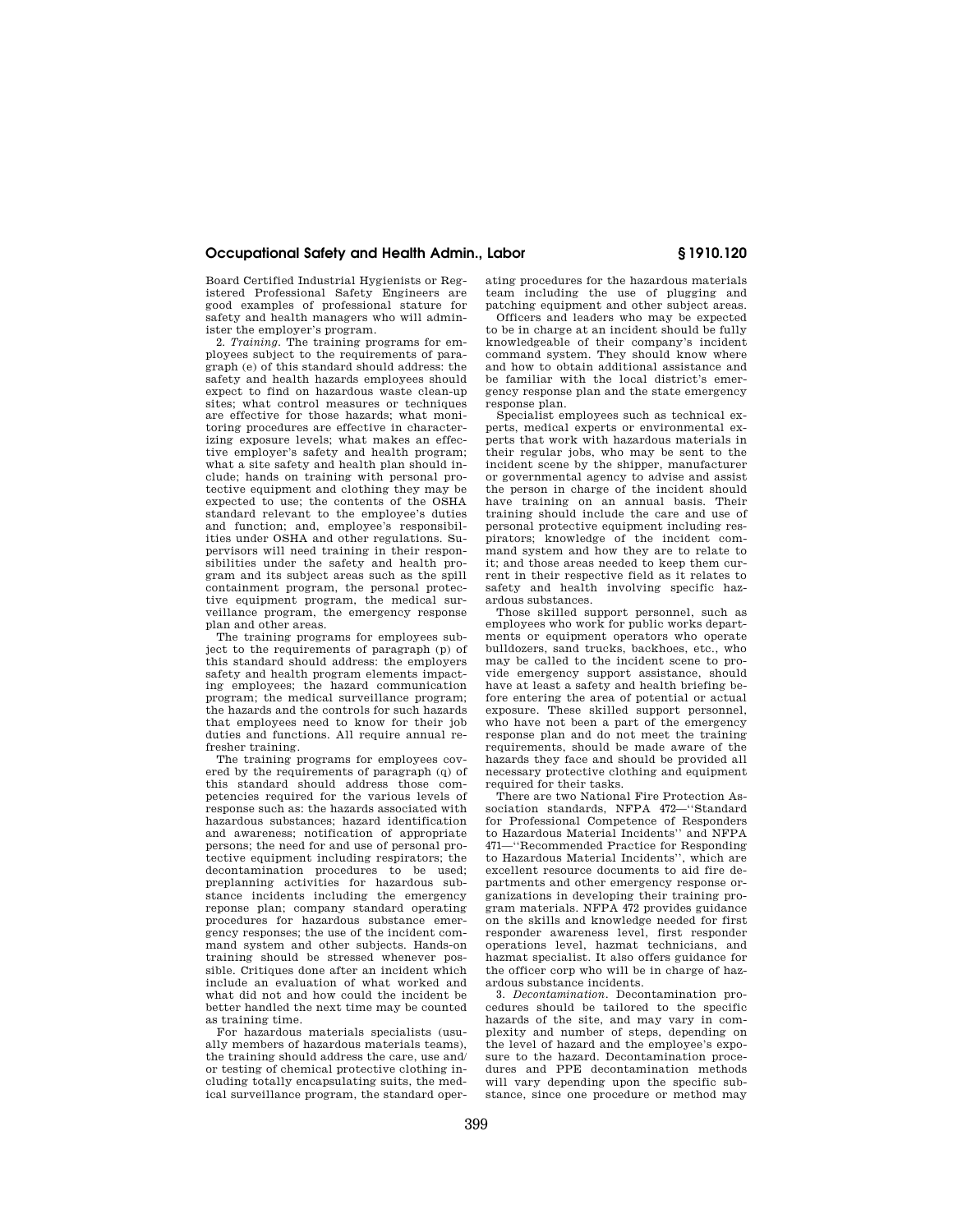not work for all substances. Evaluation of decontamination methods and procedures should be performed, as necessary, to assure that employees are not exposed to hazards by re-using PPE. References in appendix D may be used for guidance in establishing an effective decontamination program. In addition, the U.S. Coast Guard's Manual, ''Policy Guidance for Response to Hazardous Chemical Releases,'' U.S. Department of Transportation, Washington, DC M16465.30) is a good reference for establishing an effective decontamination program.

4. *Emergency response plans.* States, along with designated districts within the states, will be developing or have developed local emergency response plans. These state and district plans should be utilized in the emergency response plans called for in the standard. Each employer should assure that its emergency response plan is compatible with the local plan. The major reference being used to aid in developing the state and local district plans is the *Hazardous Materials Emergency Planning Guide,* NRT–1. The current Emergency Response Guidebook from the U.S. Department of Transportation, CMA's CHEMTREC and the Fire Service Emergency Management Handbook may also be used as resources.

Employers involved with treatment, storage, and disposal facilities for hazardous waste, which have the required contingency plan called for by their permit, would not need to duplicate the same planning elements. Those items of the emergency response plan that are properly addressed in the contingency plan may be substituted into the emergency response plan required in 1910.120 or otherwise kept together for employer and employee use.

5. *Personal protective equipment programs.*  The purpose of personal protective clothing and equipment (PPE) is to shield or isolate individuals from the chemical, physical, and biologic hazards that may be encountered at a hazardous substance site.

As discussed in appendix B, no single combination of protective equipment and clothing is capable of protecting against all hazards. Thus PPE should be used in conjunction with other protective methods and its effectiveness evaluated periodically.

The use of PPE can itself create significant worker hazards, such as heat stress, physical and psychological stress, and impaired vision, mobility, and communication. For any given situation, equipment and clothing should be selected that provide an adequate level of protection. However, over-protection, as well as under-protection, can be hazardous and should be avoided where possible.

Two basic objectives of any PPE program should be to protect the wearer from safety and health hazards, and to prevent injury to the wearer from incorrect use and/or malfunction of the PPE. To accomplish these

**§ 1910.120 29 CFR Ch. XVII (7–1–18 Edition)** 

goals, a comprehensive PPE program should include hazard identification, medical monitoring, environmental surveillance, selection, use, maintenance, and decontamination of PPE and its associated training.

The written PPE program should include policy statements, procedures, and guidelines. Copies should be made available to all employees, and a reference copy should be made available at the worksite. Technical data on equipment, maintenance manuals, relevant regulations, and other essential information should also be collected and maintained.

6. *Incident command system (ICS).* Paragraph  $1910.120(q)(3)(ii)$  requires the implementation of an ICS. The ICS is an organized approach to effectively control and *manage* operations at an emergency incident. The individual in charge of the ICS is the senior official responding to the incident. The ICS is not much different than the ''command post'' approach used for many years by the fire service. During large complex fires involving several companies and many pieces of apparatus, a command post would be established. This enabled *one* individual to be in charge of managing the incident, rather than having several officers from different companies making separate, and sometimes conflicting, decisions. The individual in charge of the command post would delegate responsibility for performing various tasks to subordinate officers. Additionally, all communications were routed through the command post to reduce the number of radio transmissions and eliminate confusion. However, strategy, tactics, and all decisions were made by one individual.

The ICS is a very similar system, except it is implemented for emergency response to all incidents, both large and small, that involve hazardous substances.

For a small incident, the individual in charge of the ICS may perform many tasks of the ICS. There may not be any, or little, delegation of tasks to subordinates. For example, in response to a small incident, the individual in charge of the ICS, in addition to normal command activities, may become the safety officer and may designate only one employee (with proper equipment) as a back-up to provide assistance if needed. OSHA does recommend, however, that at least two employees be designated as backup personnel since the assistance needed may include rescue.

To illustrate the operation of the ICS, the following scenario might develop during a small incident, such as an overturned tank truck with a small leak of flammable liquid.

The first responding senior officer would implement and take command of the ICS. That person would size-up the incident and determine if additional personnel and apparatus were necessary; would determine what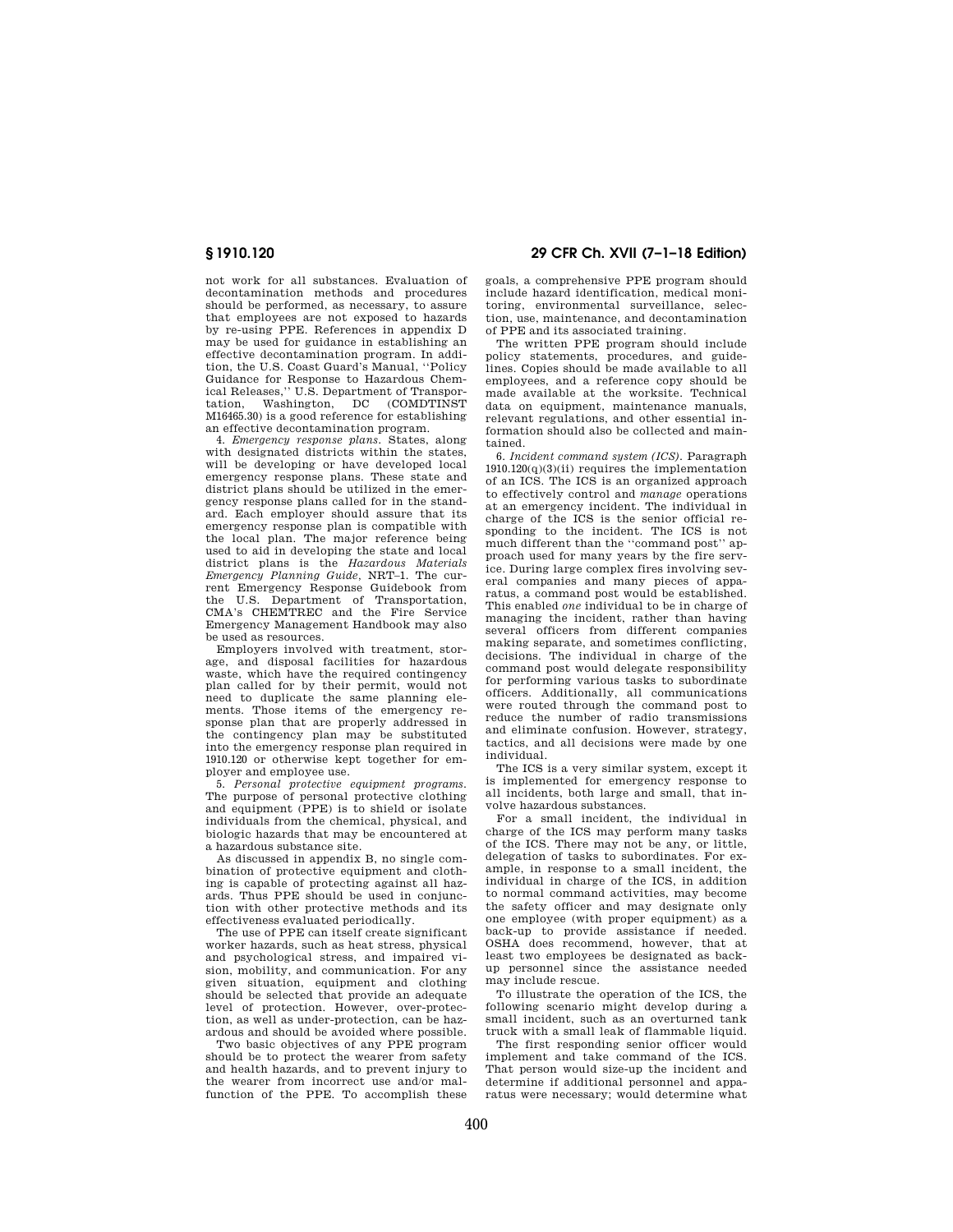actions to take to control the leak; and, determine the proper level of personal protective equipment. If additional assistance is not needed, the individual in charge of the ICS would implement actions to stop and control the leak using the fewest number of personnel that can effectively accomplish the tasks. The individual in charge of the ICS then would designate himself as the safety officer and two other employees as a back-up in case rescue may become necessary. In this scenario, decontamination procedures would not be necessary.

A large complex incident may require many employees and difficult, time-consuming efforts to control. In these situations, the individual in charge of the ICS will want to delegate different tasks to subordinates in order to maintain a span of control that will keep the number of subordinates, that are reporting, to a manageable level.

Delegation of task at large incidents may be by location, where the incident scene is divided into sectors, and subordinate officers coordinate activities within the sector that they have been assigned.

Delegation of tasks can also be by function. Some of the functions that the individual in charge of the ICS may want to delegate at a large incident are: medical services; evacuation; water supply; resources (equipment, apparatus); media relations; safety; and, site control (integrate activities with police for crowd and traffic control). Also for a large incident, the individual in charge of the ICS will designate several employees as back-up personnel; and a number of safety officers to monitor conditions and recommend safety precautions.

Therefore, no matter what size or complexity an incident may be, by implementing an ICS there will be *one individual in charge*  who makes the decisions and gives directions; and, all actions, and communications are coordinated through one central point of command. Such a system should reduce confusion, improve safety, organize and coordinate actions, and should facilitate effective management of the incident.

7. *Site Safety and Control Plans.* The safety and security of response personnel and others in the area of an emergeny response incident site should be of primary concern to the incident commander. The use of a site safety and control plan could greatly assist those in charge of assuring the safety and health of employees on the site.

A comprehensive site safety and control plan should include the following: summary analysis of hazards on the site and a risk analysis of those hazards; site map or sketch; site work zones (clean zone, transition or decontamination zone, work or hot zone); use of the buddy system; site communications; command post or command center; standard operating procedures and safe work practices; medical assistance and

triage area; hazard monitoring plan (air contaminate monitoring, etc.); decontamination procedures and area; and other relevant areas. This plan should be a part of the employer's emergency response plan or an extension of it to the specific site.

8. *Medical surveillance programs.* Workers handling hazardous substances may be exposed to toxic chemicals, safety hazards, biologic hazards, and radiation. Therefore, a medical surveillance program is essential to assess and monitor workers' health and fitness for employment in hazardous waste operations and during the course of work; to provide emergency and other treatment as needed; and to keep accurate records for future reference.

The *Occupational Safety and Health Guidance Manual for Hazardous Waste Site Activities* developed by the National Institute for Occupational Safety and Health (NIOSH), the Occupational Safety and Health Administration (OSHA), the U.S. Coast Guard (USCG), and the Environmental Protection Agency (EPA); October 1985 provides an excellent example of the types of medical testing that should be done as part of a medical surveillance program.

9. *New Technology and Spill Containment Programs.* Where hazardous substances may be released by spilling from a container that will expose employees to the hazards of the materials, the employer will need to implement a program to contain and control the spilled material. Diking and ditching, as well as use of absorbents like diatomaceous earth, are traditional techniques which have proven to be effective over the years. However, in recent years new products have come into the marketplace, the use of which complement and increase the effectiveness of these traditional methods. These new products also provide emergency responders and others with additional tools or agents to use to reduce the hazards of spilled materials.

These agents can be rapidly applied over a large area and can be uniformly applied or otherwise can be used to build a small dam, thus improving the workers' ability to control spilled material. These application techniques enhance the intimate contact between the agent and the spilled material allowing for the quickest effect by the agent or quickest control of the spilled material. Agents are available to solidify liquid spilled materials, to suppress vapor generation from spilled materials, and to do both. Some special agents, which when applied as recommended by the manufacturer, will react in a controlled manner with the spilled material to neutralize acids or caustics, or greatly reduce the level of hazard of the spilled material.

There are several modern methods and devices for use by emergency response personnel or others involved with spill control efforts to safely apply spill control agents to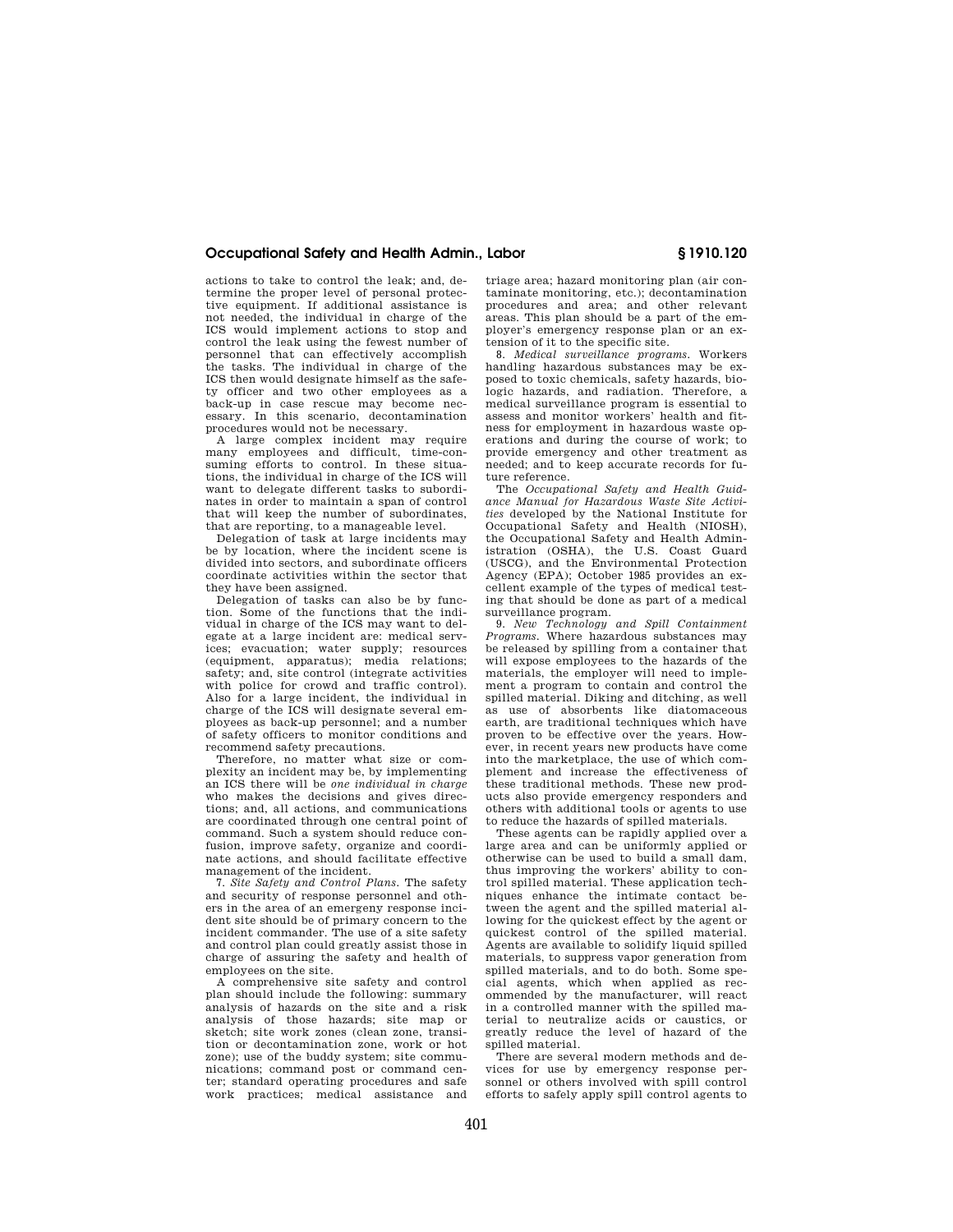control spilled material hazards. These include portable pressurized applicators similar to hand-held portable fire extinguishing devices, and nozzle and hose systems similar to portable fire fighting foam systems which allow the operator to apply the agent without having to come into contact with the spilled material. The operator is able to apply the agent to the spilled material from a remote position.

The solidification of liquids provides for rapid containment and isolation of hazardous substance spills. By directing the agent at run-off points or at the edges of the spill, the reactant solid will automatically create a barrier to slow or stop the spread of the material. Clean-up of hazardous substances is greatly improved when solidifying agents, acid or caustic neutralizers, or activated carbon adsorbents are used. Properly applied, these agents can totally solidify liquid hazardous substances or neutralize or absorb them, which results in materials which are less hazardous and easier to handle, transport, and dispose of. The concept of spill treatment, to create less hazardous substances, will improve the safety and level of protection of employees working at spill clean-up operations or emergency response operations to spills of hazardous substances.

The use of vapor suppression agents for volatile hazardous substances, such as flammable liquids and those substances which present an inhalation hazard, is important for protecting workers. The rapid and uniform distribution of the agent over the surface of the spilled material can provide quick vapor knockdown. There are temporary and long-term foam-type agents which are effective on vapors and dusts, and activated carbon adsorption agents which are effective for vapor control and soaking-up of the liquid. The proper use of hose lines or hand-held portable pressurized applicators provides good mobility and permits the worker to deliver the agent from a safe distance without having to step into the untreated spilled material. Some of these systems can be recharged in the field to provide coverage of larger spill areas than the design limits of a single charged applicator unit. Some of the more effective agents can solidify the liquid flammable hazardous substances and at the same time elevate the flashpoint above 140 °F so the resulting substance may be handled as a nonhazardous waste material if it meets the U.S. Environmental Protection Agency's 40 CFR part 261 requirements (See particularly §261.21).

All workers performing hazardous substance spill control work are expected to wear the proper protective clothing and equipment for the materials present and to follow the employer's established standard operating procedures for spill control. All involved workers need to be trained in the established operating procedures; in the use

**§ 1910.120 29 CFR Ch. XVII (7–1–18 Edition)** 

and care of spill control equipment; and in the associated hazards and control of such hazards of spill containment work.

These new tools and agents are the things that employers will want to evaluate as part of their new technology program. The treatment of spills of hazardous substances or wastes at an emergency incident as part of the immediate spill containment and control efforts is sometimes acceptable to EPA and a permit exception is described in 40 CFR 264.1(g)(8) and 265.1(c)(11).

## APPENDIX D TO §1910.120—REFERENCES

The following references may be consulted for further information on the subject of this standard:

1. OSHA Instruction DFO CPL 2.70—January 29, 1986, *Special Emphasis Program: Hazardous Waste Sites.* 

2. OSHA Instruction DFO CPL 2–2.37A— January 29, 1986, *Technical Assistance and Guidelines for Superfund and Other Hazardous Waste Site Activities.* 

3. OSHA Instruction DTS CPL 2.74—January 29, 1986, *Hazardous Waste Activity Form, OSHA 175.* 

4. *Hazardous Waste Inspections Reference Manual,* U.S. Department of Labor, Occupational Safety and Health Administration, 1986.

5. Memorandum of Understanding Among the National Institute for Occupational Safety and Health, the Occupational Safety and Health Administration, the United States Coast Guard, and the United States Environmental Protection Agency, *Guidance for Worker Protection During Hazardous Waste Site Investigations and Clean-up and Hazardous Substance Emergencies.* December 18, 1980.

6. *National Priorities List,* 1st Edition, October 1984; U.S. Environmental Protection

Agency, Revised periodically. 7. *The Decontamination of Response Personnel,* Field Standard Operating Procedures  $(F.S.$  O P  $\rightarrow$  7; II S. Environmental Protection Agency, Office of Emergency and Remedial Response, Hazardous Response Support Division, December 1984.

8. *Preparation of a Site Safety Plan,* Field Standard Operating Procedures (F.S.O.P.) 9; U.S. Environmental Protection Agency, Office of Emergency and Remedial Response, Hazardous Response Support Division, April 1985.

9. *Standard Operating Safety Guidelines;* U.S. Environmental Protection Agency, Office of Emergency and Remedial Response, Hazardous Response Support Division, Environmental Response Team; November 1984.

10. *Occupational Safety and Health Guidance Manual for Hazardous Waste Site Activities,*  National Institute for Occupational Safety and Health (NIOSH), Occupational Safety and Health Administration (OSHA), U.S. Coast Guard (USCG), and Environmental Protection Agency (EPA); October 1985.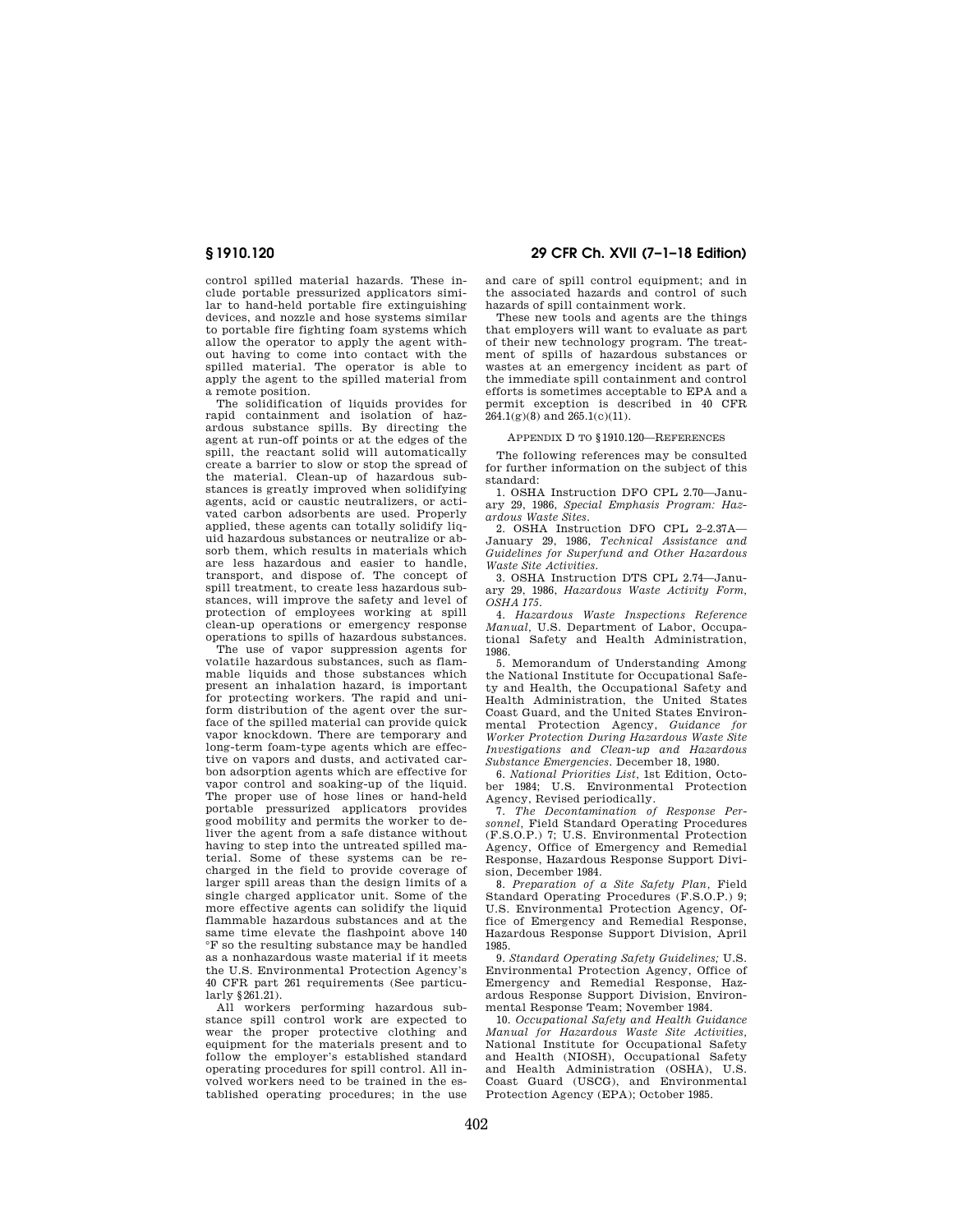11. *Protecting Health and Safety at Hazardous Waste Sites: An Overview,* U.S. Environmental Protection Agency, EPA/625/9–85/ 006; September 1985.

12. *Hazardous Waste Sites and Hazardous Substance Emergencies,* NIOSH Worker Bulletin, U.S. Department of Health and Human Services, Public Health Service, Centers for Disease Control, National Institute for Occupational Safety and Health; December 1982.

13. *Personal Protective Equipment for Hazardous Materials Incidents: A Selection Guide;*  U.S. Department of Health and Human Services, Public Health Service, Centers for Disease Control, National Institute for Occupational Safety and Health; October 1984.

14. *Fire Service Emergency Management Handbook,* International Association of Fire Chiefs Foundation, 101 East Holly Avenue, Unit 10B, Sterling, VA 22170, January 1985.

15. *Emergency Response Guidebook,* U.S Department of Transportation, Washington, DC, 1987.

16. *Report to the Congress on Hazardous Materials Training, Planning and Preparedness,*  Federal Emergency Management Agency, Washington, DC, July 1986.

17. *Workbook for Fire Command,* Alan V. Brunacini and J. David Beageron, National Fire Protection Association, Batterymarch Park, Quincy, MA 02269, 1985.

18. *Fire Command*, Alan V. Brunacini, National Fire Protection Association. Protection Association, Batterymarch Park,, Quincy, MA 02269, 1985.

19. *Incident Command System,* Fire Protection Publications, Oklahoma State University, Stillwater, OK 74078, 1983.

20. *Site Emergency Response Planning,* Chemical Manufacturers Association, Washington, DC 20037, 1986.

21. *Hazardous Materials Emergency Planning Guide,* NRT–1, Environmental Protection Agency, Washington, DC, March 1987.

22. *Community Teamwork: Working Together to Promote Hazardous Materials Transportation Safety.* U.S. Department of Transportation, Washington, DC, May 1983.

23. *Disaster Planning Guide for Business and Industry,* Federal Emergency Management Agency, Publication No. FEMA 141, August 1987.

(The Office of Management and Budget has approved the information collection requirements in this section under control number 1218–0139)

## APPENDIX E TO §1910.120—TRAINING CURRICULUM GUIDELINES

The following non-mandatory general criteria may be used for assistance in developing site-specific training curriculum used to meet the training requirements of 29 CFR 1910.120(e); 29 CFR 1910.120(p)(7), (p)(8)(iii); and 29 CFR 1910.120 $(q)(6)$ ,  $(q)(7)$ , and  $(q)(8)$ . These are generic guidelines and they are not presented as a complete training curriculum for any specific employer. Site-specific training programs must be developed on the basis of a needs assessment of the hazardous waste site, RCRA/TSDF, or emergency response operation in accordance with 29 CFR 1910.120.

It is noted that the legal requirements are set forth in the regulatory text of §1910.120. The guidance set forth here presents a highly effective program that in the areas covered would meet or exceed the regulatory requirements. In addition, other approaches could meet the regulatory requirements.

## *Suggested General Criteria*

*Definitions:* 

''Competent'' means possessing the skills, knowledge, experience, and judgment to perform assigned tasks or activities satisfactorily as determined by the employer.

''Demonstration'' means the showing by actual use of equipment or procedures.

''Hands-on training'' means training in a simulated work environment that permits each student to have experience performing tasks, making decisions, or using equipment appropriate to the job assignment for which the training is being conducted.

''Initial training'' means training required prior to beginning work.

''Lecture'' means an interactive discourse with a class lead by an instructor.

''Proficient'' means meeting a stated level of achievement.

''Site-specific'' means individual training directed to the operations of a specific job site.

''Training hours'' means the number of hours devoted to lecture, learning activities, small group work sessions, demonstration, evaluations, or hands-on experience.

*Suggested core criteria:* 

1. *Training facility.* The training facility should have available sufficient resources, equipment, and site locations to perform didactic and hands-on training when appropriate. Training facilities should have sufficient organization, support staff, and services to conduct training in each of the courses offered.

2. *Training Director.* Each training program should be under the direction of a training director who is responsible for the program. The Training Director should have a minimum of two years of employee education experience.

3. *Instructors.* Instructors should be deem competent on the basis of previous documented experience in their area of instruction, successful completion of a ''train-thetrainer'' program specific to the topics they will teach, and an evaluation of instructional competence by the Training Director.

Instructors should be required to maintain professional competency by participating in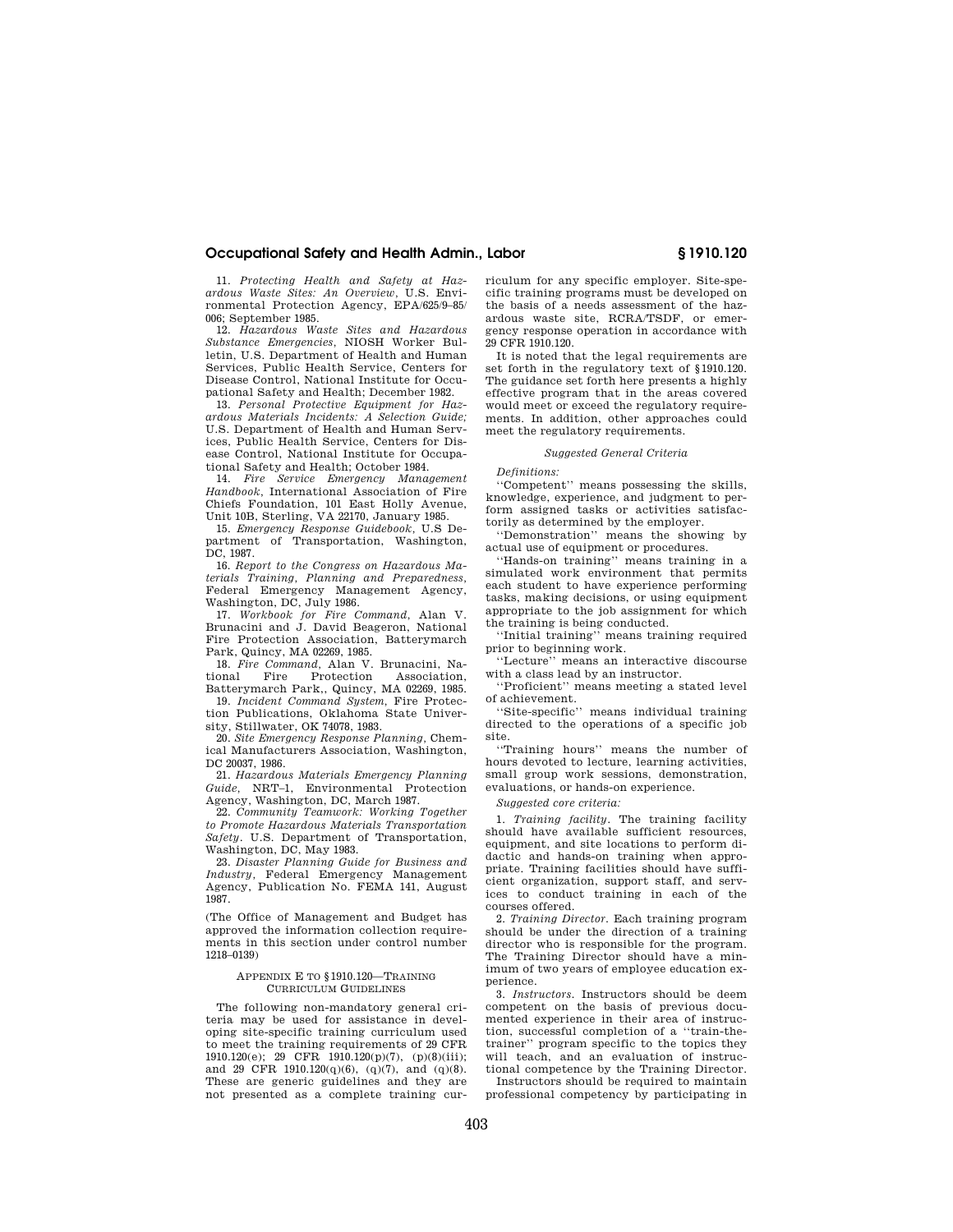continuing education or professional development programs or by completing successfully an annual refresher course and having an annual review by the Training Director.

The annual review by the Training Director should include observation of an instructor's delivery, a review of those observations with the trainer, and an analysis of any instructor or class evaluations completed by the students during the previous year.

4. *Course materials.* The Training Director should approve all course materials to be used by the training provider. Course materials should be reviewed and updated at least annually. Materials and equipment should be in good working order and maintained properly.

All written and audio-visual materials in training curricula should be peer reviewed by technically competent outside reviewers or by a standing advisory committee.

Reviews should possess expertise in the following disciplines were applicable: occupational health, industrial hygiene and safety, chemical/environmental engineering, employee education, or emergency response. One or more of the peer reviewers should be an employee experienced in the work activities to which the training is directed.

5. *Students.* The program for accepting students should include:

a. Assurance that the student is or will be involved in work where chemical exposures are likely and that the student possesses the skills necessary to perform the work.

b. A policy on the necessary medical clearance.

6. *Ratios.* Student-instructor ratios should not exceed 30 students per instructor. Handson activity requiring the use of personal protective equipment should have the following student-instructor ratios. For Level C or Level D personal protective equipment the ratio should be 10 students per instructor. For Level A or Level B personal protective equipment the ratio should be 5 students per instructor.

7. *Proficiency assessment.* Proficiency should be evaluated and documented by the use of a written assessment and a skill demonstration selected and developed by the Training Director and training staff. The assessment and demonstration should evaluate the knowledge and individual skills developed in the course of training. The level of minimum achievement necessary for proficiency shall be specified in writing by the Training Director.

If a written test is used, there should be a minimum of 50 questions. If a written test is used in combination with a skills demonstration, a minimum of 25 questions should be used. If a skills demonstration is used, the tasks chosen and the means to rate successful completion should be fully documented by the Training Director.

**§ 1910.120 29 CFR Ch. XVII (7–1–18 Edition)** 

The content of the written test or of the skill demonstration shall be relevant to the objectives of the course. The written test and skill demonstration should be updated as necessary to reflect changes in the curriculum and any update should be approved by the Training Director.

The proficiency assessment methods, regardless of the approach or combination of approaches used, should be justified, documented and approved by the Training Director.

The proficiency of those taking the additional courses for supervisors should be evaluated and documented by using proficiency assessment methods acceptable to the Training Director. These proficiency assessment methods must reflect the additional responsibilities borne by supervisory personnel in hazardous waste operations or emergency response.

8. *Course certificate.* Written documentation should be provided to each student who satisfactorily completes the training course. The documentation should include:

a. Student's name.

b. Course title.

c. Course date.

d. Statement that the student has successfully completed the course.

e. Name and address of the training provider.

f. An individual identification number for the certificate.

g. List of the levels of personal protective equipment used by the student to complete the course.

This documentation may include a certificate and an appropriate wallet-sized laminated card with a photograph of the student and the above information. When such course certificate cards are used, the individual identification number for the training certificate should be shown on the card.

9. *Recordkeeping.* Training providers should maintain records listing the dates courses were presented, the names of the individual course attenders, the names of those students successfully completing each course, and the number of training certificates issued to each successful student. These records should be maintained for a minimum of five years after the date an individual participated in a training program offered by the training provider. These records should be available and provided upon the student's request or as mandated by law.

10. *Program quality control.* The Training Director should conduct or direct an annual written audit of the training program. Program modifications to address deficiencies, if any, should be documented, approved, and implemented by the training provider. The audit and the program modification documents should be maintained at the training facility.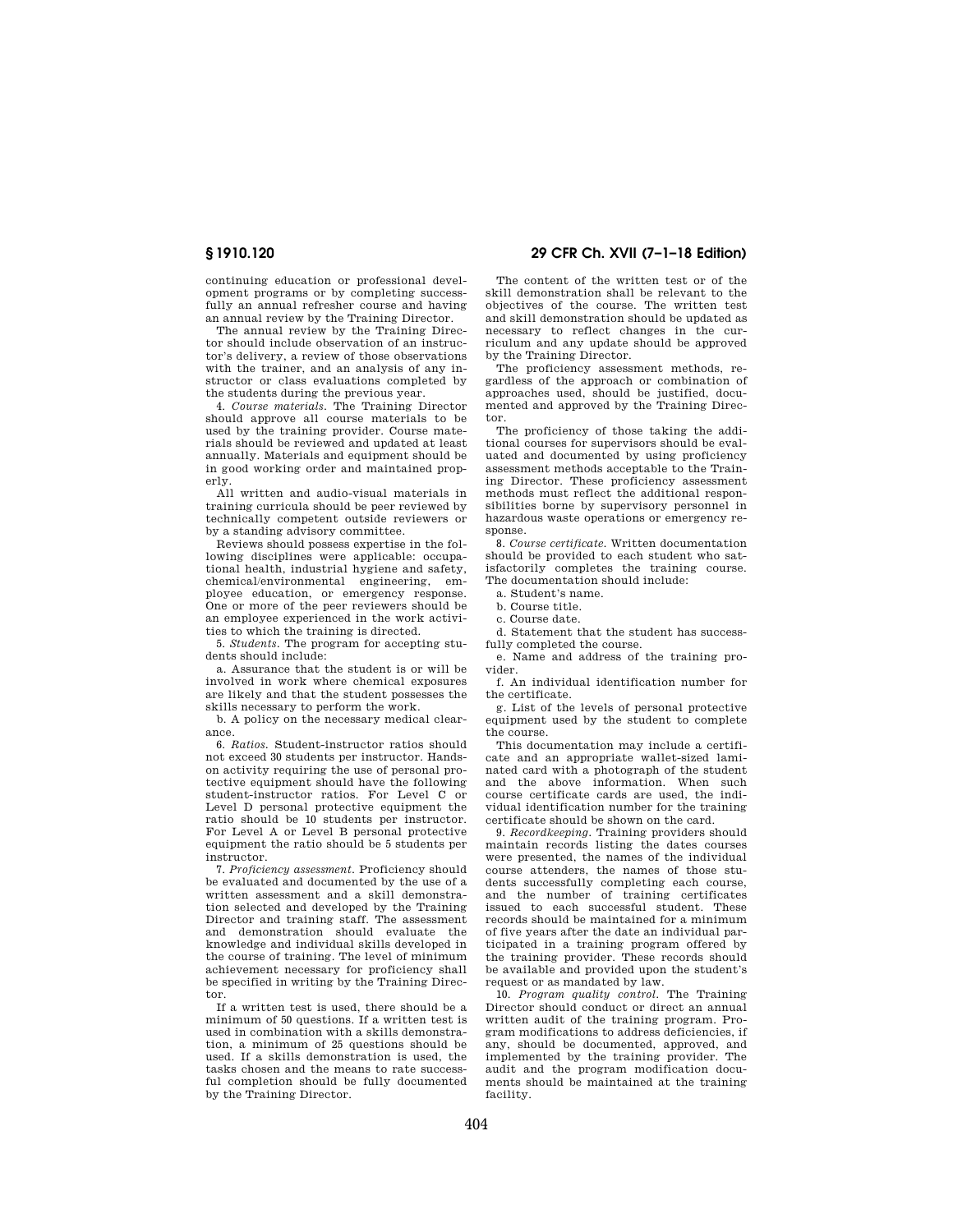*Suggested Program Quality Control Criteria* 

Factors listed here are suggested criteria for determining the quality and appropriateness of employee health and safety training for hazardous waste operations and emergency response.

*A. Training Plan.* 

Adequacy and appropriateness of the training program's curriculum development, instructor training, distribution of course materials, and direct student training should be considered, including

1. The duration of training, course content, and course schedules/agendas;

2. The different training requirements of the various target populations, as specified in the appropriate generic training curriculum;

3. The process for the development of curriculum, which includes appropriate technical input, outside review, evaluation, program pretesting.

4. The adequate and appropriate inclusion of hands-on, demonstration, and instruction methods;

5. Adequate monitoring of student safety, progress, and performance during the training.

*B. Program management, Training Director, staff, and consultants.* 

Adequacy and appropriateness of staff performance and delivering an effective training program should be considered, including

1. Demonstration of the training director's leadership in assuring quality of health and safety training.

2. Demonstration of the competency of the staff to meet the demands of delivering high quality hazardous waste employee health and safety training.

3. Organization charts establishing clear lines of authority.

4. Clearly defined staff duties including the relationship of the training staff to the overall program.

5. Evidence that the training organizational structure suits the needs of the training program.

6. Appropriateness and adequacy of the training methods used by the instructors.

7. Sufficiency of the time committed by the training director and staff to the training program.

8. Adequacy of the ratio of training staff to students.

9. Availability and commitment of the training program of adequate human and equipment resources in the areas of

a. Health effects,

b. Safety,

c. Personal protective equipment (PPE), d. Operational procedures,

e. Employee protection practices/procedures.

10. Appropriateness of management controls.

11. Adequacy of the organization and appropriate resources assigned to assure appropriate training.

12. In the case of multiple-site training programs, adequacy of satellite centers management.

*C. Training facilities and resources.* 

Adequacy and appropriateness of the facilities and resources for supporting the training program should be considered, including, 1. Space and equipment to conduct the

training. 2. Facilities for representative hands-on training.

3. In the case of multiple-site programs, equipment and facilities at the satellite centers.

4. Adequacy and appropriateness of the quality control and evaluations program to account for instructor performance.

5. Adequacy and appropriateness of the quality control and evaluation program to ensure appropriate course evaluation, feedback, updating, and corrective action.

6. Adequacy and appropriateness of disciplines and expertise being used within the quality control and evaluation program.

7. Adequacy and appropriateness of the role of student evaluations to provide feedback for training program improvement.

*D. Quality control and evaluation.* 

Adequacy and appropriateness of quality control and evaluation plans for training programs should be considered, including:

1. A balanced advisory committee and/or competent outside reviewers to give overall policy guidance;

2. Clear and adequate definition of the composition and active programmatic role of the advisory committee or outside reviewers.

3. Adequacy of the minutes or reports of the advisory committee or outside reviewers' meetings or written communication.

4. Adequacy and appropriateness of the quality control and evaluations program to account for instructor performance.

5. Adequacy and appropriateness of the quality control and evaluation program to ensure appropriate course evaluation, feedback, updating, and corrective action.

6. Adequacy and appropriateness of disciplines and expertise being used within the quality control and evaluation program.

7. Adequacy and appropriateness of the role of student evaluations to provide feedback for training program improvement.

*E. Students* 

Adequacy and appropriateness of the program for accepting students should be considered, including

1. Assurance that the student already possess the necessary skills for their job, including necessary documentation.

2. Appropriateness of methods the program uses to ensure that recruits are capable of satisfactorily completing training.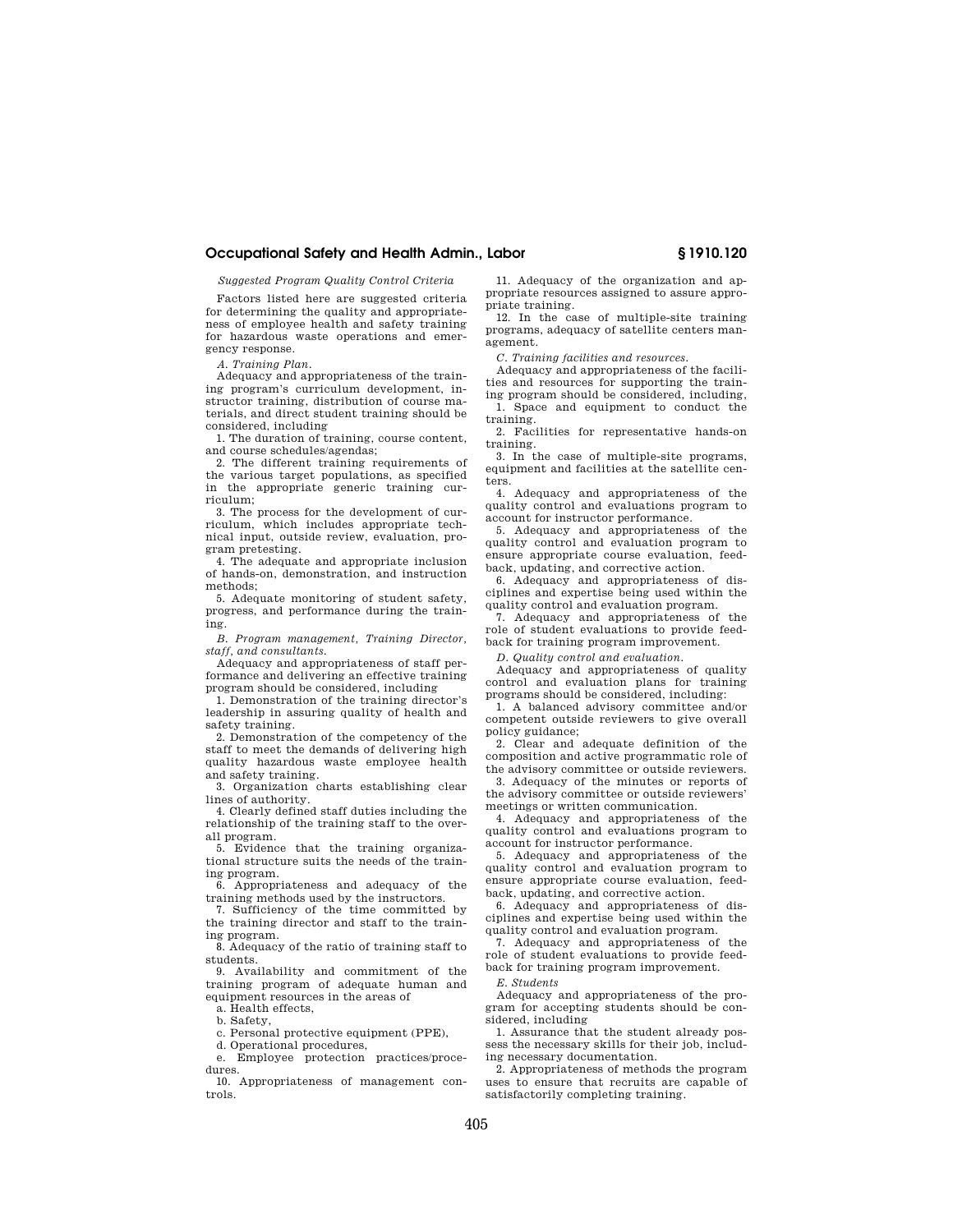3. Review and compliance with any medical clearance policy.

*F. Institutional Environment and Administrative Support* 

The adequacy and appropriateness of the institutional environment and administrative support system for the training program should be considered, including

1. Adequacy of the institutional commitment to the employee training program.

2. Adequacy and appropriateness of the administrative structure and administrative support.

*G. Summary of Evaluation Questions* 

Key questions for evaluating the quality and appropriateness of an overall training program should include the following:

1. Are the program objectives clearly stated?

2. Is the program accomplishing its objectives?

3. Are appropriate facilities and staff available?

4. Is there an appropriate mix of classroom, demonstration, and hands-on training?

5. Is the program providing quality employee health and safety training that fully

meets the intent of regulatory requirements? 6. What are the program's main strengths? 7. What are the program's main weak-

nesses? 8. What is recommended to improve the

program? 9. Are instructors instructing according to

their training outlines? 10. Is the evaluation tool current and ap-

propriate for the program content? 11. Is the course material current and rel-

evant to the target group?

## *Suggested Training Curriculum Guidelines*

The following training curriculum guidelines are for those operations specifically identified in 29 CFR 1910.120 as requiring training. Issues such as qualifications of instructors, training certification, and similar criteria appropriate to all categories of operations addressed in 1910.120 have been covered in the preceding section and are not readdressed in each of the generic guidelines. Basic core requirements for training programs that are addressed include

1. General Hazardous Waste Operations

2. RCRA operations—Treatment, storage, and disposal facilities.

3. Emergency Response.

*A. General Hazardous Waste Operations and Site-specific Training* 

1. *Off-site training.*Training course content for hazardous waste operations, required by 29 CFR 1910.120(e), should include the following topics or procedures:

a. *Regulatory knowledge.* 

(1) An review of 29 CFR 1910.120 and the core elements of an occupational safety and health program.

# **§ 1910.120 29 CFR Ch. XVII (7–1–18 Edition)**

(2) The content of a medical surveillance program as outlined in 29 CFR 1910.120(f).

(3) The content of an effective site safety and health plan consistent with the requirements of 29 CFR 1910.120(b)(4)(ii).

(4) Emergency response plan and procedures as outlined in 29 CFR 1910.38 and 29 CFR 1910.120(l).

(5) Adequate illumination.

(6) Sanitation recommendation and equipment.

(7) Review and explanation of OSHA's hazard-communication standard (29 CFR 1910.1200) and lock-out-tag-out standard (29 CFR 1910.147).

(8) Review of other applicable standards including but not limited to those in the construction standards (29 CFR part 1926).

(9) Rights and responsibilities of employers and employees under applicable OSHA and EPA laws.

b. *Technical knowledge.* 

(1) Type of potential exposures to chemical, biological, and radiological hazards; types of human responses to these hazards and recognition of those responses; principles of toxicology and information about acute and chronic hazards; health and safety considerations of new technology.

(2) Fundamentals of chemical hazards including but not limited to vapor pressure, boiling points, flash points, ph, other physical and chemical properties.

(3) Fire and explosion hazards of chemicals.

(4) General safety hazards such as but not limited to electrical hazards, powered equipment hazards, motor vehicle hazards, walking-working surface hazards, excavation hazards, and hazards associated with working in hot and cold temperature extremes.

(5) Review and knowledge of confined space entry procedures in 29 CFR 1910.146.

(6) Work practices to minimize employee risk from site hazards.

(7) Safe use of engineering controls, equipment, and any new relevant safety technology or safety procedures.

(8) Review and demonstration of competency with air sampling and monitoring equipment that may be used in a site monitoring program.

(9) Container sampling procedures and safeguarding; general drum and container handling procedures including special requirement for laboratory waste packs,<br>shock-sensitive wastes, and radioactive and radioactive wastes.

(10) The elements of a spill control program.

(11) Proper use and limitations of material handling equipment.

(12) Procedures for safe and healthful preparation of containers for shipping and transport.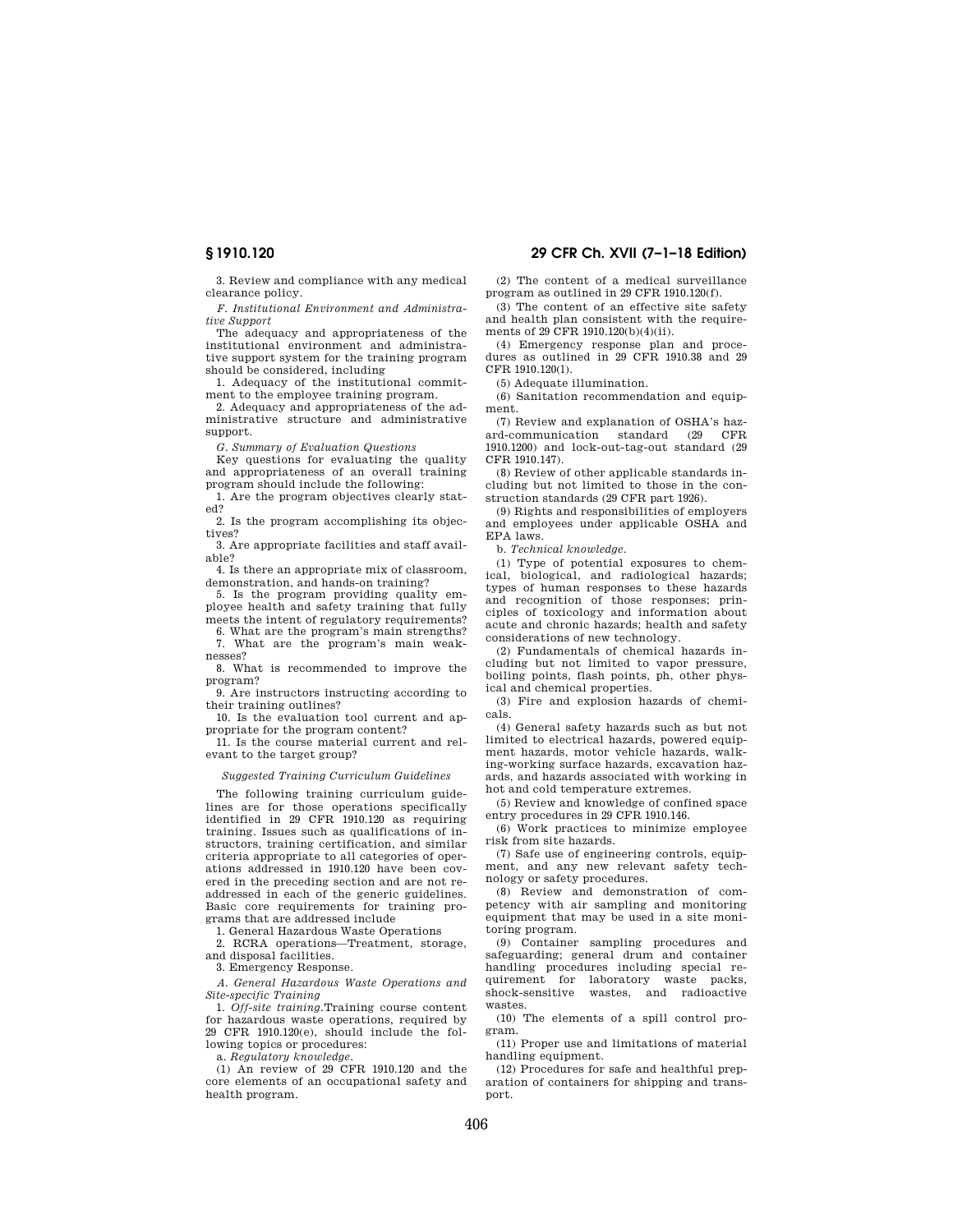(13) Methods of communication including those used while wearing respiratory protection.

*c. Technical skills.* 

(1) Selection, use maintenance, and limitations of personal protective equipment including the components and procedures for carrying out a respirator program to comply with 29 CFR 1910.134.

(2) Instruction in decontamination programs including personnel, equipment, and hardware; hands-on training including level A, B, and C ensembles and appropriate decontamination lines; field activities including the donning and doffing of protective equipment to a level commensurate with the employee's anticipated job function and responsibility and to the degree required by potential hazards.

(3) Sources for additional hazard information; exercises using relevant manuals and hazard coding systems.

*d. Additional suggested items.* 

(1) A laminated, dated card or certificate with photo, denoting limitations and level of protection for which the employee is trained should be issued to those students successfully completing a course.

(2) Attendance should be required at all training modules, with successful completion of exercises and a final written or oral examination with at least 50 questions.

(3) A minimum of one-third of the program should be devoted to hands-on exercises.

(4) A curriculum should be established for the 8-hour refresher training required by 29 CFR 1910.120(e)(8), with delivery of such courses directed toward those areas of previous training that need improvement or reemphasis.

(5) A curriculum should be established for the required 8-hour training for supervisors. Demonstrated competency in the skills and knowledge provided in a 40-hour course should be a prerequisite for supervisor training.

*2. Refresher training.* 

The 8-hour annual refresher training required in 29 CFR 1910.120 $(e)(8)$  should be conducted by qualified training providers. Refresher training should include at a minimum the following topics and procedures:

(a) Review of and retraining on relevant topics covered in the 40-hour program, as appropriate, using reports by the students on their work experiences.

(b) Update on developments with respect to material covered in the 40-hour course.

(c) Review of changes to pertinent provisions of EPA or OSHA standards or laws.

(d) Introduction of additional subject areas as appropriate.

(e) Hands-on review of new or altered PPE or decontamination equipment or procedures. Review of new developments in personal protective equipment.

(f) Review of newly developed air and contaminant monitoring equipment.

*3. On-site training.* 

a. The employer should provide employees engaged in hazardous waste site activities with information and training prior to initial assignment into their work area, as follows:

(1) The requirements of the hazard communication program including the location and availability of the written program, required lists of hazardous chemicals, and safety data sheets.

(2) Activities and locations in their work area where hazardous substance may be present.

(3) Methods and observations that may be used to detect the present or release of a hazardous chemical in the work area (such as monitoring conducted by the employer, continuous monitoring devices, visual appearances, or other evidence (sight, sound or smell) of hazardous chemicals being released, and applicable alarms from monitoring devices that record chemical releases.

(4) The physical and health hazards of substances known or potentially present in the work area.

(5) The measures employees can take to help protect themselves from work-site hazards, including specific procedures the employer has implemented.

(6) An explanation of the labeling system and safety data sheets and how employees can obtain and use appropriate hazard information.

(7) The elements of the confined space program including special PPE, permits, monitoring requirements, communication procedures, emergency response, and applicable lock-out procedures.

b. The employer should provide hazardous waste employees information and training and should provide a review and access to the site safety and plan as follows:

(1) Names of personnel and alternate responsible for site safety and health.

(2) Safety and health hazards present on the site.

(3) Selection, use, maintenance, and limitations of personal protective equipment specific to the site.

(4) Work practices by which the employee can minimize risks from hazards.

(5) Safe use of engineering controls and equipment available on site.

(6) Safe decontamination procedures established to minimize employee contact with hazardous substances, including:

(A) Employee decontamination,

(B) Clothing decontamination, and

(C) Equipment decontamination.

(7) Elements of the site emergency response plan, including:

(A) Pre-emergency planning.

(B) Personnel roles and lines of authority and communication.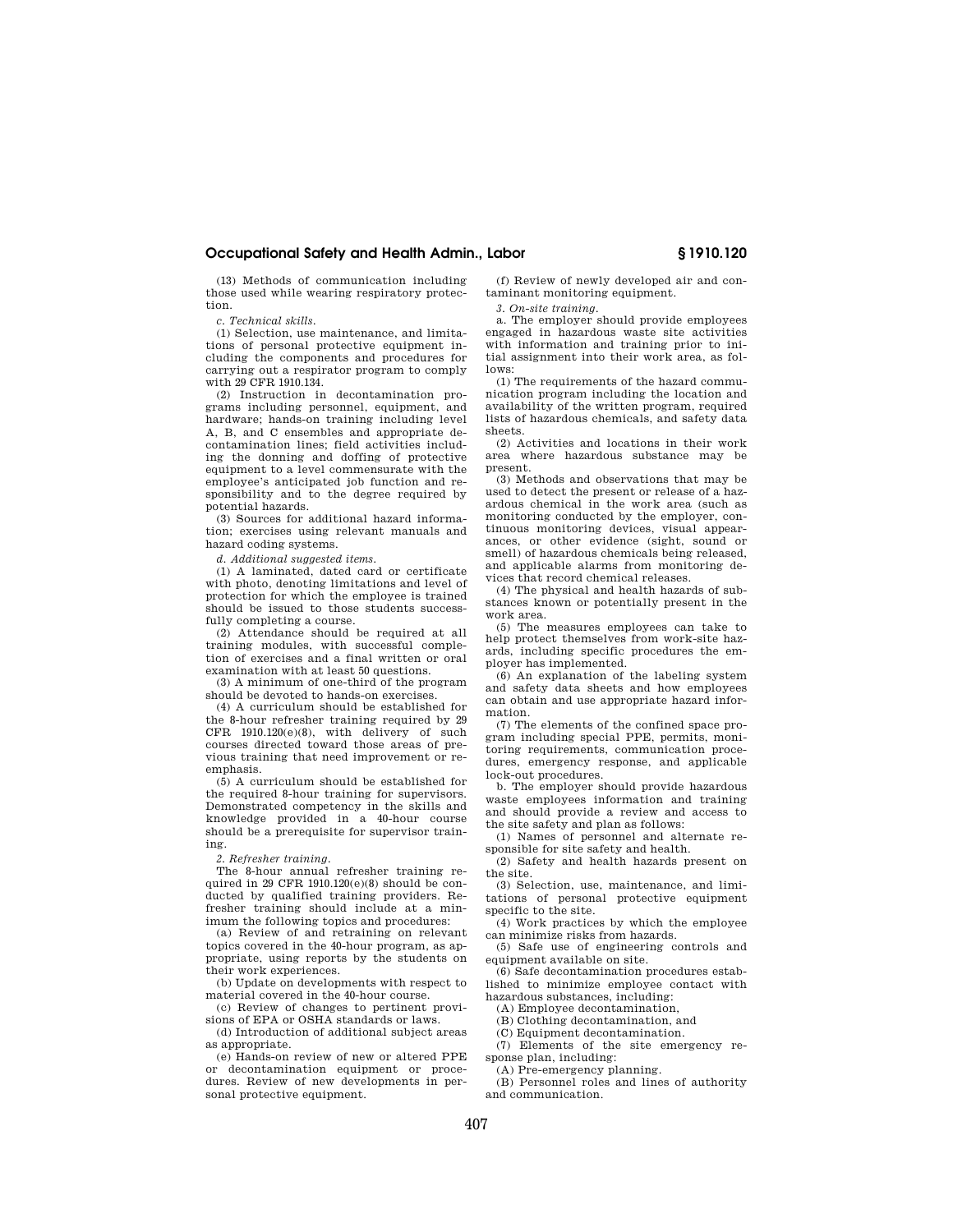(C) Emergency recognition and prevention.

(D) Safe distances and places of refuge.

(E) Site security and control.

(F) Evacuation routes and procedures.

(G) Decontamination procedures not covered by the site safety and health plan. (H) Emergency medical treatment and first

aid. (I) Emergency equipment and procedures

for handling emergency incidents.

c. The employer should provide hazardous waste employees information and training on personal protective equipment used at the site, such as the following:

(1) PPE to be used based upon known or anticipated site hazards.

(2) PPE limitations of materials and construction; limitations during temperature extremes, heat stress, and other appropriate medical considerations; use and limitations of respirator equipment as well as documentation procedures as outlined in 29 CFR 1910.134.

(3) PPE inspection procedures prior to, during, and after use.

(4) PPE donning and doffing procedures. (5) PPE decontamination and disposal procedures.

(6) PPE maintenance and storage.

(7) Task duration as related to PPE limitations.

d. The employer should instruct the employee about the site medical surveillance program relative to the particular site, including

(1) Specific medical surveillance programs that have been adapted for the site.

(2) Specific signs and symptoms related to exposure to hazardous materials on the site. (3) The frequency and extent of periodic

medical examinations that will be used on the site.

(4) Maintenance and availability of records.

(5) Personnel to be contacted and procedures to be followed when signs and symptoms of exposures are recognized.

e. The employees will review and discuss the site safety plan as part of the training program. The location of the site safety plan and all written programs should be discussed with employees including a discussion of the mechanisms for access, review, and references described.

*B. RCRA Operations Training for Treatment, Storage and Disposal Facilities.* 

1. As a minimum, the training course required in 29 CFR 1910.120 (p) should include the following topics:

(a) Review of the applicable paragraphs of 29 CFR 1910.120 and the elements of the employer's occupational safety and health plan.

(b) Review of relevant hazards such as, but not limited to, chemical, biological, and radiological exposures; fire and explosion hazards; thermal extremes; and physical hazards.

(c) General safety hazards including those

associated with electrical hazards, powered equipment hazards, lock-out-tag-out procedures, motor vehicle hazards and walkingworking surface hazards.

(d) Confined-space hazards and procedures. (e) Work practices to minimize employee risk from workplace hazards.

(f) Emergency response plan and procedures including first aid meeting the requirements of paragraph (p)(8).

(g) A review of procedures to minimize exposure to hazardous waste and various type of waste streams, including the materials handling program and spill containment program.

(h) A review of hazard communication programs meeting the requirements of 29 CFR 1910.1200.

(i) A review of medical surveillance programs meeting the requirements of 29 CFR 1910.120(p)(3) including the recognition of signs and symptoms of overexposure to hazardous substance including known synergistic interactions.

(j) A review of decontamination programs and procedures meeting the requirements of 29 CFR 1910.120(p)(4).

(k) A review of an employer's requirements to implement a training program and its elements.

(l) A review of the criteria and programs for proper selection and use of personal protective equipment, including respirators.

(m) A review of the applicable appendices to 29 CFR 1910.120.

(n) Principles of toxicology and biological monitoring as they pertain to occupational health.

(o) Rights and responsibilities of employees and employers under applicable OSHA and EPA laws.

(p) Hands-on exercises and demonstrations of competency with equipment to illustrate the basic equipment principles that may be used during the performance of work duties, including the donning and doffing of PPE.

(q) Sources of reference, efficient use of relevant manuals, and knowledge of hazard coding systems to include information contained in hazardous waste manifests.

(r) At least 8 hours of hands-on training.

(s) Training in the job skills required for an employee's job function and responsibility before they are permitted to participate in or supervise field activities.

2. The individual employer should provide hazardous waste employees with information and training prior to an employee's initial assignment into a work area. The training and information should cover the following topics:

(a) The Emergency response plan and procedures including first aid.

(b) A review of the employer's hazardous waste handling procedures including the materials handling program and elements of the

# **§ 1910.120 29 CFR Ch. XVII (7–1–18 Edition)**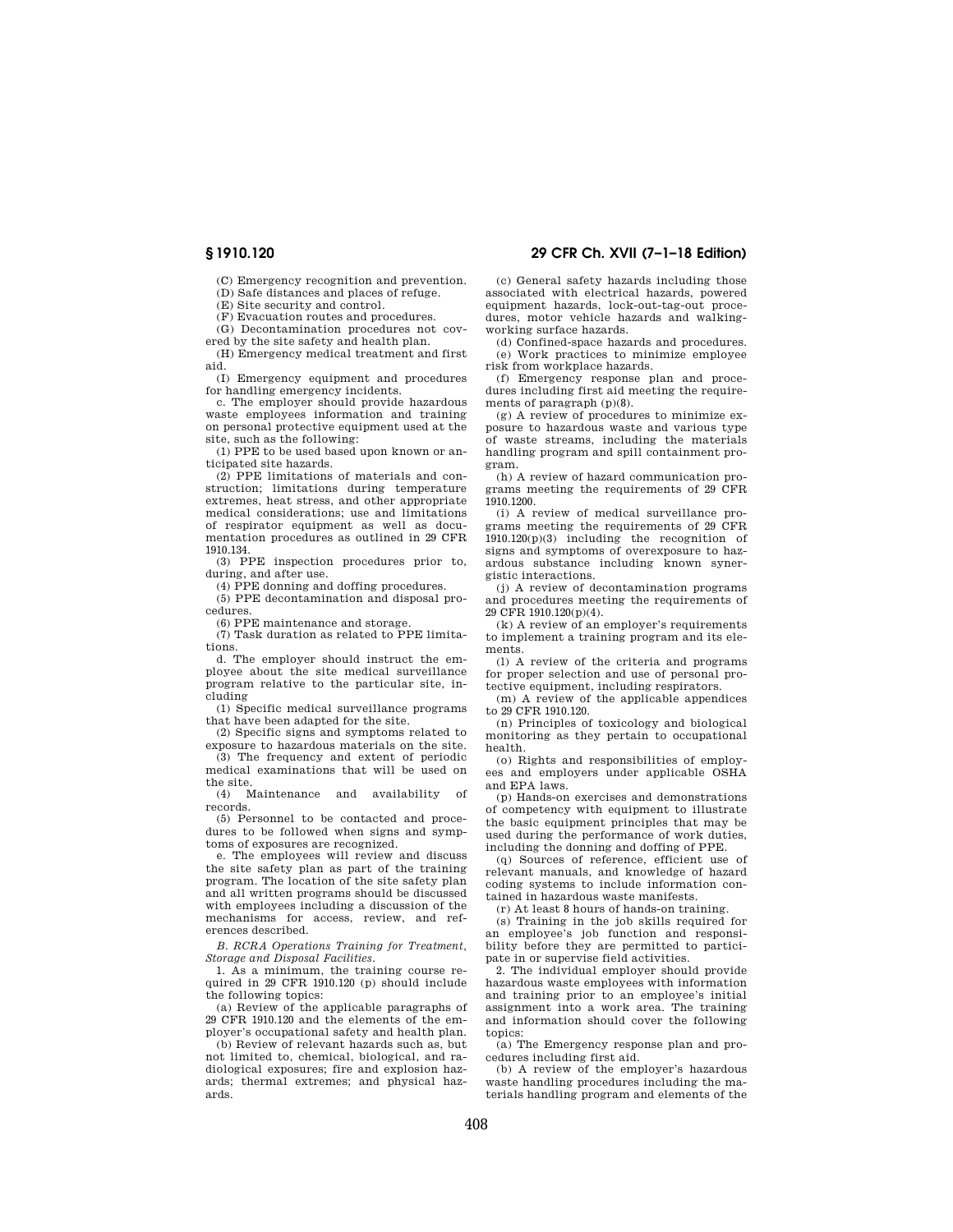spill containment program, location of spill response kits or equipment, and the names of those trained to respond to releases.

(c) The hazardous communication program the requirements of  $29$ 1910.1200.

(d) A review of the employer's medical surveillance program including the recognition of signs and symptoms of exposure to relevant hazardous substance including known synergistic interactions.

(e) A review of the employer's decontamination program and procedures.

(f) An review of the employer's training program and the parties responsible for that program.

(g) A review of the employer's personal protective equipment program including the proper selection and use of PPE based upon specific site hazards.

(h) All relevant site-specific procedures addressing potential safety and health hazards. This may include, as appropriate, biological and radiological exposures, fire and explosion hazards, thermal hazards, and physical hazards such as electrical hazards, powered equipment hazards, lock-out-tag-out hazards, motor vehicle hazards, and walkingworking surface hazards.

(i) Safe use engineering controls and equipment on site.

(j) Names of personnel and alternates responsible for safety and health.

*C. Emergency response training.* 

Federal OSHA standards in 29 CFR 1910.120(q) are directed toward private sector emergency responders. Therefore, the guidelines provided in this portion of the appendix are directed toward that employee population. However, they also impact indirectly through State OSHA or USEPA regulations some public sector emergency responders. Therefore, the guidelines provided in this portion of the appendix may be applied to both employee populations.

States with OSHA state plans must cover their employees with regulations at least as effective as the Federal OSHA standards. Public employees in states without approved state OSHA programs covering hazardous waste operations and emergency response are covered by the U.S. EPA under 40 CFR 311, a regulation virtually identical to §1910.120.

Since this is a non-mandatory appendix and therefore not an enforceable standard, OSHA recommends that those employers, employees or volunteers in public sector emergency response organizations outside Federal OSHA jurisdiction consider the following criteria in developing their own training programs. A unified approach to training at the community level between emergency response organizations covered by Federal OSHA and those not covered directly by Federal OSHA can help ensure an effective community response to the release or potential release of hazardous substances in the community.

a. *General considerations.* 

Emergency response organizations are required to consider the topics listed in §1910.120(q)(6). Emergency response organizations may use some or all of the following topics to supplement those mandatory topics when developing their response training programs. Many of the topics would require an interaction between the response provider and the individuals responsible for the site where the response would be expected.

(1) Hazard recognition, including:

 $(A)$  Nature of hazardous present,

(B) Practical applications of hazard recognition, including presentations on biology, chemistry, and physics.

(2) Principles of toxicology, biological monitoring, and risk assessment.

(3) Safe work practices and general site safety.

(4) Engineering controls and hazardous waste operations.

(5) Site safety plans and standard operating procedures.

(6) Decontamination procedures and practices.

(7) Emergency procedures, first aid, and self-rescue.

(8) Safe use of field equipment.

(9) Storage, handling, use and transpor-

tation of hazardous substances. (10) Use, care, and limitations of personal protective equipment.

(11) Safe sampling techniques.

(12) Rights and responsibilities of employees under OSHA and other related laws concerning right-to-know, safety and health, compensations and liability.

(13) Medical monitoring requirements.

(14) Community relations.

b. *Suggested criteria for specific courses.* 

(1) *First responder awareness level.* 

(A) Review of and demonstration of competency in performing the applicable skills of 29 CFR  $1910.120(a)$ .

(B) Hands-on experience with the U.S. Department of Transportation's Emergency Response Guidebook (ERG) and familiarization with OSHA standard 29 CFR 1910.1201.

(C) Review of the principles and practices for analyzing an incident to determine both the hazardous substances present and the basic hazard and response information for each hazardous substance present.

(D) Review of procedures for implementing actions consistent with the local emergency response plan, the organization's standard operating procedures, and the current edition of DOT's ERG including emergency notification procedures and follow-up communications.

(E) Review of the expected hazards including fire and explosions hazards, confined space hazards, electrical hazards, powered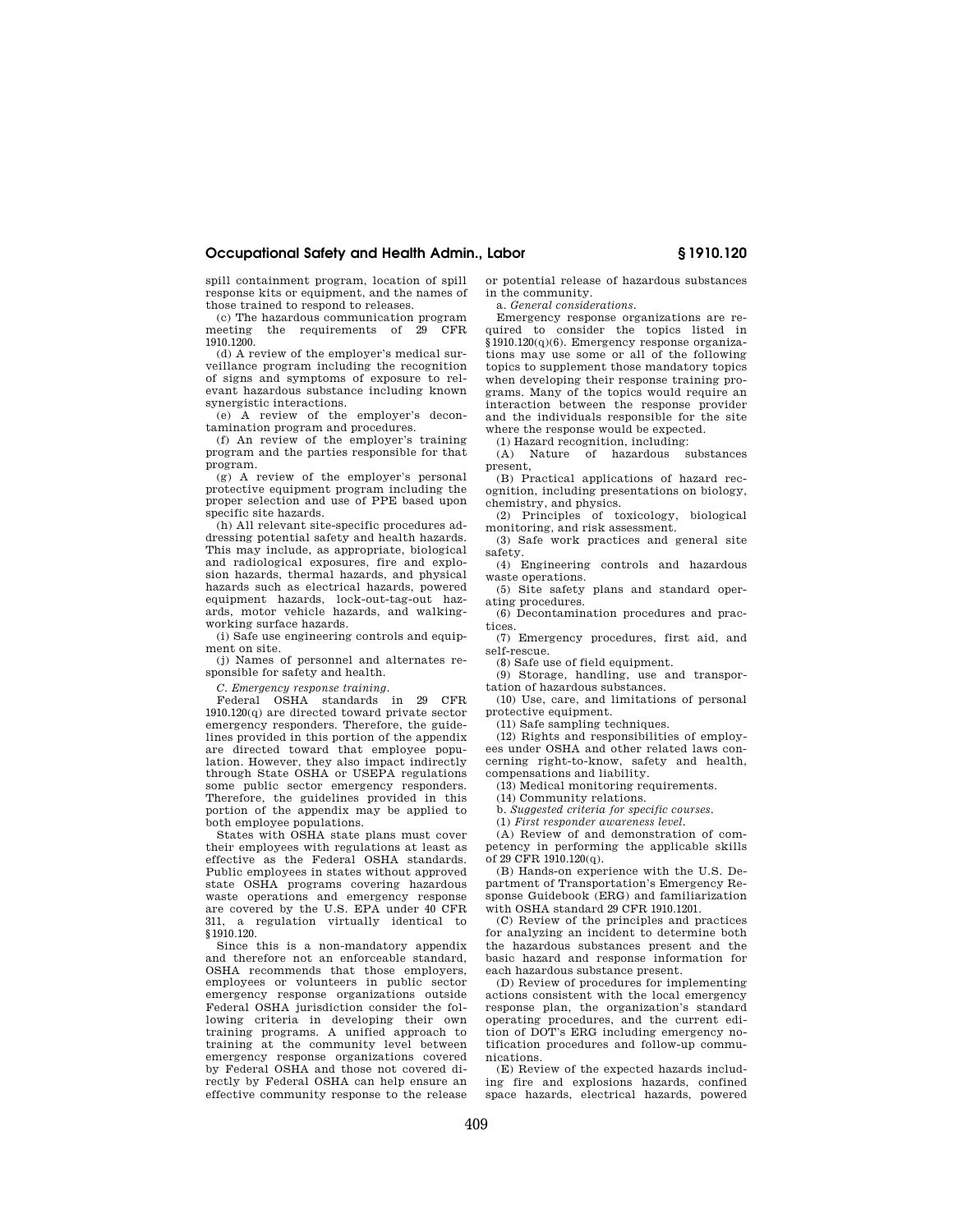equipment hazards, motor vehicle hazards, and walking-working surface hazards.

(F) Awareness and knowledge of the competencies for the First Responder at the Awareness Level covered in the National Fire Protection Association's Standard No. 472, *Professional Competence of Responders to Hazardous Materials Incidents.* 

(2) *First responder operations level.* 

(A) Review of and demonstration of competency in performing the applicable skills of 29 CFR  $1910.120(q)$ .

(B) Hands-on experience with the U.S. Department of Transportation's Emergency Response Guidebook (ERG), manufacturer safety data sheets, CHEMTREC/CANUTEC, shipper or manufacturer contacts, and other relevant sources of information addressing hazardous substance releases. Familiarization with OSHA standard 29 CFR 1910.1201.

(C) Review of the principles and practices for analyzing an incident to determine the hazardous substances present, the likely behavior of the hazardous substance and its container, the types of hazardous substance transportation containers and vehicles, the types and selection of the appropriate defensive strategy for containing the release.

(D) Review of procedures for implementing continuing response actions consistent with the local emergency response plan, the organization's standard operating procedures, and the current edition of DOT's ERG including extended emergency notification procedures and follow-up communications.

(E) Review of the principles and practice for proper selection and use of personal protective equipment.

(F) Review of the principles and practice of personnel and equipment decontamination.

(G) Review of the expected hazards including fire and explosions hazards, confined space hazards, electrical hazards, powered equipment hazards, motor vehicle hazards, and walking-working surface hazards.

(H) Awareness and knowledge of the competencies for the First Responder at the Operations Level covered in the National Fire Protection Association's Standard No. 472, *Professional Competence of Responders to Hazardous Materials Incidents.* 

(3) *Hazardous materials technician.* 

(A) Review of and demonstration of competency in performing the applicable skills of 29 CFR  $1910.120(q)$ .

(B) Hands-on experience with written and electronic information relative to response decision making including but not limited to the U.S. Department of Transportation's *Emergency Response Guidebook* (ERG), manufacturer safety data sheets, CHEMTREC/ CANUTEC, shipper or manufacturer contacts, computer data bases and response models, and other relevant sources of information addressing hazardous substance releases. Familiarization with OSHA standard 29 CFR 1910.1201.

**§ 1910.120 29 CFR Ch. XVII (7–1–18 Edition)** 

(C) Review of the principles and practices for analyzing an incident to determine the hazardous substances present, their physical and chemical properties, the likely behavior of the hazardous substance and its container, the types of hazardous substance transportation containers and vehicles involved in the release, the appropriate strategy for approaching release sites and containing the release.

(D) Review of procedures for implementing continuing response actions consistent with the local emergency response plan, the organization's standard operating procedures, and the current edition of DOT's ERG including extended emergency notification procedures and follow-up communications.

(E) Review of the principles and practice for proper selection and use of personal protective equipment.

(F) Review of the principles and practices of establishing exposure zones, proper decontamination and medical surveillance stations and procedures.

(G) Review of the expected hazards including fire and explosions hazards, confined space hazards, electrical hazards, powered equipment hazards, motor vehicle hazards, and walking-working surface hazards.

(H) Awareness and knowledge of the competencies for the Hazardous Materials Technician covered in the National Fire Protection Association's Standard No. 472, *Professional Competence of Responders to Hazardous Materials Incidents.* 

(4) *Hazardous materials specialist.* 

(A) Review of and demonstration of competency in performing the applicable skills of 29 CFR  $1910.120(a)$ .

(B) Hands-on experience with retrieval and use of written and electronic information relative to response decision making including but not limited to the U.S. Department of Transportation's *Emergency Response Guidebook* (ERG), manufacturer safety data sheets, CHEMTREC/CANUTEC, shipper or manufacturer contacts, computer data bases and response models, and other relevant sources of information addressing hazardous substance releases. Familiarization with OSHA standard 29 CFR 1910.1201.

(C) Review of the principles and practices for analyzing an incident to determine the hazardous substances present, their physical and chemical properties, and the likely behavior of the hazardous substance and its container, vessel, or vehicle.

(D) Review of the principles and practices for identification of the types of hazardous substance transportation containers, vessels and vehicles involved in the release; selecting and using the various types of equipment available for plugging or patching transportation containers, vessels or vehicles; organizing and directing the use of multiple teams of hazardous material technicians and